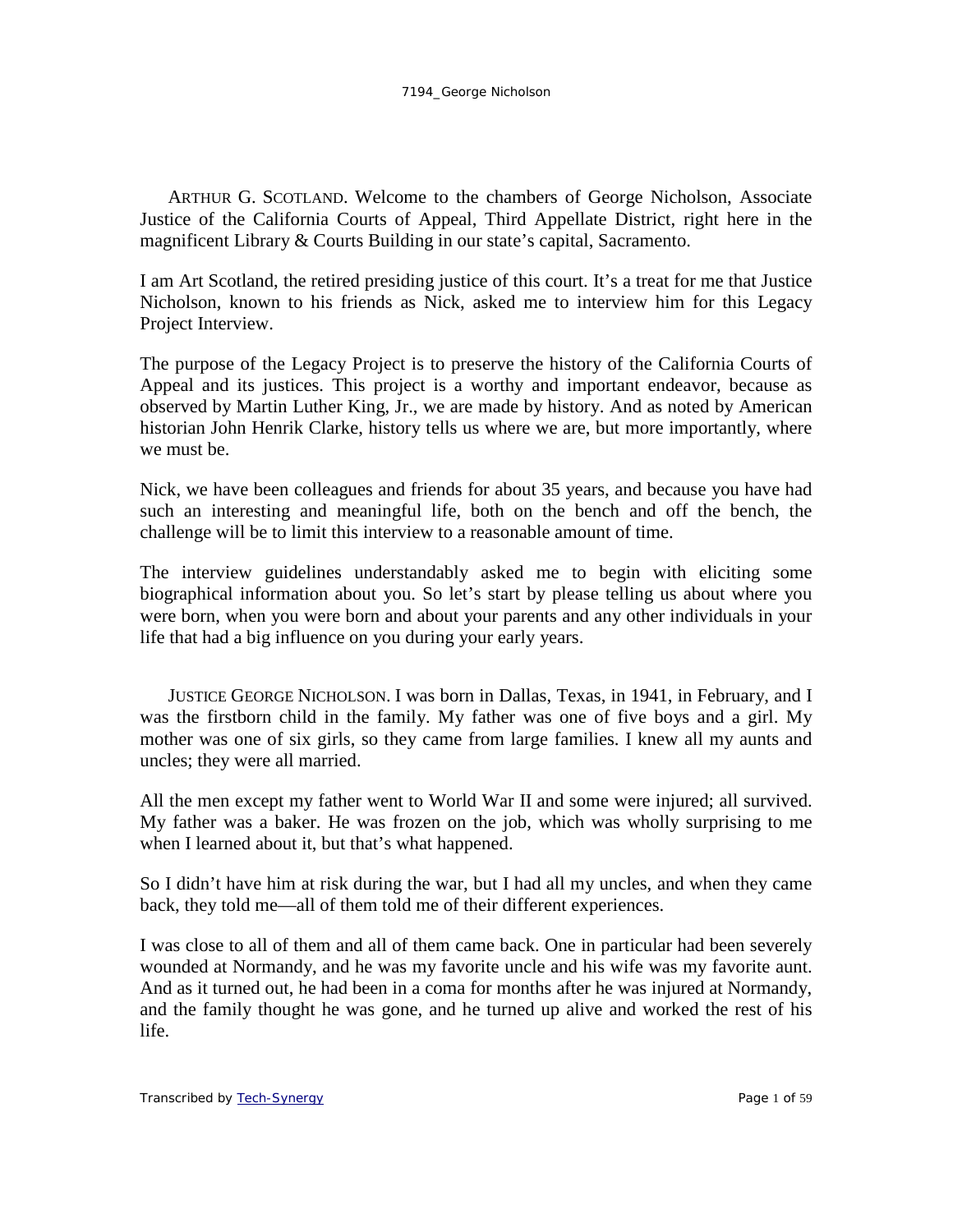All of my aunts and uncles lived into their 70s and 80s, and all of them worked. Everybody on my father's side stayed married; one or two on the other side didn't. But for the most part, it was a stable family, so I came from that kind of environment.

Brenda and I got married three months out of high school and we have been married 58 years now. And our kids are married and they have stayed married, and I think it's all rooted in this frankly humble beginning of faith in family that everybody was everybody was a person of faith, it was not spoken of so often, but it was always there.

We were taught early right and wrong. I was born and lived on my grandfather's farm and all my aunts and uncles on my father's side lived there, with property my grandfather gave everybody, and they all built their own house and most of them were two rooms with an outhouse, which means no indoor plumbing, no electricity.

So I and the other children spent a lot of time in the fields—the cultivated fields running barefooted on the soft soil when it was soft and freshly cultivated, and not having radio and television or video games or anything like that, learned to get along with one another and love one another and play with one another amicably.

(00:04:52)

And I think it was a fortunate beginning, because I loved everybody around me at the time and I loved everybody around me as I've grown up and grown old. And I still love everybody around me, particularly the people in my family and on this court, but everybody. It sounds kind of remarkable, but I'm sorry to say, if anyone wants to doubt me, it's true.

ARTHUR G. SCOTLAND: I can vouch for that, Nick. You treat people so nicely. You really do have a very generous and caring spirit, and it starts with that humble background with—your dad was a baker?

JUSTICE GEORGE NICHOLSON: He was a baker. My mom didn't work. He was 6'5", she was 4'11". It was the most amazing couple you ever saw.

But digressing again, near the end of his life, that little woman refused help. His mind never went, but his body began to fail in his 80s, and she took care of him till he was taken to the hospital and died.

And on the day he died, this little woman—the whole family was in the hospital and clearly [6:10they retired?] and I told Mom, I said, "We're going to have to take him off life support, Mom. You stay here with all the kids and the grandkids and I'll work with the doctors."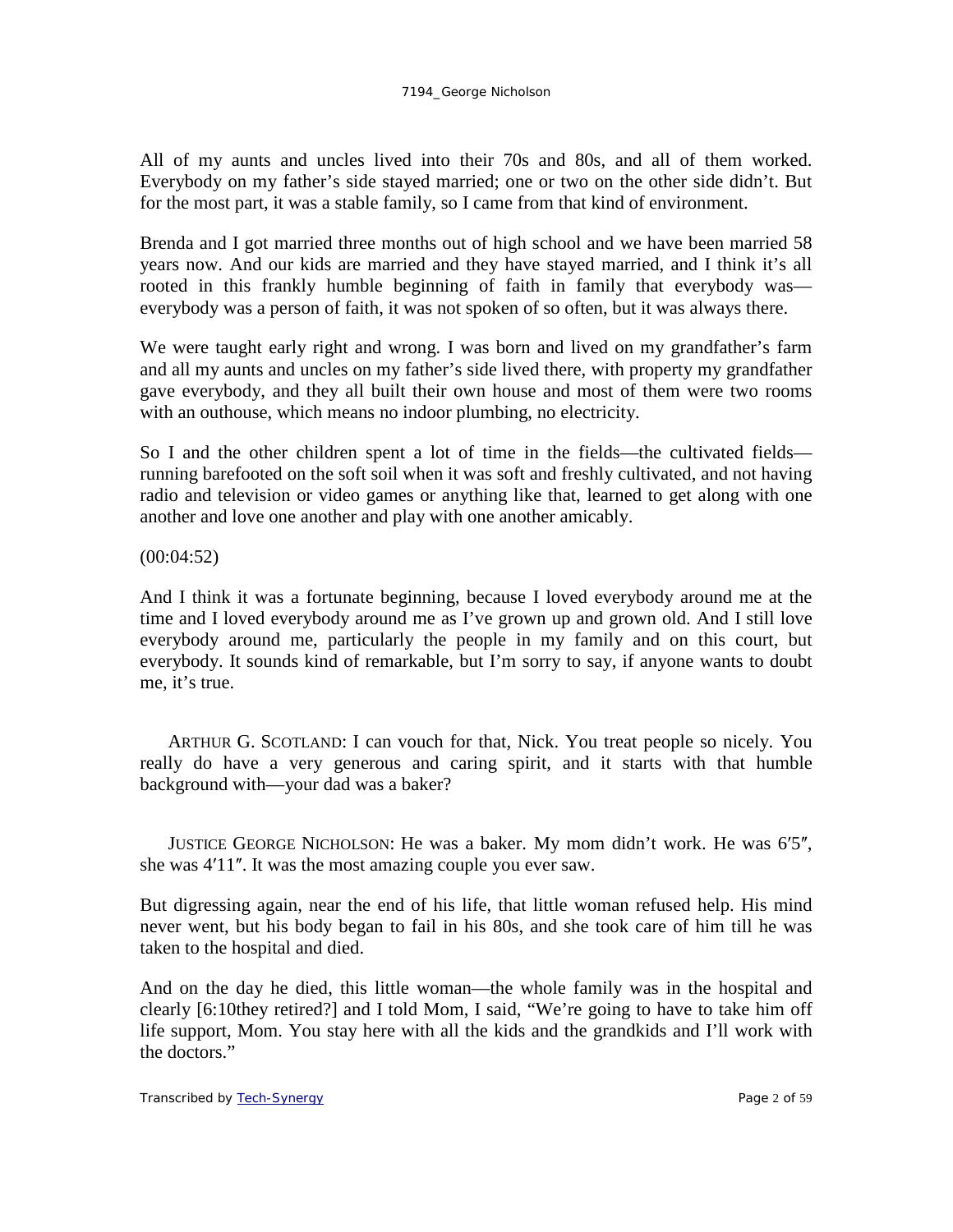She said, "No, that's my job." (I am almost crying mentioning it.) And she went in, and she did what she had to do, and we all watched him die together; it took about 30 minutes, but she took care of him until his last breath. And that's the way he felt about her—he just happened to fade earlier than she did—because he would have done the same.

But [her] being tiny, he would have had an easier job of it. I don't know how a little bitty person like that can care for a person in the home alone, going through physical failure when you are  $6'5''$ ,  $265$ ; she is  $4'11''$ , probably 100 pounds.

ARTHUR G. SCOTLAND: So you started out in a very humble beginning. It sounds like you did have fun, but it was not necessarily easy.

JUSTICE GEORGE NICHOLSON: No, no, my fa—everybody worked, like I said, and we never were hungry or anything like that. But I just learned to love the farm and the animals and working people.

And one thing I learned before we left Texas—we left when I was about nine—my grandfather had a black friend in an area of Dallas that other people had a disparaging name for; it's where black people lived. And my grandfather would take me down there and I'd sit on the front porch while my grandfather, who was an old man, spoke to his friend, an old black man.

And when we left Dallas, I asked my father and mother to go down so I could say goodbye to this man. And we looked around a while and I couldn't direct him to where he was, but after a while, they said we are going to have to go and they left with me crying, because I didn't get to say goodbye to my grandfather's friend Josh.

And it may seem like a small, insignificant item to remember, but I've never forgotten it and I've had a life full of experiences with people of other ethnics . . . of other circumstances that are different than our own and they've always been positive.

I grew up playing baseball with black kids in Oakland where I grew up. It was a hotbed from the time we got there and Jackie Robinson and Branch Rickey broke the color barrier in '47. That same year, a white man returned from World War II. His name was George Powles, and he went to McClymonds (I went to Oakland High), but he was there when I got there in the 50s.

From 1947 until 1960, he sent Frank Robinson, Vada Pinson, Curt Flood, any number of players to Major League Baseball. He sent Bill Russell to the NBA. Bill Russell became the first black NBA coach, and Frank Robinson—Major League Hall of Famer in both the National and American League[s]—became the first black manager in Major League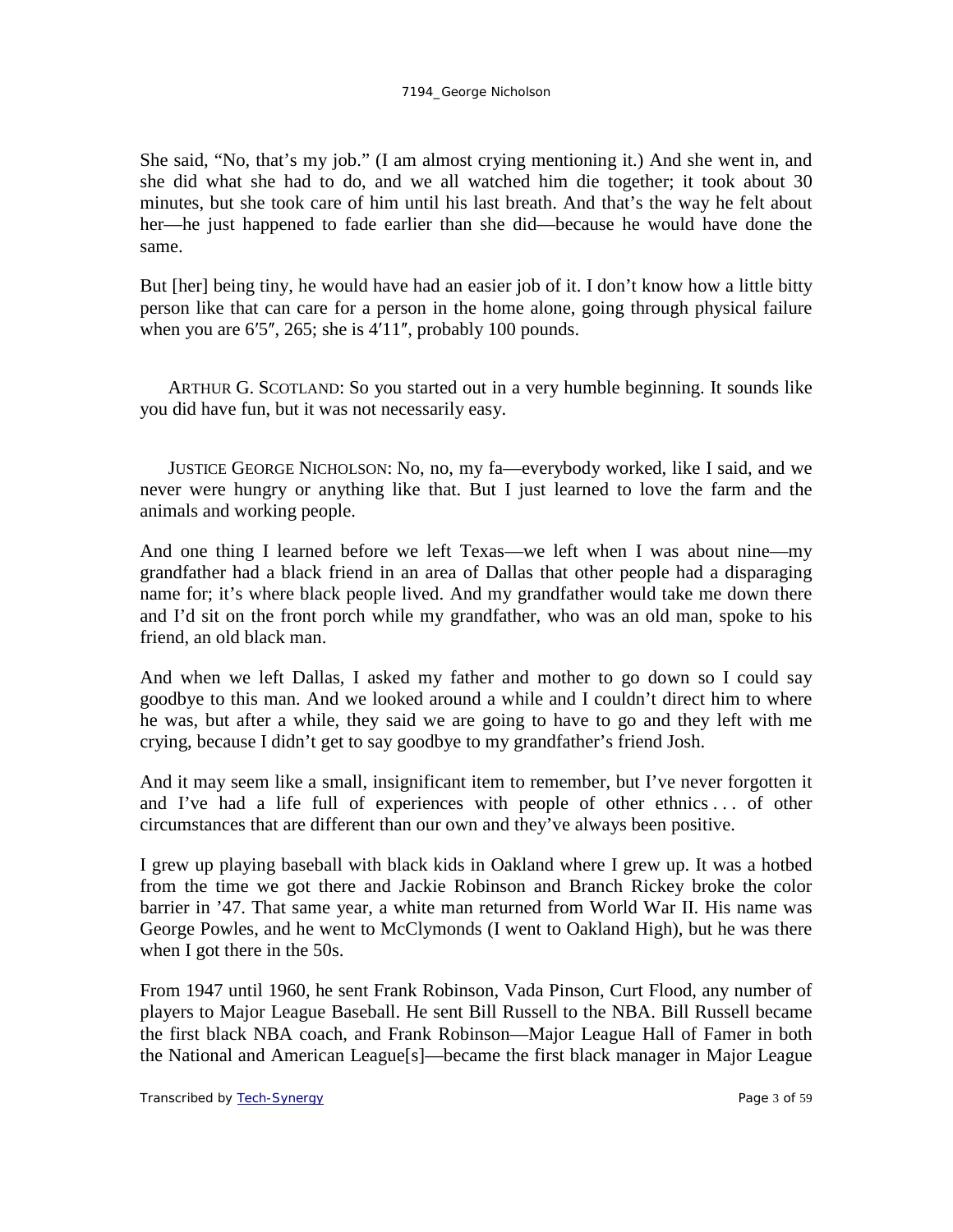Baseball. All from this one man, all from the same year that Jackie Robinson and Branch Rickey did theirs.

And these two men are proceeding on parallel tracks: Rickey, a lawyer, and George Powles, a high school baseball, football, and basketball coach, track coach. He coached Jimmy Hines. He went to the Olympics and won the sprints.

 $(00:09:54)$ 

It was just a miraculous time to live, and I was with all of these people. I knew these people. They were heroes at the time, as were Branch Rickey and Jackie Robinson. And they were my heroes from the time I first heard of them when I started playing baseball in Oakland.

I was probably 10, playing Little League, and I played baseball in school and out of school, and I got good grades in school, because you weren't eligible in those days to play if you didn't have good grades: B over B, B substantive grade, B citizenship. And I played Little League, Catholic Youth Organization, Young American, Babe Ruth, American Legion. I can't name all of them, but I played varsity baseball at Oakland High three years (you only went to high school three years in Oakland), and I learned from everybody.

And one time, one time George Powles also was a scout for the Cincinnati Reds and he signed all of his players and a few players from the other teams. Three or four years after I graduated from high school, I was playing a semipro game at a very famous high school baseball park in Oakland (ballplayers know the park, called Bushrod Park), and I hit a home run (it must have gone 400 feet), and as I rounded third I saw George Powles sitting in the bleachers. And I yelled at him, "Hey, George, see what you missed by not signing me?" I thought he was going to have a heart attack laughing.

ARTHUR G. SCOTLAND: So, regrettably, during your youth, race relations were difficult; there was a lot of racism.

JUSTICE GEORGE NICHOLSON: Well, there was, but not where I grew up, because at my school—well, as an example of the integrity of what I just said and the incredulity of it for others, my wife and I ran our high school reunions for 50 years and our committee was multiracial, our class was multiracial. And when Brenda and I finally decided after 50 years of doing it we couldn't do it anymore, one of our Chinese friends, Henry Chang, took over as chair of the committee.

And all of our reunions through the years had every ethnic group you could imagine, and some that people don't even think about anymore: Portuguese and Italian and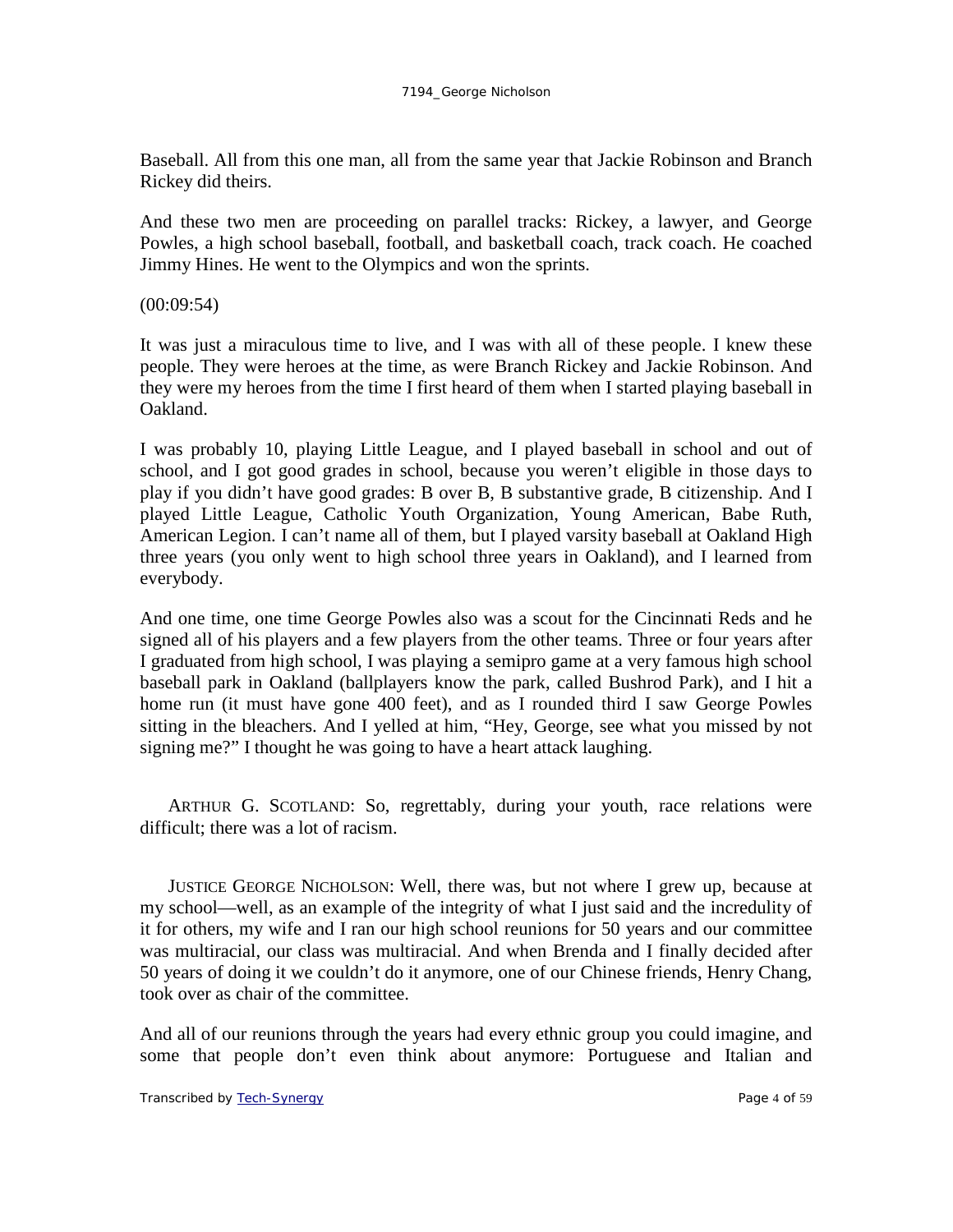#### 7194\_George Nicholson

Scandinavian. I mean, if you really broke 'em down, it wasn't just black, Asian, and Hispanic: it was everything. And it was a time of peace, really, and brotherhood. And everybody supported one another and all of the—it just was a great time to grow up in Oakland in the 50s.

ARTHUR G. SCOTLAND: So you mentioned school and you mentioned you had to get good grades because you wanted to be able to play baseball. In your family, was there urging of you to become a good student, or was that all just self-generated?

JUSTICE GEORGE NICHOLSON: My parents always urged me to do good and be good, but they never—for the lack of a better word, a poor word—micromanaged my schooling or my athletic activity.

And when I was growing up, there were fathers that wanted their boys to be Major League Baseball players; I know three in particular. And they really hounded their boys, and sometimes at the games—they were on other teams than ours—and sometimes at games they would demean their boys during the course of the game in front of the other team, the umpires, the students that were gathered to see the games, and so on. And my parents would be sitting over in the stands never saying anything.

And I learned then—I am coaching, I am helping coach my grandson's team; my son is the coach. In the 70s, I was my son's Little League coach. And I am very low key with kids because of what I saw these other fathers doing.

And one of these boys was a great ballplayer, but he wound up in a mental institution, and I think it was overbearing parental force and threat of force that did it. I have always loved children, and I love the people that I grew up with when I was young, and I have been very careful about the way I treat children.

One of the troubling things we do here are dependency cases, and a significant fraction of our work deals with that subject, and they are always difficult for all of us because there's such pessimism associated with so many of the cases and all you can do is hope and pray things turn out better than they appear to be in the four corners of the case—particular dependency case you are working on.

 $(00:15:13)$ 

ARTHUR G. SCOTLAND: Let's go back to the baseball thing, and let's go back to your—you really had aspirations to be a professional baseball player then.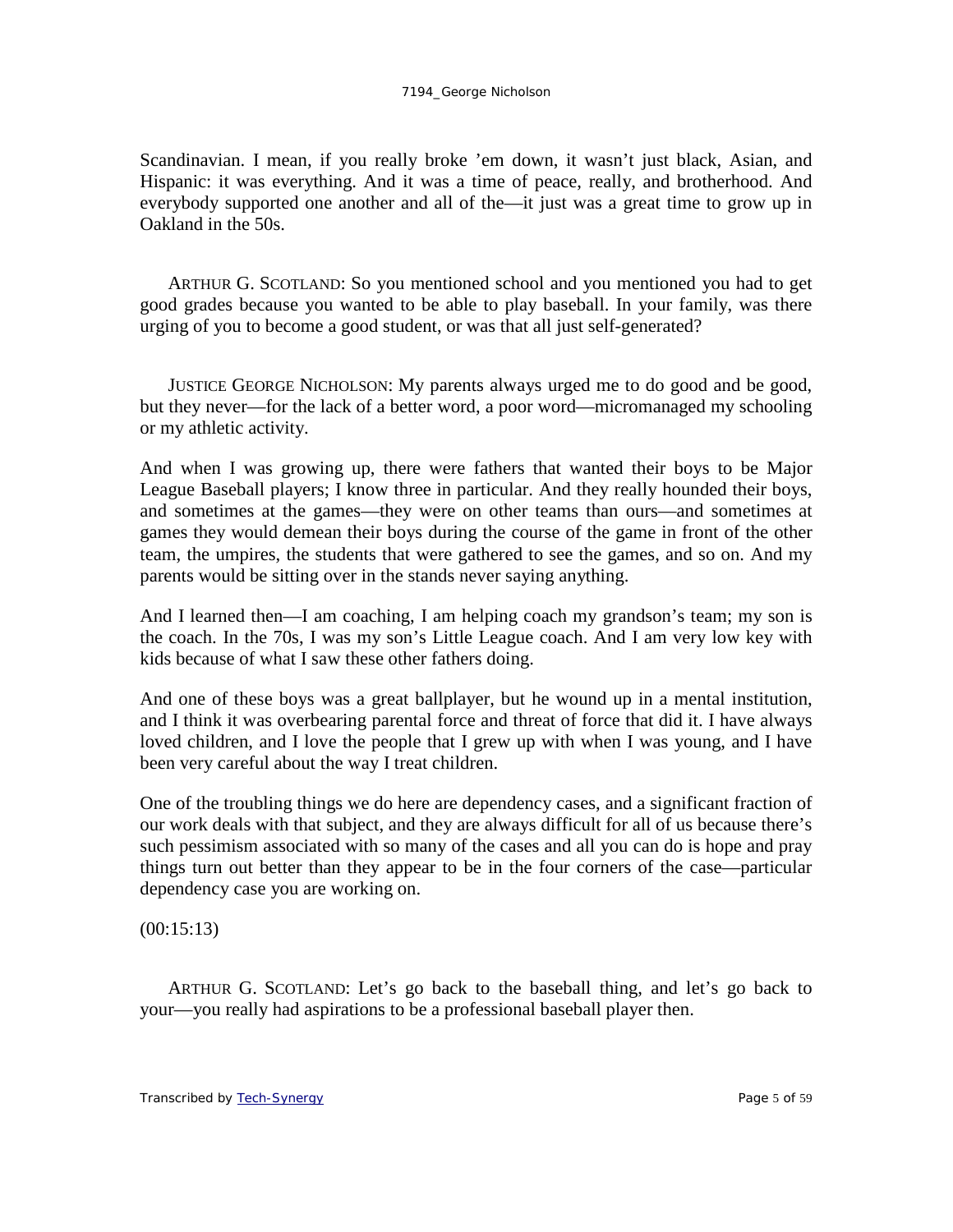JUSTICE GEORGE NICHOLSON: There was a time when I was probably 14 years old; we were working out, all the kids I grew up with. I grew up with the same kids, played on the same—with the same guys from elementary, junior, and senior high school, and even into semipro. We were very close. We're still very close. All of them are alive, remarkably. We're all late 70s. They've all attended the reunions through the years, so we've never lost track of each other.

But we were probably 14, it's raining lightly, it's at a ballpark in Oakland called Allendale. We had been playing for hours. We practiced all the time—weekends, dark and we all said, as we were getting ready to go home, we are all going to play Major League Baseball, and none of us will sign unless they sign us all. It was the most childish thing you could ever imagine.

ARTHUR G. SCOTLAND: That's sweet.

JUSTICE GEORGE NICHOLSON: And before it was over, two of us signed: our pitcher, Carl Shelen, he played nine years for the Giants in the Minor League, several times was on the verge of being called up. He was a great pitcher and a great basketball player, allcity in both sports. And he hurt his arm when he was playing for the Tacoma Giants and probably going out that year.

And Jimmy McClure was our shortstop. We called him Spider; he was long-armed and long-legged and looked like a spider, but he was a great shortstop, great ballplayer. The Dodgers signed him, and he played several years all over. They played all over the country.

ARTHUR G. SCOTLAND: So now you though, Nick, I understand—I have heard a story and you can tell me if this is accurate or not, but something about a game where you played with another young fellow, Willie somebody. Can you tell us that story?

JUSTICE GEORGE NICHOLSON: I should clarify, because it really wasn't a game. I don't know how now, my memory is forsaking me, but I was part of a Giants rookie league team that played in the Bay Area but practiced at Seals Stadium. And Seals Stadium was the Sacramento Seals ballpark before the Giants moved west in 1958; it's where the Giants played until Candlestick was built.

And so we practiced at Seals Stadium and one day we came—I don't remember the day, it surely was a weekend—and Willie Mays was taking batting practice and he was doing his typical kill-the-ball routine very smoothly and easily. But his last hit was a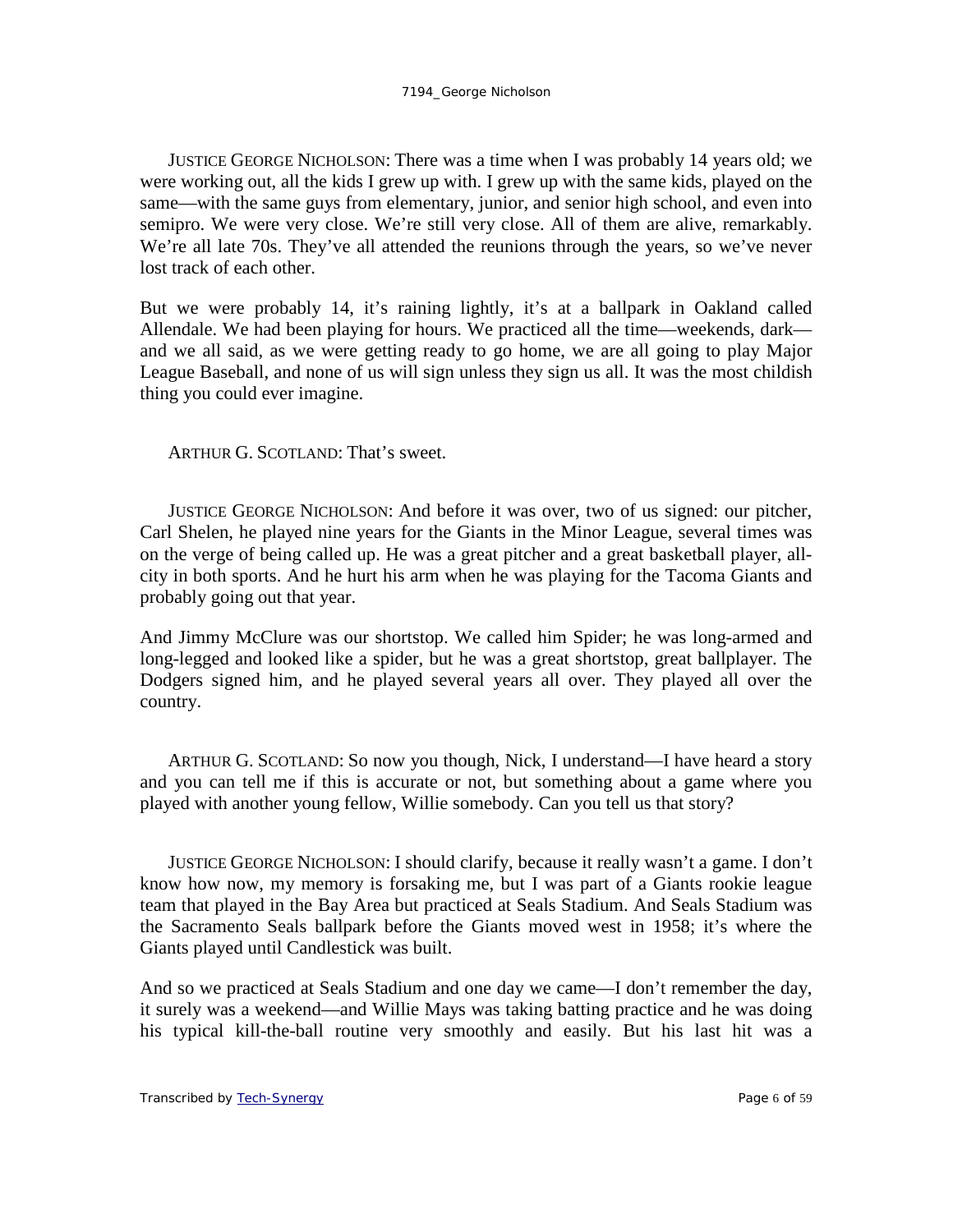resounding, would have been a double in a game off the left centerfield fence, which was solid in Seals Stadium.

And I got up first after he had departed and I hit one so far over that same spot you wouldn't have believed it. And it was always—it was always personally rewarding to me to have hit one longer than Willie had hit.

But that's as close as I got to playing with Willie, and I got to say hello to him. You got far closer to him than I did. He has autographed a ball for you and you have a picture with him, which I don't.

But it was really a thrill to be there. Some of the older ballplayers, when I was playing as a sophomore and junior at Oakland High, when the Giants came (like I say, they came in '58)—so in '58, the spring of '58, some older ballplayers at Oakland High took me to a game at Seals Stadium. I thought I was in heaven with these older ballplayers that I looked up to taking me to see the Giants play.

And I had watched the Giants play the Oakland—the Seals play the Oakland Oaks in Seals Stadium and Oaks Park. We used to ride our bicycle to Oaks Park in Emeryville from East Oakland. So we lived baseball. I grew up with baseball.

ARTHUR G. SCOTLAND: Speaking about living baseball, even in—you just talked about old guys—there was a time when you played on the court's softball team in the Justice League.

JUSTICE GEORGE NICHOLSON: I played for years, Scotty. And I still could hit. We were well into our 50s, maybe we were 60 by then, I don't know; we were old. And I hit one a mile and barely limped into second base. It would have been a home run for anybody with legs left, and I finally scored from second base and you drove me out of the game, because when I ran by you on the way to the bench you said, "Nick, I have never seen anyone that looked so funny running." And I said, "Scotty, I have been thinking about quitting for a long time and if I look that funny, I don't want to be seen out here anymore."

 $(00:20:15)$ 

ARTHUR G. SCOTLAND: Oh Nick, I didn't know about that. I know I teased you about turning a home run into a double, but I didn't realize that drove you away from the softball game.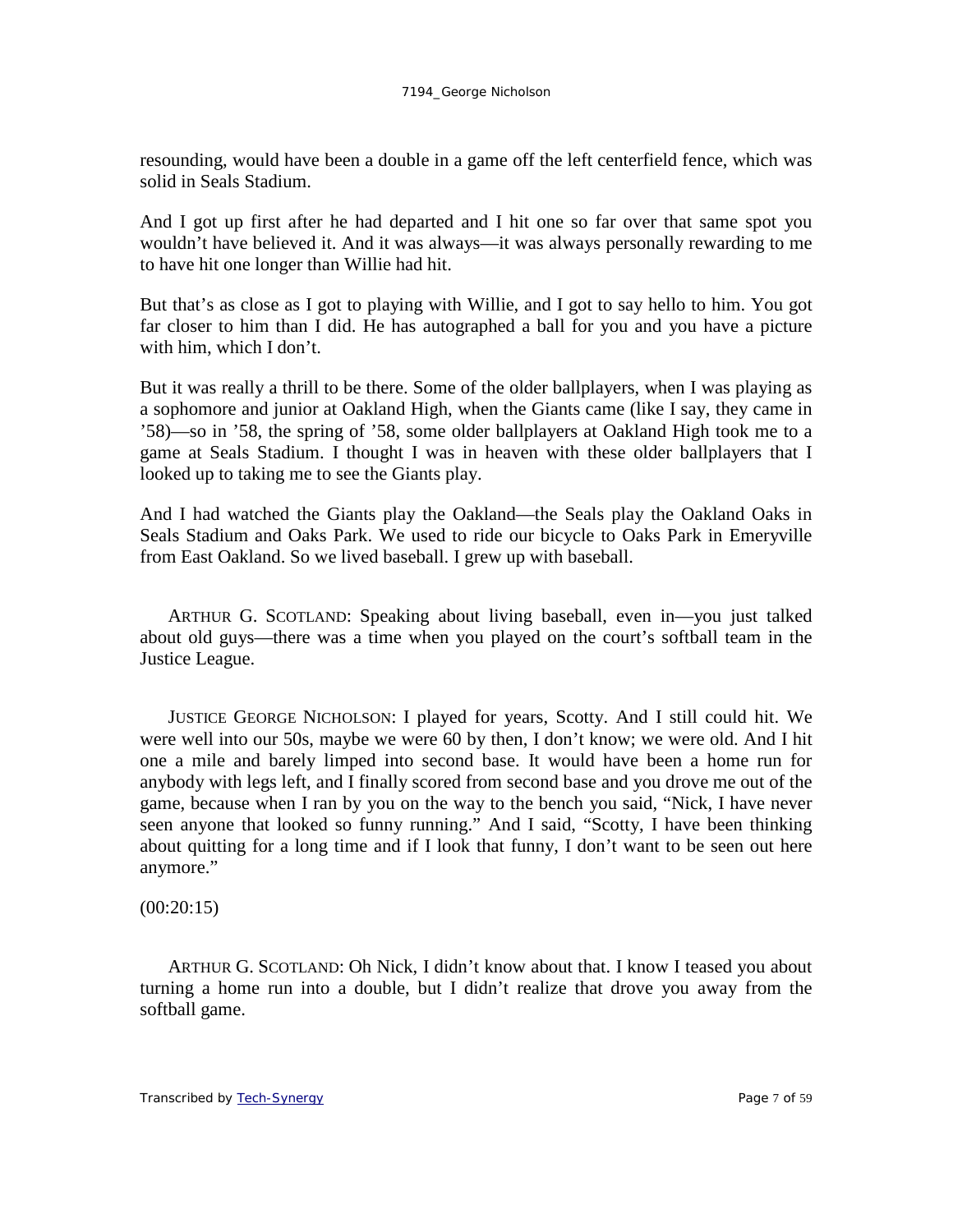JUSTICE GEORGE NICHOLSON: Well, it really was the time. It was an idea whose time had arrived.

ARTHUR G. SCOTLAND: So as I am listening to you, it's obvious that baseball had a major influence in your life. Did it lead you to want to pursue law as a practice, and if so, why?

JUSTICE GEORGE NICHOLSON: Like I say, Jackie Robinson and Branch Rickey worked together and broke the color barrier in Major Leagues in 1947. I really wasn't aware of it in 1947. But by 1950, I was—1951—and I learned all about Branch Rickey and Jackie Robinson. I learned about Rickey being a lawyer, I learned about his life, his career, his attempt to be a Major League ballplayer. He played for several teams and wasn't altogether a great player. He managed and coached. He brought championships to St. Louis, Pittsburgh, the Dodgers. He was a remarkable man. But he was an inspiration to me and really was a significant factor in me deciding to go to law school.

Jackie Robinson, on the other hand, was a California boy. His family had brought him from Georgia. His mother had brought him from Georgia to Pasadena. She wanted to get him away from the south and she had gotten a home, and it was very difficult; it was a white neighborhood, but the neighborhood finally accepted her.

Jackie was a great athlete. He excelled in high school and in Pasadena Junior College, UCLA. His brother, Mack Robinson, nobody knows, but he was an Olympic sprinter and he would have been Jesse Owens if he hadn't been injured. He was on the Olympic team when Jesse Owens thumbed his nose at Hitler and won the sprints. And Mack was better than Jesse Owens, but he was injured.

But he was at the Olympics, and he got a gold medal because he was on the 100-meter relay team. They call it the 4x100 now, but when I was a kid, it was the 100-meter relay or the 440 or whatever. But he won a gold medal. And down in Pasadena there is a statue of Jackie and Mack right in front of City Hall, right across from City Hall.

My baseball really began as a serious endeavor with Rickey and Robinson. It was cemented by George Powles, even though he coached McClymonds; I was aware of everything he was doing. And my own coaches, my junior high and high school baseball coach—give me one quick second with both of them.

My junior high baseball coach came to Bret Harte Junior High in Oakland when I was in the eighth grade. He had just come back from combat in Korea. We were his first class. His name was Ernie Fernandes and we became friends, and he taught me a lot.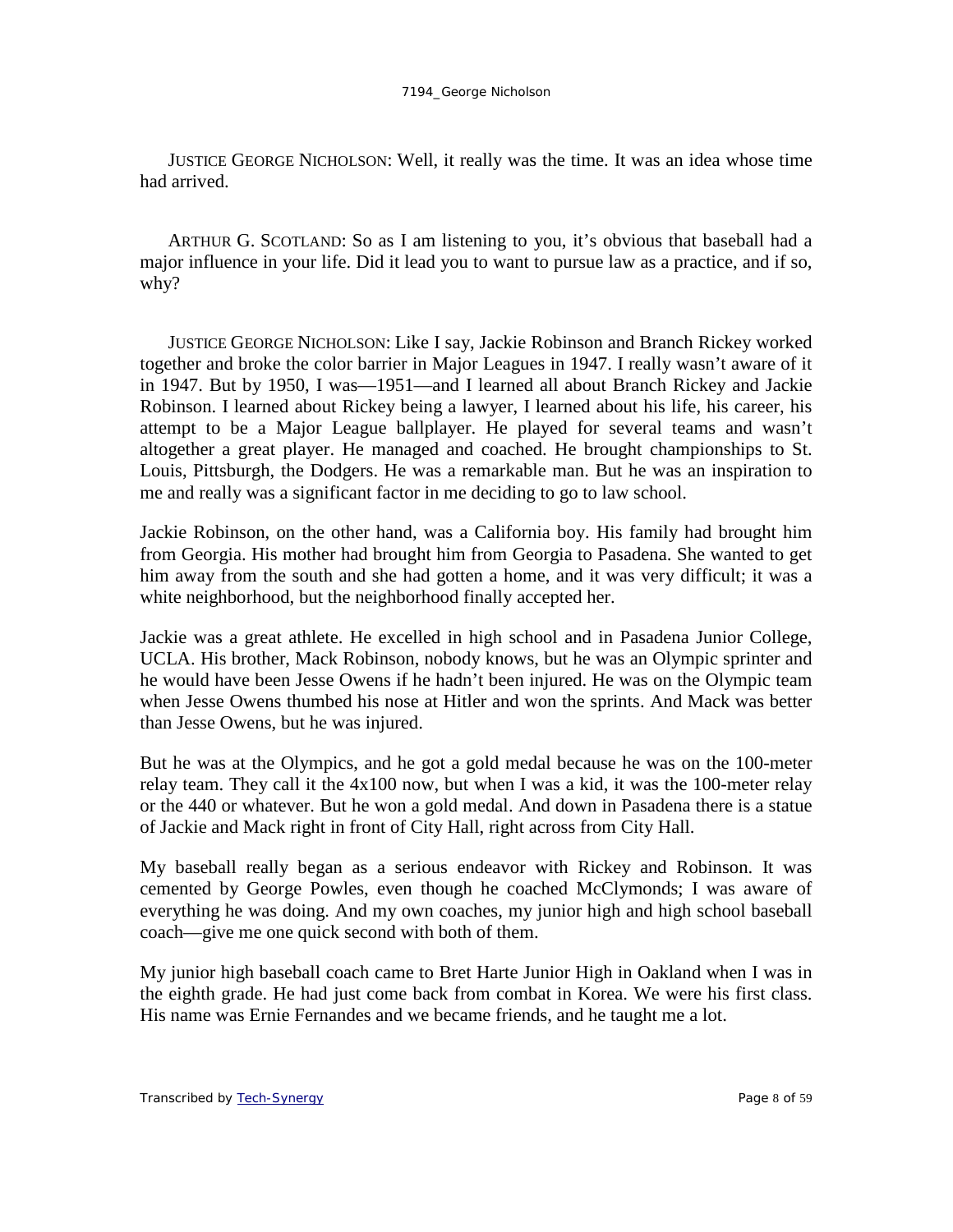I had a hot temper at the time, and he pulled me from games a couple of times and said, "Control the temper or you won't play." And I said, "You can't do that; the team needs me." He says, "Go sit down and relax."

And so beginning in that year, when I was in the eighth grade, until he died, we remained friends, and most of all the teams did.

But we were special to him and he was special to us and we didn't know how special he was, but I'll tell you how special we were to him—but I'll tell you how special both ways it went.

Around 2005 to 2008, I got our eighth grade team together and we went to Bret Harte and tried to persuade the principal to rename the gym—which it still stands, and it's the same one we had—for Ernie, Ernest G. Fernandes, our coach, while he was still alive.

It took us three years. We finally got the principal, the Oakland School Board, the Oakland City Council, the Mayor; everybody agreed. So we are going to have a big ceremony at Bret Harte and the school repainted the entire gym. There was no graffiti when I was a child; it was covered with graffiti by 2010.

(00:25:00)

So it was repainted inside and out; they painted Ernie G. Fernandes Gym and all that on there. And his family came; he couldn't come. And while we were doing the ceremony, a letter was brought in. It had arrived at the school, and my mind has just gone blank now, but who is the actor that did the gay man in the Philadelphia story or Philadelphia—

ARTHUR G. SCOTLAND: Denzel Washington, was it?

JUSTICE GEORGE NICHOLSON: No, it's not Denzel.

ARTHUR G. SCOTLAND: I can't remember the name.

JUSTICE GEORGE NICHOLSON: I can't remember and I am sorry I have forgotten.

ARTHUR G. SCOTLAND: Tom Hanks.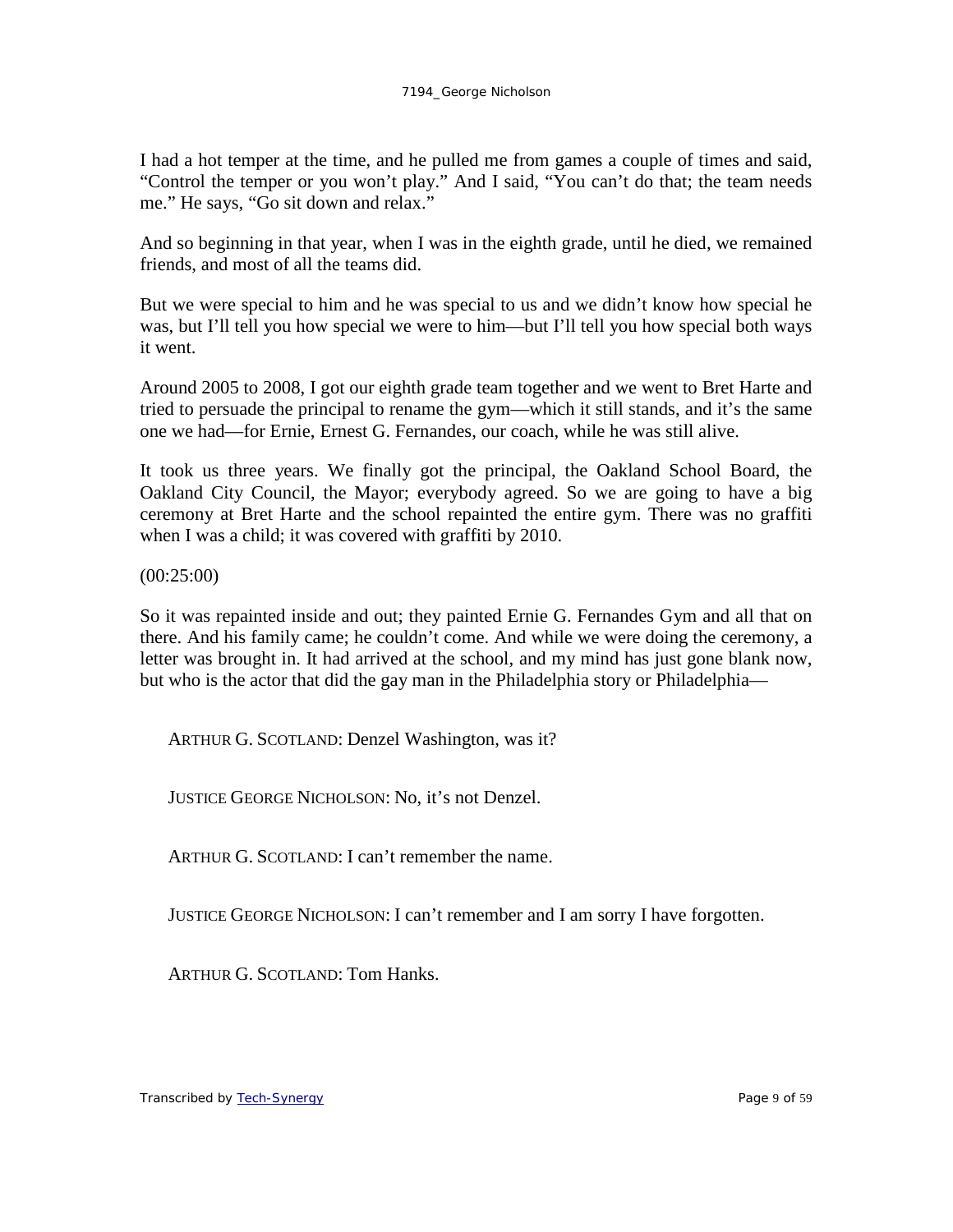JUSTICE GEORGE NICHOLSON: Tom Hanks. He went to Bret Harte, he had Ernie Fernandes, and he said, "I am sorry I can't be there, but this \$5,000 check ought to help with the scholarship fund." That's the first we heard of it.

But Mr. Fernandes died a year or so later and six of us from the eighth grade class were asked to be his pallbearers. And when we put his casket to rest, he and his casket, and went over to the tent, it was misting, as often happens. His wife, Dee, hugged each of us and handed us a whistle that he had saved from our eighth grade class that he used in the class while we were there, and he knew then that he was going to have us, or six of us that still were around, take care of him when he died.

And then with Mr. Marcoulis, Mike Marcoulis, who was our head baseball coach at Oakland High—these people were part of our lives. We helped get the field at Oakland High named for Marcoulis, and we were there when it was dedicated.

And when I got out of high school—Mike was Greek. Nick Petris was an Assemblyman at the time; he was Greek, from Oakland. He was a scholar and a collector of Greek historical artifacts, and he had a great library. He became Senator Petris.

But anyway, Mr. Marcoulis introduced me to Nick Petris, and I was interviewed for an hour, and both of them helped me get into law school at Hastings. So baseball helped again.

And both Mr. Fernandes and Mr. Marcoulis were with me when I passed the bar. And when I became a judge, Mr. Fernandes was with me, but Mr. Marcoulis couldn't. So they remained with me until I became a judge.

ARTHUR G. SCOTLAND: So let's go back. You've talked a lot about baseball in your life and the influences it had. Tell me a little bit about being a kid: did you have jobs as a kid, did you have jobs during law school? What are some of the things you did to make money?

JUSTICE GEORGE NICHOLSON: I really never had a job until I got a job that I had one summer at a gas station and I got it so I could get money to buy a car. You could buy a car for \$150 or \$200 in those days.

And so the first car I got was a '49 Ford; it cost me probably \$175, which I earned working at a gas station and an appliance store. And I drove it for a while and blew low gear and second gear—blew low gear and reverse; I had second gear and high.

And just as a digression, that's the car I had when I started dating Brenda. So I had to take her on dates with second gear and high gear and occasionally, she had to drive while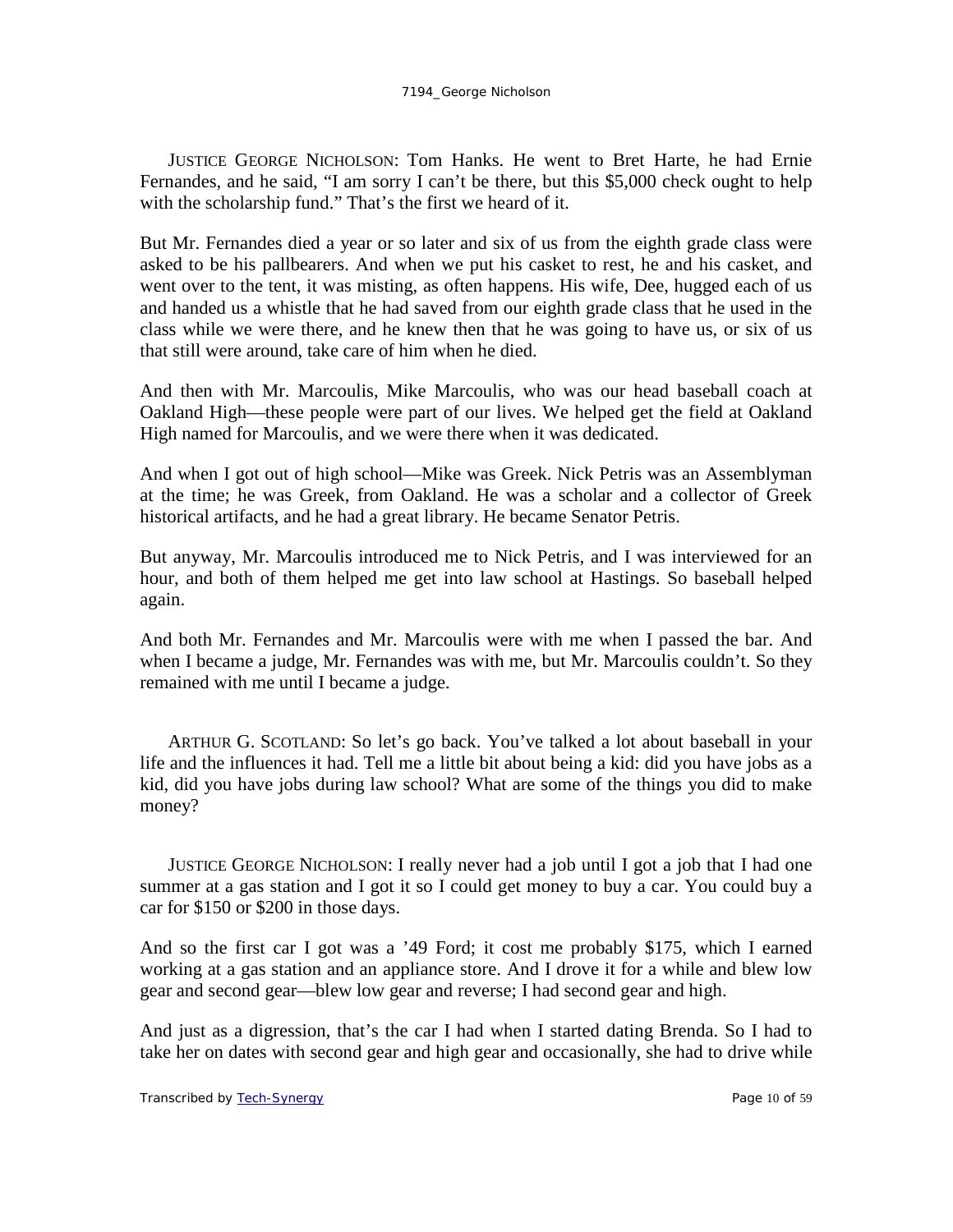I pushed to get us out of a dead end street we got onto or something. But that's what I did for work.

But beyond that, I worked at the Chevy plant in San Leandro all summer when I graduated from high school. That was the first real job I had. I worked swing shift there in the warehouse. And I learned a lot.

There was a PhD student from UC working that same shift, and there was only one foreman and there were about 20 of us working. And all of us—high school kids, except for this gentleman—worked and did our job. He would go up on the second floor of this place and find a truck fender and sleep. It always impressed me and depressed me that this person that ought to be a role model for the rest of us behaved in that way, and I just concluded I was never going to do anything to—might depress young people that way.

But then I worked at odd jobs; Brenda worked at odd jobs. Like I say, we got married three months out of high school, a year later we had a child. We became grownups very early. It's like kids who got drafted and had to go to war: you grew up quickly when you are married and having to make a living, whether you are 18, 19, or 30.

## (00:30:06)

And we had to make it on our own, we wanted it that way, and my parents had to have it that way and her parents were far better off, but they thought we ought to make it on our own, so we did.

Well, I got a job as a process server in the third year of college, and I was making \$1.10 a paper serving legal papers. This is in downtown Oakland. I worked every day, seven days a week; I made a \$1.10 a paper. And I went in to see him one day a few months into the job and I said, "Would you give me a raise of \$0.10 a paper?" And he said, "No."

And I said, "This looks easy to me," and I went to the management of the biggest and best office building in Oakland, the far west building and it was at the corner of 14th and Broadway; it was full of lawyers and I said, "I would like some space, cheap, near an elevator." They had parking in the building. And I went to an auction and bought \$200 worth of furniture and I created a form, because you have to have a record of everything so you can testify if anybody says you didn't serve them.

I had quadruplicate forms to do different things that were required, and I sent out 1,000 letters, and within about three months we were making money. And I'm still in college. And this thing blossomed and I served papers when I could and Brenda managed the office. We had 15 or 20 college and law students that served papers, and we helped support others, and it paid my last year-and-a-half of college and all of law school and through the bar.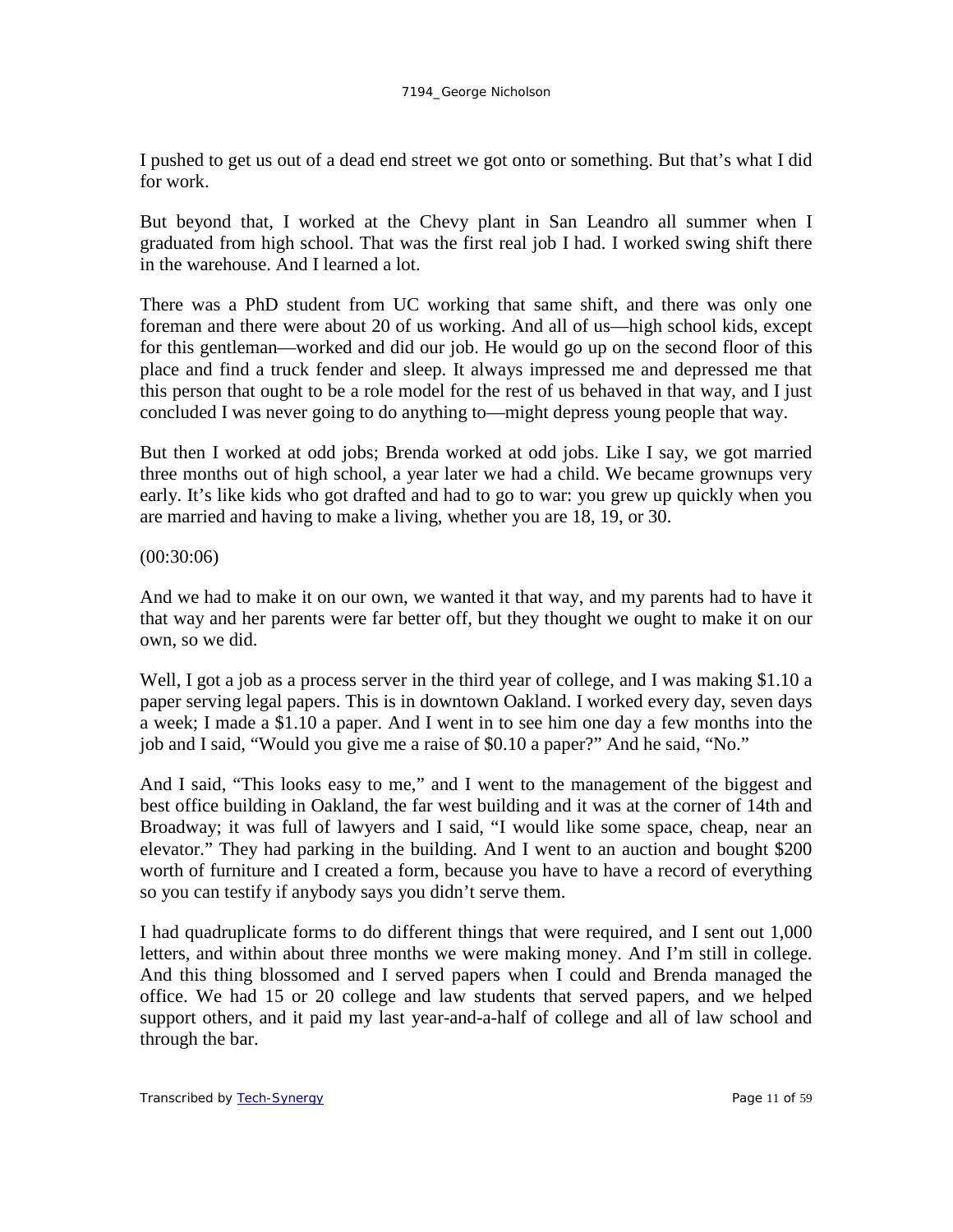And many of the lawyers that I had as clients said, "I wouldn't sell this business just because you passed the bar; you are never going to make as much money as you are making now."

And I said, "You have got to believe this: I haven't worked all this time and through all I have done to do this the rest of my life. I have a job in the DA's Office and I am out of here." And we sold that for a considerable amount of money. And it started because a guy wouldn't give a dime a paper.

And that business, as small and insignificant as it might seem to others, taught me independence, responsibility. I had to testify one time, and the judge believed me and affirmed the service.

One quick thing about process serving: I had a man up in Kensington, which is above Berkeley. He was a football player; he played for the Raiders. He was a flanker, and he was an all-league flanker. His name was Art Powell. And I would go to his house and I would see the curtains would flutter. And the Oakland Raiders had just moved into the Oakland Coliseum, seating 50,000, 60,000 people.

I had season tickets on the 50-yard line on one side, about 10 rows up, because I had had them since they came to Oakland and they played in a place called Youell Field. And I got tired of Art Powell playing games with me at his house.

So I walked all the way around the Oakland Coliseum to the other side of the field, which was the Raiders' side, and there were guards marching back and forth, police marching back and forth, to make sure nobody jumped the fence.

Art Powell caught a touchdown pass. The waters parted. The police parted. I jumped the fence. He was sitting alone with one of those big capes draped around him with his arms up on the bench, and I went up next to him and put my cheek next to his and put my arm around him and I said, "Art, it's taken me a long time, but I figured I ought to finally give you this paper."

And I laid it in his lap and he looked up at me and smiled, and I turned, and the police parted again. I jumped over the fence and went back in my chair and sat there and watched the rest of the game.

There were any number of events like that.

ARTHUR G. SCOTLAND: So you anticipate where I was going to go, and that is about Brenda. You have had a remarkable, loving marriage for many years. How did you happen to meet? What led you to—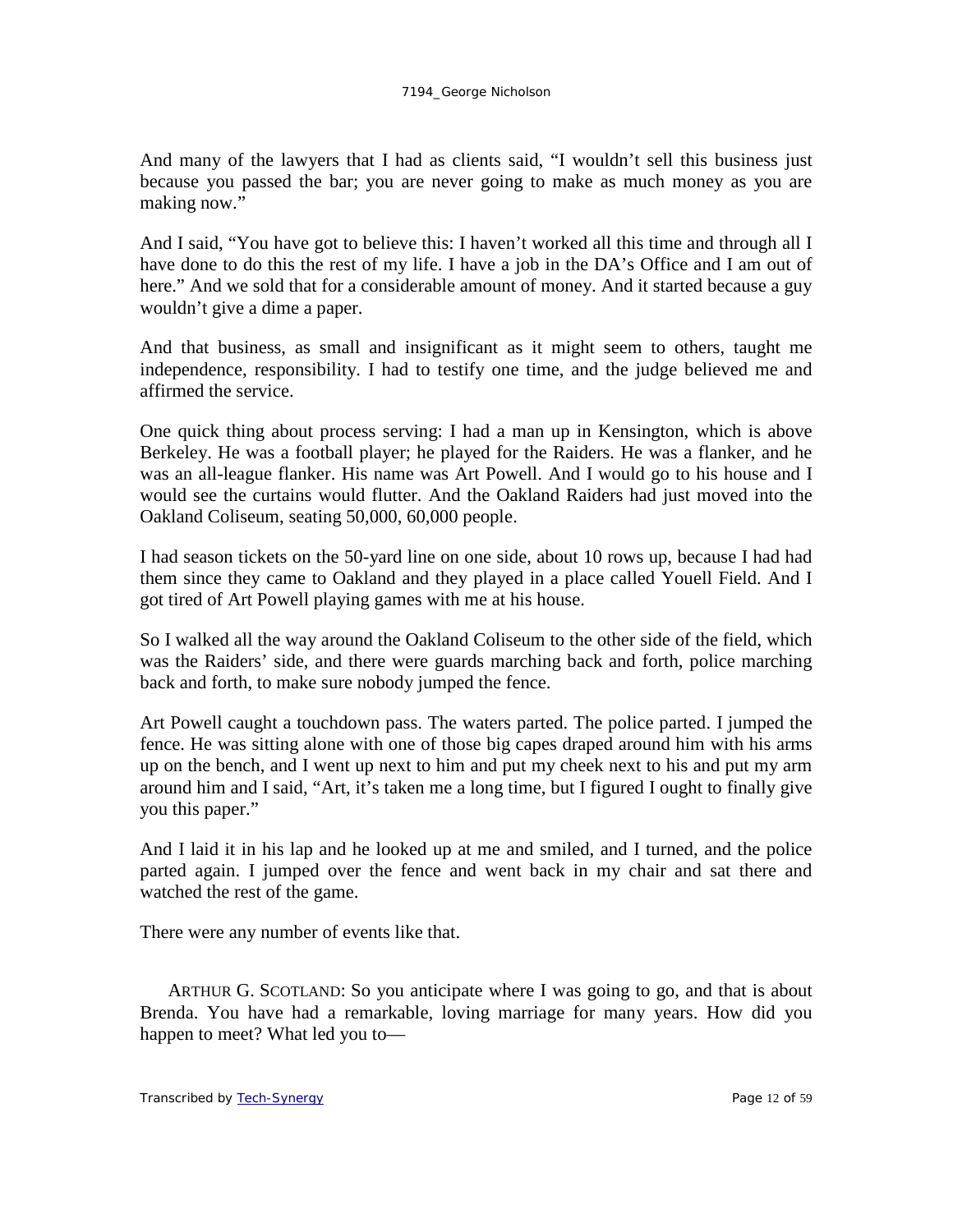### 7194\_George Nicholson

JUSTICE GEORGE NICHOLSON: I met her in art class. She was very attractive. She wore, I don't know if this is the full name, but midis; they were kind of white naval tops with a blue scarf tied around and hanging and blue pleated skirts and white bucks; girls wore that a lot.

## (00:35:06)

We wore Levi's. Boys were kind of scruffy; the girls were always—all the girls were very well dressed, perfect hair. In that era, people dressed nicely, we dressed nicely, we just dressed in Levi's and white shirts and things.

So she wouldn't pay attention to me so I threw an eraser at her a time or two, and she never told on me, but she didn't appreciate it. So that was first semester of art in the eleventh grade.

In the second semester, somehow, we wound up sitting next to each other; there were two rows of desks pushed together, probably four rows like that. And she would never say anything to me. So one day I passed her an eraser and said, "May I take you home?" And she thought about it. She talked to one of her girlfriends, didn't say anything that day. The next say she said, "Sure."

And her thought process was, "I have a long walk home from Oakland High through Trestle Glen, over to Mandana, and up toward Piedmont." She lived right at Piedmont. "So if he wants to take me home, great."

So I started taking her home and we got friendlier. Oakland High had dances regularly. We had more than 3,000 students and everybody could fit in the auditorium. We had an auditorium, movie stars came, it was—we had regular movies, regular dances. I don't want to say every Friday, but at least a couple of times a month, we had dances. No real chaperones, just teachers. It was very peaceful.

And she wound up double-dating with me and I would be with another girl and she would be with one of my best friends. I am really telling the tale out of school here.

And one of the times, she is with my best friend, Carl, the one that signed with the Giants, and I am with—no, she is with me and Carl is with a girl named Allison. Carl and Allison are in the front seat and Brenda and I are in the back seat. So Carl and I go to get popcorn at the drive-in in Alameda, which is the only thing we could afford, all of us.

And while we were gone, Brenda asked Allison to trade places because I wouldn't kiss her, and didn't kiss her. And Allison, who liked me—I didn't know it—wouldn't trade places.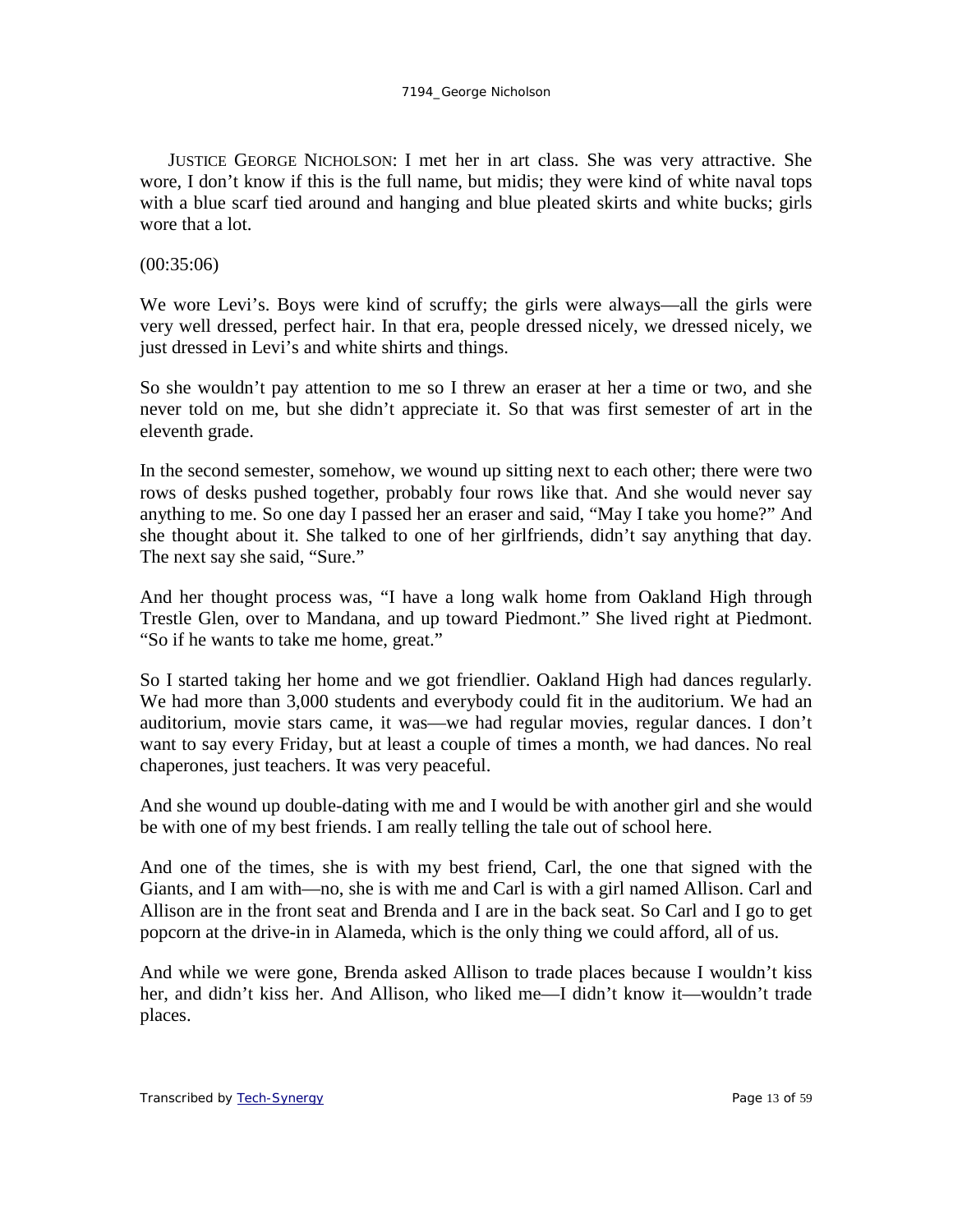So we had a couple or three incidents like that and then we wound up together on our own date at our own dance, and still probably in the eleventh grade. And we started going to—I can't remember the name of it, but there is an ice cream parlor at Lakeshore District of Oakland, that I am sure is still there, and I would buy giant sundaes and split them with her. And she would have a spoonful or two and I would eat the whole thing. And then I would take her home.

We just became friends and by the time we were in the twelfth grade we were talking about getting married and driving her parents silly, and my parents were just very easygoing and didn't believe it, but never fretted about it, never said anything. Her parents were mortified.

And when we did it, we got married in St. Paul's Episcopalian Church near Lake Merritt in Oakland and all the ballplayers were my best men and groomsmen and her sister and some of her girlfriends were there, and we have been inseparable ever since.

ARTHUR G. SCOTLAND: It's a lovely story, and of course, your first child came across—came along—

JUSTICE GEORGE NICHOLSON: Peggy. And Peggy is now married and she and her husband are retired. He was a lieutenant in the highway patrol; he was the commander at Grapevine. He was there 12 or 15 years and he was the one the mayor called from Los Angeles complaining because he would close the freeway.

And Craig would say, "Call the commissioner." And the mayor would call the commissioner and the commissioner would say, "Call Craig." They never secondguessed him.

ARTHUR G. SCOTLAND: So going back to you and Brenda, and Peggy, I mean this was all while you were going to law school, you were married and—

JUSTICE GEORGE NICHOLSON: College, law school, we were inseparable with the baby and we wanted another baby and 10 years we waited before we got rid of the crib and the stroller and everything.

(00:39:57)

It's like the story in the magazine or the movie: we kept everything, and about three weeks after we got rid of everything, we found out Brenda was pregnant, and then Chris came along.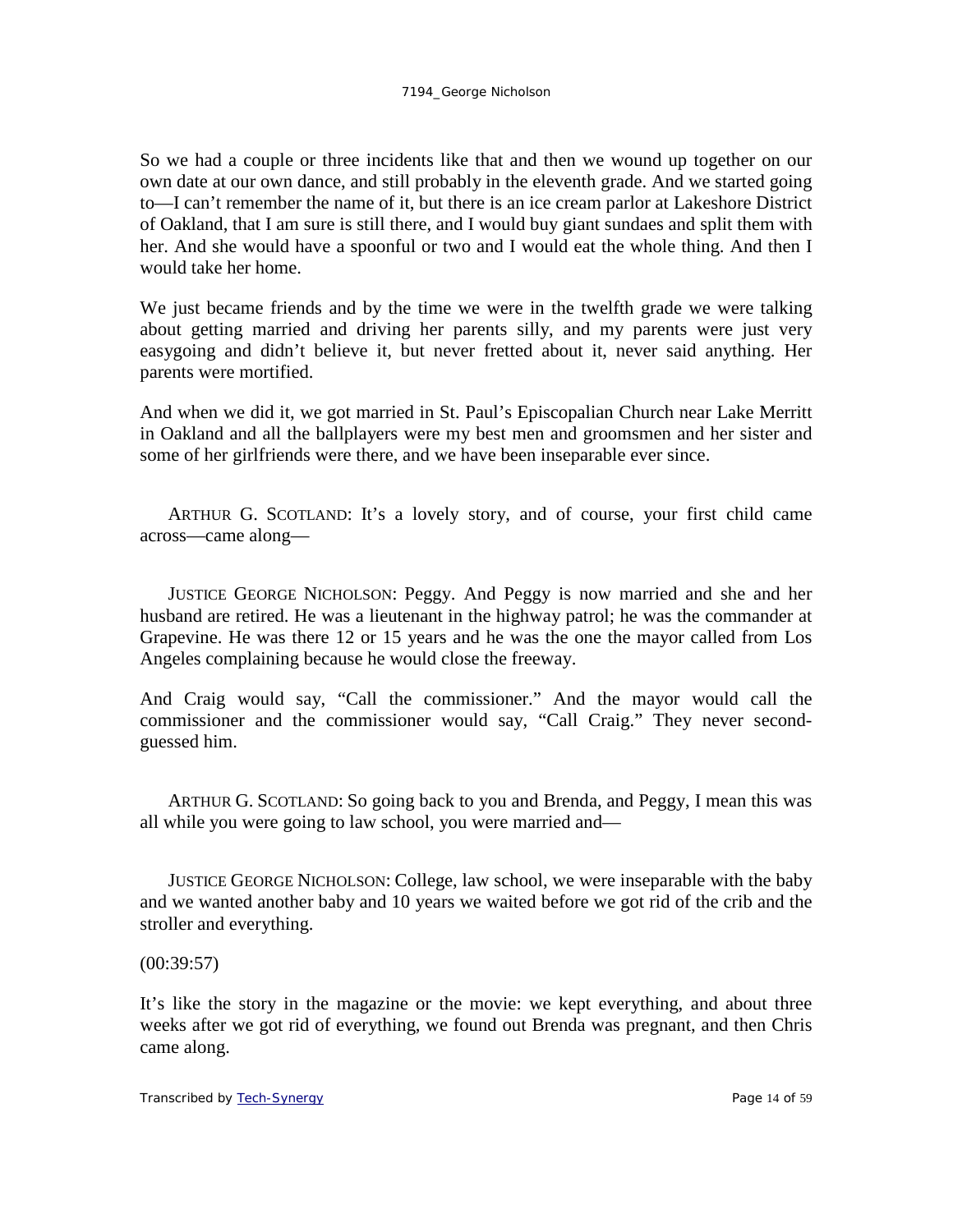We just love children. We love Chris and Peggy and Craig, Peggy's husband, and Renee, Chris', and we have helped raise two older grandchildren, Jesse and Jenny, Jessica and Jennifer. Jesse is married now. And Katie, Corinne, and Kane–—the girls are 10-year-old twins and Kane is 6.

And he just told me yesterday, I was with him yesterday (he is 6): "I have decided I am not going to play football, Grandpa, because I have learned that if you play tackle football you might get injured and it will keep me from playing baseball."

I didn't play football for that exact reason, and I didn't tell him that. But he had his uncle, his mother's brother, is a head baseball coach at Penn State and they are very close. These kids are flown back and forth and they are together, and Tyson and Jake are in high school, they are the cousins and they are great ballplayers. They are already being scouted for colleges and universities, and they really teach Kane everything and they have taught him keep your eye on the prize. Baseball is a game for the family, and Kane is already into it—at 6.

ARTHUR G. SCOTLAND: Well, I know you do have a lovely, close-knit family and you spend a lot of time with them, which might be a motivating factor for you retiring. But let's go back to law school. Obviously, you have got a family. Was it difficult?

JUSTICE GEORGE NICHOLSON: You know, I don't recall it being difficult. Growing up and working and getting through school and all of that, I don't recall it being difficult. We didn't have a lot, but we always had—Brenda and I always had an apartment, and within a year after we got our business, we bought a house, bought two new cars. We bought two new cars because we did a lot of traveling and we couldn't afford unreliability. They were Ford Falcons.

And so we bought a house for \$1,000 down and didn't have any problem paying for it or the cars, and we were just very successful kids.

And when we first got married, probably the first—probably when I was—before the business got rolling, my parents sometimes brought us groceries, but we never felt at risk, because we had her family, my family, one another, Peggy, and we had to get through school.

And Brenda decided that she was going to work and since we got to Sacramento, it took her 15 years. She got through Sac City and got an AA in photography. She got through Sac State and graduated the same year as our son and got a degree in communications.

So we just collaboratively and affectionately, frankly, made the decision that I was going to be the one that had to make the money and support the family, so get through school.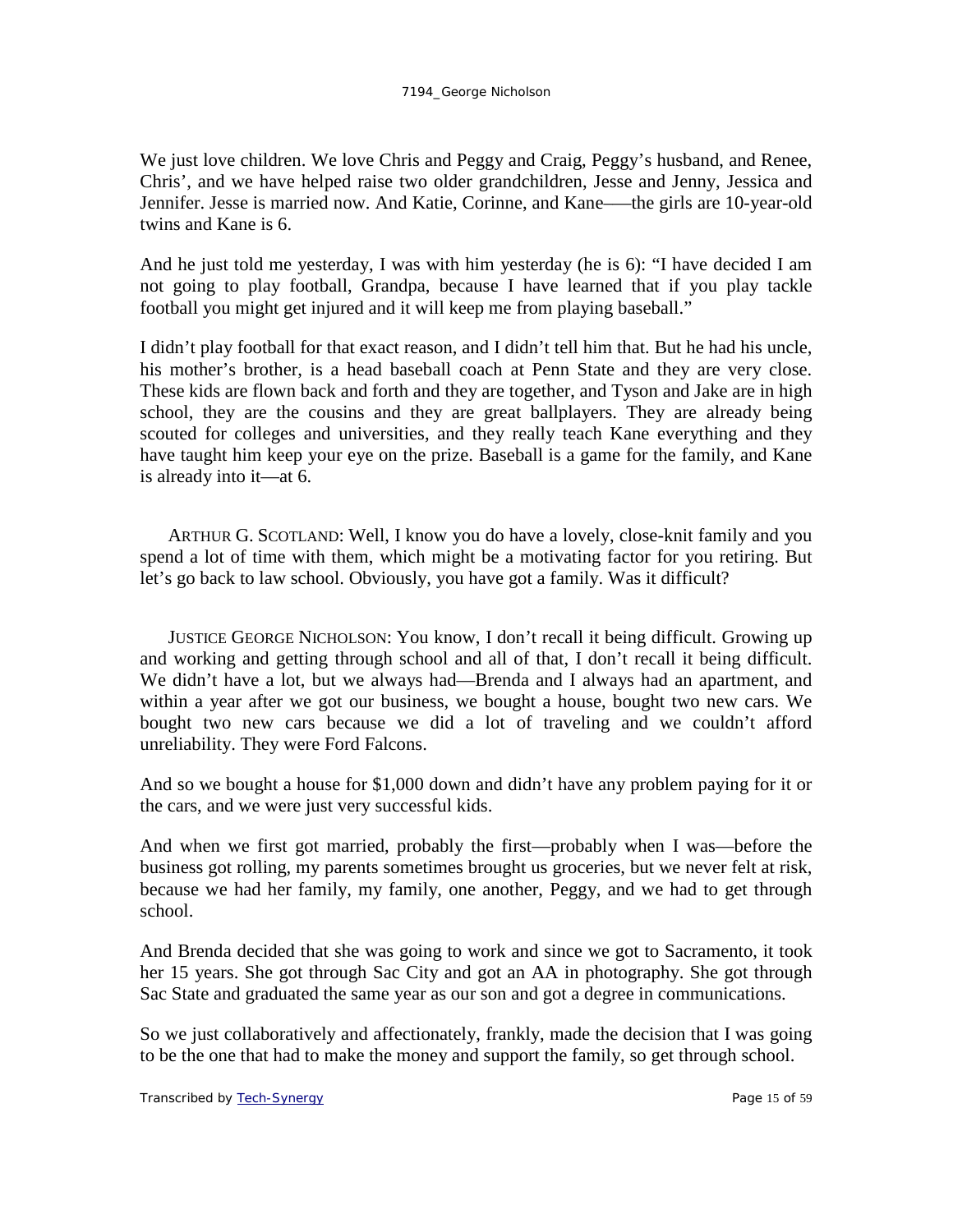And one year, my—after my first year of college—I took a year off school and went to work at her father's business, which was a part of Detroit Steel—it was in Emeryville and I worked there. I did largely shipping and receiving. I forgot this job. This was when I—between my freshman and sophomore year, and I worked on different presses and cutting machines and whatnot. And they decided and I decided that working the machines wasn't for me.

I also went to Oakland City College at noon and I went in the nighttime. So I was working pretty much 24/7. And after a year of that I told Brenda, I said, I have got to quit work. I have got to quit working full-time—I can work part-time—but we are never going to get me through school if I keep doing this, or I am going to melt, one or the other. And so we just decided get back in school and get through straight through.

So after that interruption I went back to school full-time: first year full; that year off, with night and lunch schooling; second full year at Oakland City College; third and fourth years at Cal State in Hayward. I got through in five years with that one interruption and then law school was straight through.

(00:45:08)

When I got out of Cal State, they forgot to send my grades to Hastings; everything was done properly except that. So I don't complain, but about a week or 10 days before it was time to go to Hastings, I called. They said, "Well, I am sorry, you are not going to be admitted; you didn't get your grades."

I about had a heart attack, drove out to Cal State, told them what happened. They expedited the grades. I went back to Hastings. They said, in effect, "We feel your pain; we are going to put you on the waiting list. You are number one. Come to school the first day."

I came to school the first day and I got in. I very easily could have got out. It was a very unpleasant weekend before that Monday.

ARTHUR G. SCOTLAND: I can imagine. So you were at Hastings at an interesting time in terms of the faculty.

JUSTICE GEORGE NICHOLSON: It was an incredible faculty, the 65 Club; I don't know if they still have it. But every professor I had except one who taught taxes (he was a 50 to 55-year-old lawyer from San Francisco)—taxes was not something I was interested in—but everybody was a former law school dean or text writer. They were the elders of the legal profession.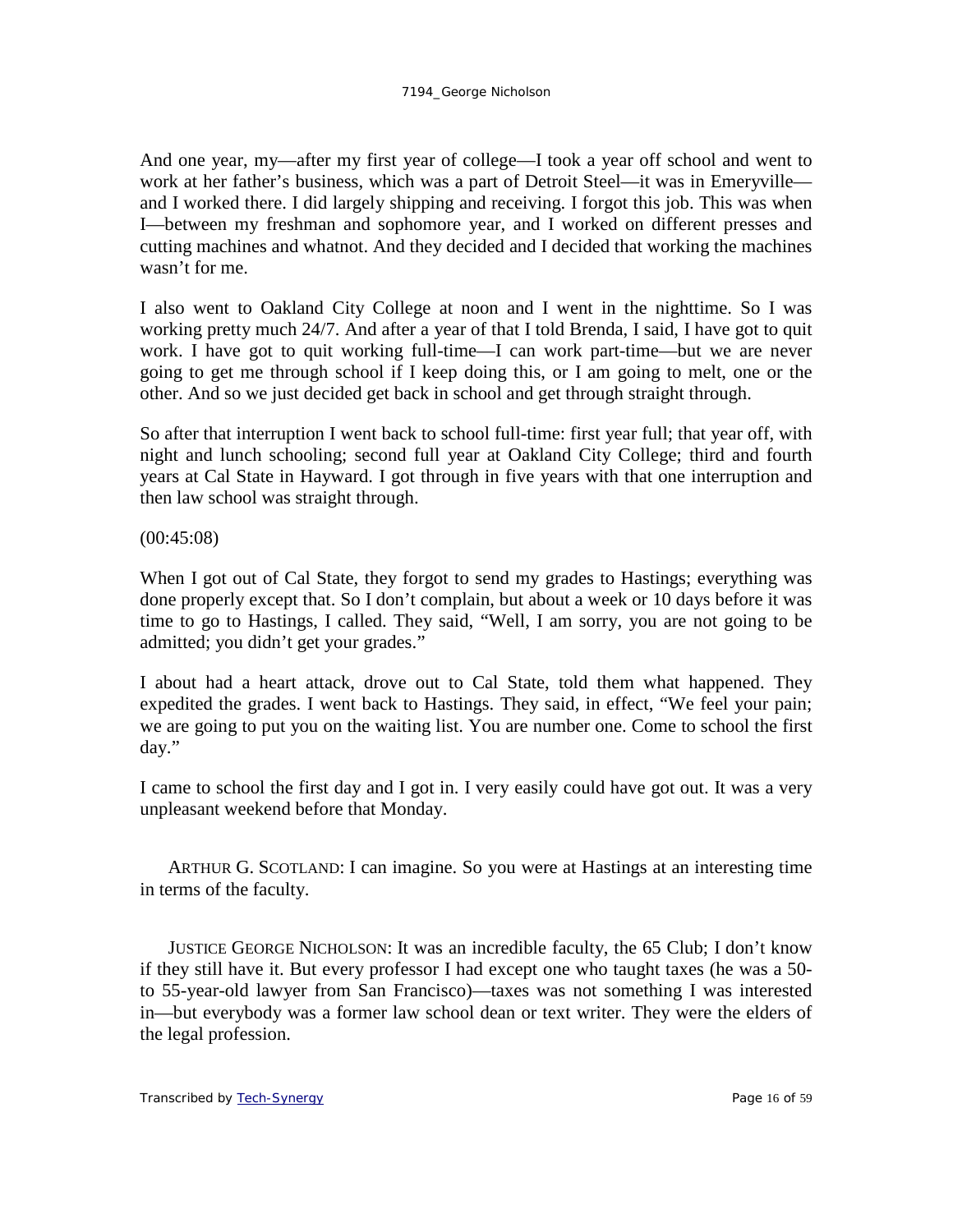There were 600 kids in our class, three sections of 200, 12 girls, 12 ladies in the class. And I heard more than one professor say, "Why are you here?" to one of the female students.

And I didn't have Prosser, but Prosser was there, having left Bolt, but I had a man named Frederick Moreau. He had taught towards 39 years before I got him. He had been the dean of Kansas Law School. He looked like Edmund Gwenn of the *Miracle on 34th Street*, and he was an actor like Edmund Gwenn. He never brought a text, he never brought a casebook, he never brought a note to class; after 40 years he knew it.

And he often would just recite from Shakespeare or from a case. He was the most inspiring teacher I ever had; I got the best grade I ever got in my life in his class. And I took him again in my second year in a class called Quasi-Contracts or Restitution.

And when I graduated, he wrote me a letter, this grand old man, and said, "I don't know of anyone more qualified to practice law than you." I have still got the letter.

And I had dinner with him many years later when I was invited by the president of Pepperdine University to attend a Pepperdine dinner event at the Century Plaza. And I sat with the president of Pepperdine and his wife, Brenda and I and a couple of other couples, and Professor Moreau and his wife and he was 100. And I have got a picture of me right over there on my desk kneeling between Professor Moreau and my wife at that dinner, and he looks better than I do. He died within the year.

ARTHUR G. SCOTLAND: So while you were going to law school, did you have an idea of what you wanted to do in the practice?

JUSTICE GEORGE NICHOLSON: I wanted to be a prosecutor.

ARTHUR G. SCOTLAND: Why is that?

JUSTICE GEORGE NICHOLSON: I think being a process server, as one example—not the only example—but there were several times I was cornered by someone with a gun, who said, "You are either going to take the paper and leave or one of us is going to be dead."

And I am—this is the truth—I am so ornery, I never thought of taking my paper and leaving. I could only think of, How do I get out of this and get the paper served?

I got out of it every time, but it bothered me that people could behave that way with a gun and get away with it, because at the time there wasn't much law enforcement interest in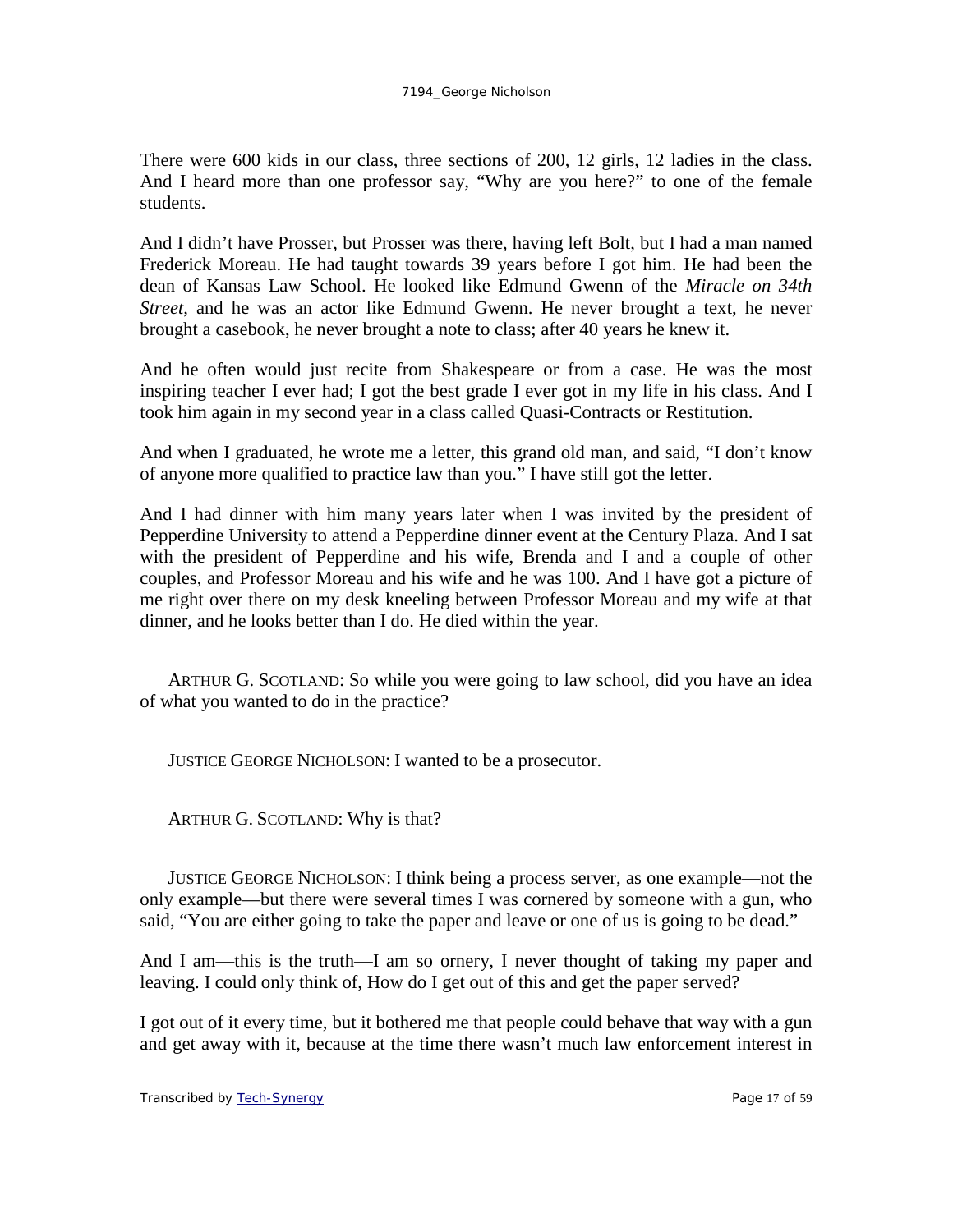getting involved in process serving and protecting process servers. So you are pretty much on your own.

I saw a lot of lawlessness while serving papers and I had to read a lot of the papers to figure out what I had to do to get the paper served. I was in and about the court constantly. And I don't know how or why, but I occasionally watched criminal cases. So I don't know when, but at some point very early I just decided I wanted to be a prosecutor and I wanted to be in Alameda County; I didn't want to be anywhere else.

### (00:50:03)

And so when I heard during my second year that the Alameda County District Attorney's Office took externs—they called them law clerks—but you were paid and you worked all summer between your second and third year and you did both legal work and investigation work. But at that time you couldn't do what you can do now: actually go to court and present cases as long as there's a prosecutor in court with you. We just could do the legal research, writing, and investigation.

And so we worked on everything under the sun with really the most prominent lawyers in the Bay Area, as far as I was concerned.

ARTHUR G. SCOTLAND: Who was the *we* among the *we*?

JUSTICE GEORGE NICHOLSON: Ming Chin, who is now in the Supreme Court, of course, and Raoul Kennedy. And Raoul Kennedy, who is a dear friend—as is Ming—we all worked together, and we had about three days together because they—when we first got there, they didn't know what they were going to do with us or who they were going to assign us to. So the three of us were cutting news clips for the DA for the first three days up in the loft on the ninth floor of the courthouse.

The DA had the top floor—the jail had the top floor, the DA was next, lots of people including courts next, and the public defender was on the second floor.

But the loft was between the DA's office and the jail and we were up there in this little cubbyhole with Thompson submachine guns bolted to the wall all about us from Earl Warren's day. And down in the basement, which was the DA's as well, were guns that had been collected and so on.

And some telephone poles with leather thongs riveted to them that had been used by Earl Warren in his days to break in to speakeasies and other things—some with and some without search warrants. When Earl Warren was DA, they had a different approach to law enforcement than they did after Earl Warren got through being Chief Justice.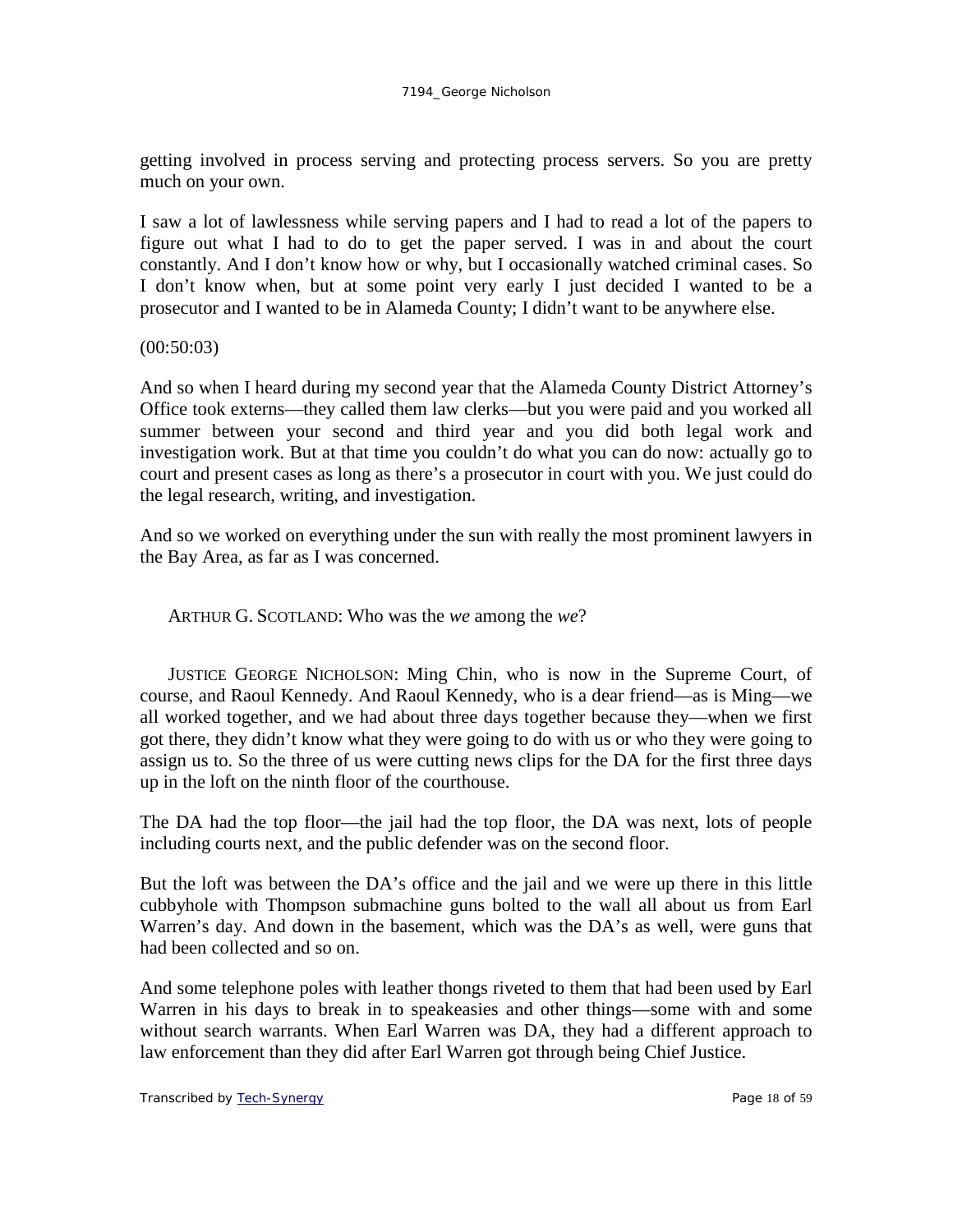But it was a museum, the courthouse, and Earl Warren's legacy was well represented there. But we were into everything. We saw everything that summer. And I didn't know if I was going to get hired or not, and I found out later, much like Hastings, I was very lucky, because at that time the DA's Office was civil and criminal, like the AG's is now; DA's were both the county counsel and the DA in those days, but it was beginning to change.

Well, the man doing civil and doing the county counsel function was the man that interviewed me first for the DA's Office, and I found out later that he wanted me to go civil. I wanted to go criminal. I knew none of this.

And so before I was hired, the DA, a man named J. Frank Coakley—who was everything in the nation for prosecutors, *the* elder prosecutor—interviewed me all day in June before Election Day in '66. Earl Warren called him twice, the Governor called him twice while I am sitting there; we were the only two people on the ninth floor that day.

And, finally, when it was over he said, "If you are not everything you appear to be, you are not going to last long here." And I left there absolutely mortified. I had no idea what he was talking about, but he hired me.

And Ming and Raoul and I became friends, and we are friends to this day. Ming and I became deputies later; Raoul went into private practice and is now one of the most successful and able trial and appellate lawyers in the nation.

And Ming was in private practice a short time but came back and has now made his way to the Supreme Court, where he still serves. Raoul and I are retiring this year; Ming isn't.

ARTHUR G. SCOTLAND: So that was your first job in the law, the DA? You had some interesting cases, challenging cases?

JUSTICE GEORGE NICHOLSON: In the DA's office?

ARTHUR G. SCOTLAND: Uh-huh.

JUSTICE GEORGE NICHOLSON: I tried a lot of death penalty cases. I tried a lot of psychiatric defense cases. I found a book at that time that I think every prosecutor should read, even though it's out of print. It was written by a man who became my friend and who I used in education programs later when I ran the DAs Association. His name was Jay Ziskin. He was a PhD psychologist and lawyer. He wrote a book called *Coping with Psychiatric and Psychological Testimony.*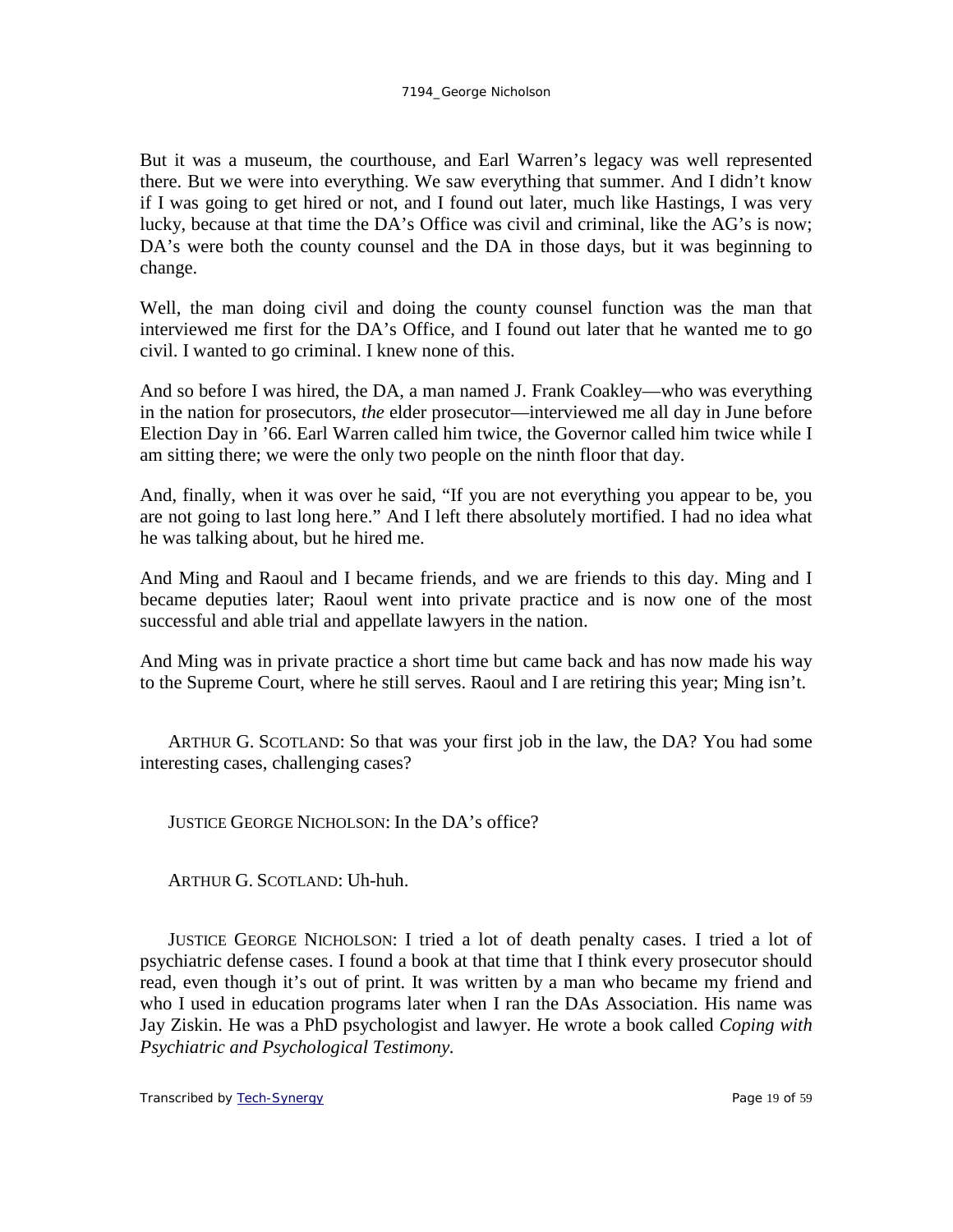## (00:54:46)

I read the book, learned everything in it, read the Evidence Code, knew everything about the Evidence Code, knew the trial objections. I figured trial objections, the Evidence Code, and *Coping with Psychiatric and Psychological Testimony* were about the three most—and CALJIC, now CALCRIM—are the most fundamental things that you have to begin with as a trial lawyer, and I had mastered them.

I did my first psychiatric murder case and you would have thought I was the world's foremost authority on cross-examining psychiatrists because of the work I had done ahead of time and the preparation I had done.

And so I, to some extent, specialized in doing that and eventually was assigned to hire the psychiatrists for the office, and I, for a time, assigned the murder cases. And I had the most difficult and perhaps most notable murder case I tried was tried against Clint White, a huge robust black man with a voice like James Earl Jones; a great baseball fan. He sponsored Connie Mack Baseball teams. They had the best uniforms in Oakland. And he was also the greatest trial lawyer, defense lawyer.

ARTHUR G. SCOTLAND: Who went on to be a Justice?

JUSTICE GEORGE NICHOLSON: He became a presiding judge on the First Appellate District, and we were poles apart politically, but he was a very loyal and loving friend and I was to him.

And I tried a case called *People v. Lance Brown*, which was a death penalty case, and I got a call from a black prosecutor in San Jose who said, "Clint's on his way up to you and he's going to try to get your case continued." We were going to be in jury pick that morning. So I was armed and ready when he made his motion.

And our judge, a judge named John Cooper, denied the motion. So we began jury pick. Clint didn't even know what the case was about because Clint always did that. He never prepared until jury pick, and like Nate Colley, a great lawyer here in Sacramento, he did much the same thing. He prepared during jury pick and then he beat the tar out of you during trial. As far as the jury was concerned, he was a smartest guy in the courtroom.

So the next day, the presiding judge of the Superior Court in Sacramento—in San Francisco—came over and asked to have us continue our case so that San Francisco Superior Court could have Clint to try the Zebra case. And our judge denied the motion by the presiding judge of the San Francisco County Superior Court, and we finished the trial.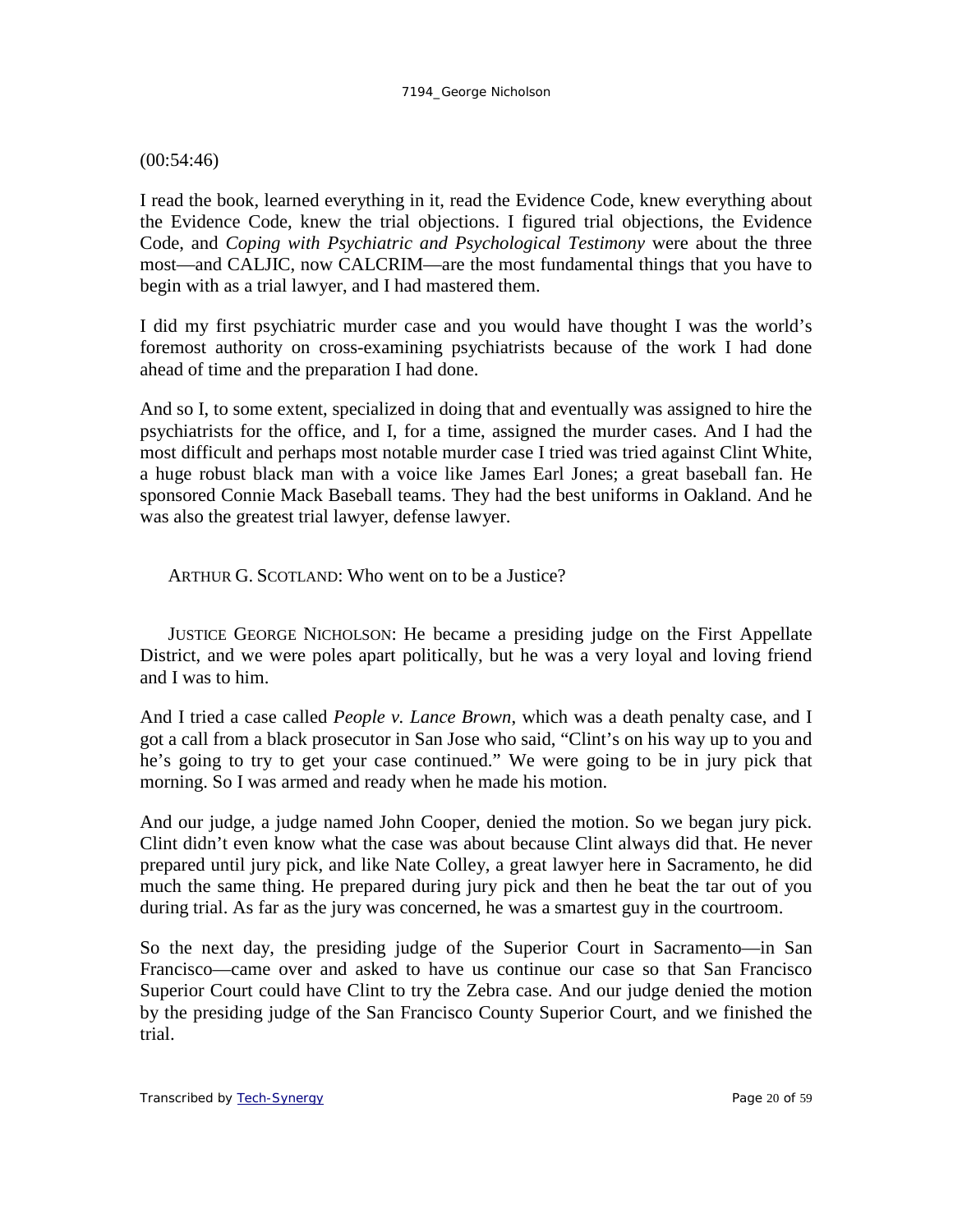And during the course of the trial, the defense was—I had examined this defendant before trial (you can't do this anymore), gotten him on a statement, an incriminating statement—and Clint's defense was I was an overbearing prosecutor who took advantage of this poor defendant and drove him over the edge and got him to make these incriminating statements. That's his opening statement and we proceeded, but he put Lance on the stand.

And I cross-examined him for a while and got him to talking about what an independent person he was and so on. And I said, "Well, it boils down to this: can people put words in your mouth, Lance?" And he says, "No, least of all you, M-F," in front of the jury. Clint was fit to be tied.

Well, we get a first death, and as the defendant is walking out of the court, he tells a full house of his family and friends, "I want this M-F dead." And so we had guards surround my family for several weeks.

I come up to San Francisco, you remember; you don't remember. Pete Wilson was a newsman here in town, not the Governor. He invited me to do a debate with a public defender in San Francisco on TV. I go down there and Pete sandbagged me and had a defendant on death row televised in saying that he was railroaded by a corrupt prosecutor and a corrupt defense lawyer, and it was Lance Brown, who had the best defense lawyer in the Bay Area, and I was the corrupt prosecutor, according to Lance Brown.

And as soon as he finished with the video, Pete Wilson called on me to respond, which I did, exposing Lance Brown for the corrupt individual he was and the debate went downhill from there.

But can you imagine the coincidence of that, Lance Brown? Pete Wilson didn't know Lance Brown from a tree trunk.

ARTHUR G. SCOTLAND:So at some point you left the DA's Office. Why?

 $(00:59:55)$ 

JUSTICE GEORGE NICHOLSON: Joe Taylor, who was the assistant chief deputy prosecutor in Sacramento, who had been hired by Bob Puglia, the presiding judge of our court, who had been the chief deputy in the Sacramento DA's Office, asked me to come to Sacramento and meet with him, and Bob Tait, who was the DA at that time of San Luis Obispo. And we met in John Price's office; John was out of town. He was the district attorney of Sacramento.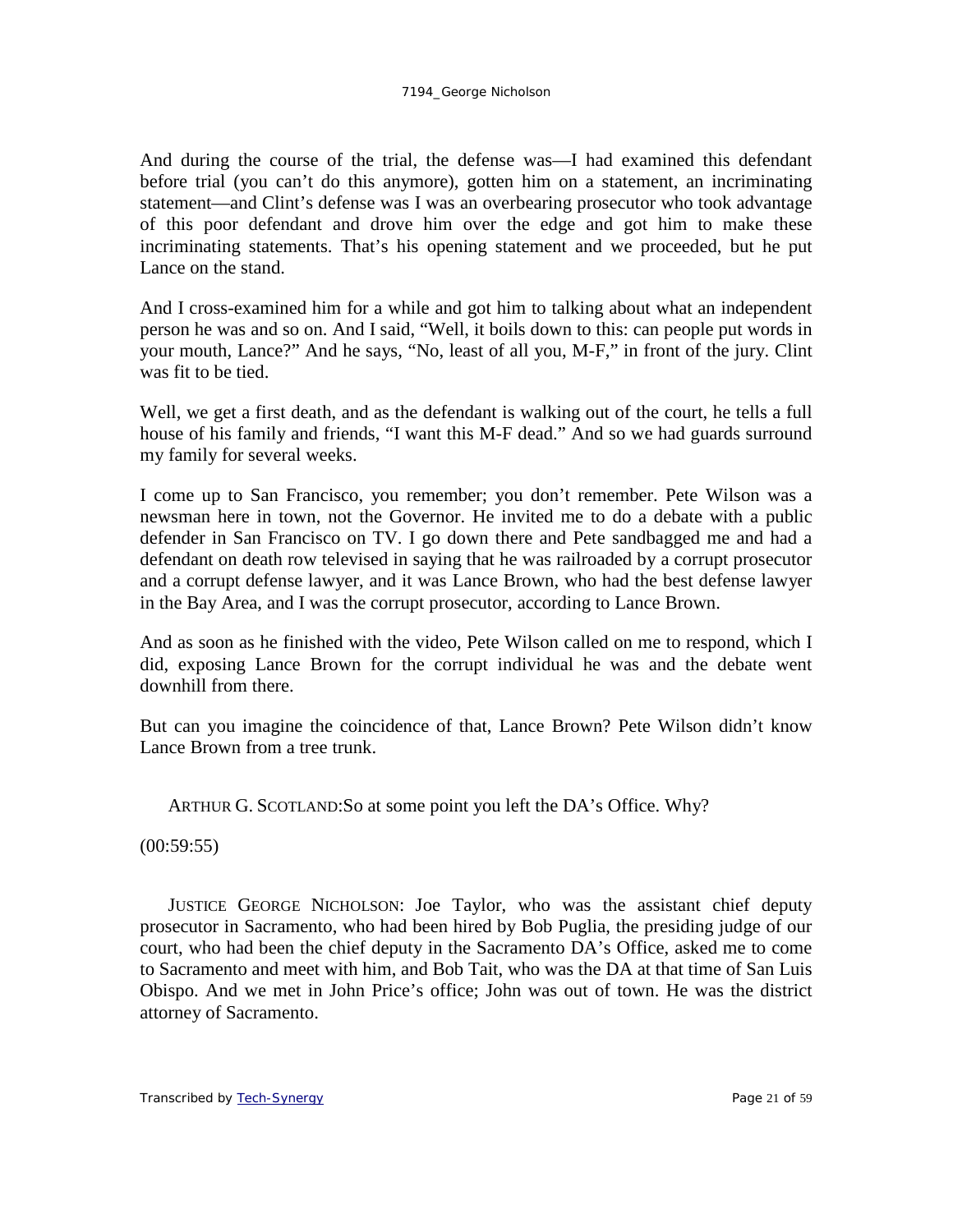And Bob Tait and Joe Taylor said, "We would like to talk to you." And they wanted me to apply to become executive director of the DAs Association, which had just begun. It was probably six months old, and it was largely bankrupt and had one staff member. And they wanted me to come to Sacramento and take it over and in their view make it work, and they said that they wouldn't let me out of John Price's office unless I agreed.

And so we talked for an hour or two, and I said okay, and I applied and a few weeks later there was a meeting at Lake Tahoe of the board and they had their annual meeting, and they hired me. Even though I was working in the DA's Office, Brenda and I stayed in a motel without a phone, which was really a hardship on me because I didn't have cell phones in those days, but I lived on the telephone because I worked with people all over the place even then.

But it was all okay because they hired me and I met the most remarkable people. I worked with all 58 elected DAs, all 2,000 prosecutors for the next three-and-a-half years, and we made the California DAs Association into something significant.

We were largely dealing with adverse support from the Governor's Office, the Legislature. The Supreme Court was hostile to law enforcement, in our view, and so we were very active with amicus curiae, with legislation. We had a committee. We had a very active legislative—I would go over periodically. We had a lobbyist, and we dealt with the Governor very effectively.

Tony Kline was legal affairs secretary; he now sits on the First District, and Jerry Brown was Governor, one and two—his first two terms—and now he is three and four; dealt with him all four times to some extent.

And we were very successful from time to time with our amicus curiae work and our legislative work. Up until the time I came to Sacramento, the Alameda County District Attorney's Office from Earl Warren's time until then, until 1976, had allocated a deputy DA to represent all of law enforcement during the legislative season.

And that deputy DA was Carl Anderson, for example, who became the Presiding Judge [Justice] in the First District; Ed Meese, who became chief of staff to Governor Reagan and then later presidential counselor to President Reagan and the 75th Attorney General. These people all represented law enforcement, representing the Alameda County DA's Office based on a program that Earl Warren started before he became AG, Governor, and ultimately Chief Justice.

We took that over. The Alameda County Deputy DA representative no longer represented law enforcement, the California DAs, so that was part of how it gained in credibility when I got there. That was the doing of the Alameda County office.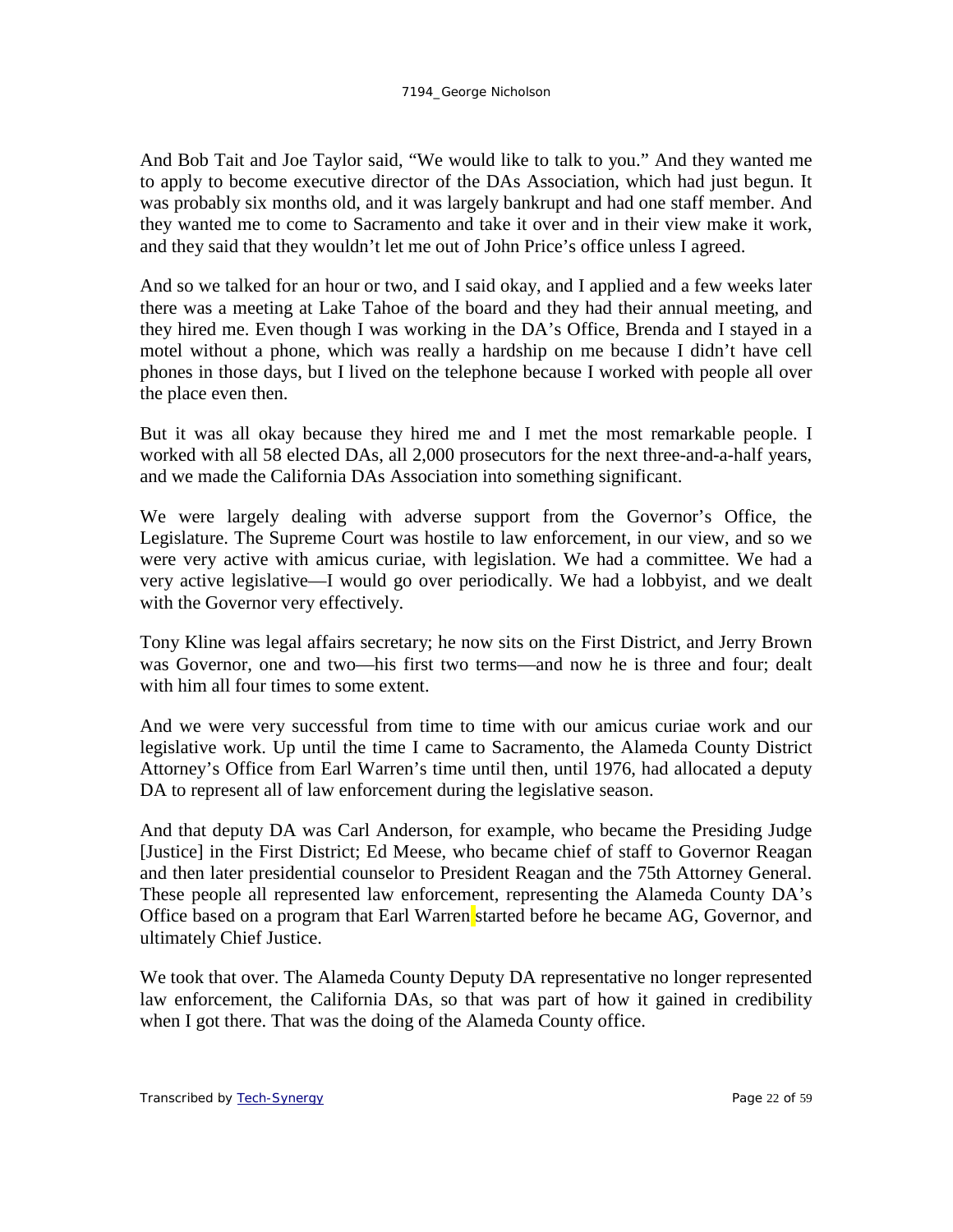And the person we hired to do it was actually a brilliant law and motion prosecutor from Alameda County named Tom Condit that I brought up to do that, and we worked together very closely.

Law and Motion was something that was just beginning when I was a deputy DA. Los Angeles had a Law and Motion department in their office; the rest of the offices didn't, but we all began—all the big offices began to develop that.

So digressing just a second, I got a federal grant and created a Law and Motion unit in the DAs Association for the probably 35 or 40 small counties, and they would send us key legal questions that they had pending for 995 motions or 1538s that they didn't have the staff to do, and we would write the briefs and send them back down.

And we had a case digest. We would get the slip opinions; there were no digital opinions. We would get the slip opinions and send them out to two or three dozen deputy DAs. They would brief them. We published a hard-copy case digest and got it to all the prosecutors.

(01:04:58)

We created education and training programs. I created the National Homicide Symposium from scratch between June of 1976 and October of '76. I did it at the—well, at the grand hotel in San Francisco on the hill, I have just forgotten the name of it—the Fairmont. I picked the best place in San Francisco I could. I got Evelle Younger, who was the Attorney General, to keynote one day; Bill Clark on the Supreme Court to keynote other day; Alister McAlister, an assemblyman, who was active in law enforcement, the third day.

And I got 36 of the best people in the nation to teach all of the subjects related to homicide investigations and prosecutions, over a three-and-a-half day program that began at eight in the morning, went through lunch, broke for one hour—which we couldn't afford—and then came back for a three-hour evening program, two days in a row. Friday we broke at five. Then Saturday morning we had three hours on how to deal with the media in a major homicide case.

I planned and conducted three of these in the three-and-a-half years I was at CDA. The 20th was conducted last year. It's gone to every other year, but it's still the biggest moneymaker and probably the biggest educational program they do, and I put it together from June to October.

None of the speakers I got ever charged an honorarium. I paid transportation and lodging and that's all. In that first Homicide Symposium, I think we got 300 people there paying \$200, and like I did with the prosecutor service I began, the process service, I sent out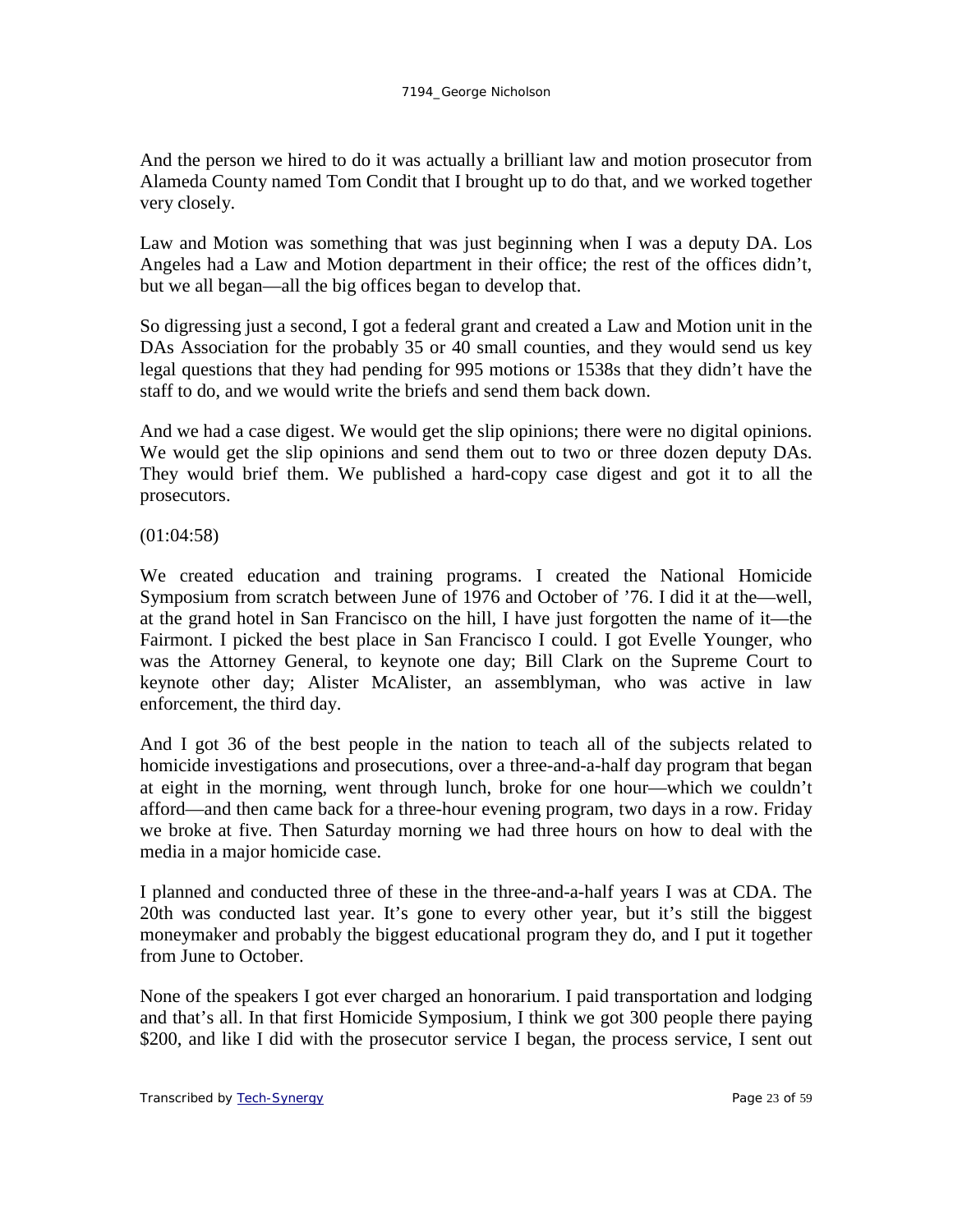one letter that I personally signed to 5,000 prosecutors nationwide, which was a lot of work. But through them, we got prosecutors from all over the country.

We also had judges, public defenders, and major journalists, and that's the way it was. I went to POST; the California Commission on Peace Officer Standards and Training. The first year I got what were called points for the peace officers, the second year we got transportation and lodging for peace officers, and third year we got points, transportation, and lodging and their salaries paid back to their departments. And besides all the prosecutors and defenders and judges that third year I did it, we had 200 peace officers at the National Homicide Symposium.

So the thing that I would do at these programs was, although they were tailored to prosecutors, I opened them to everybody, because we had nothing to hide, and we were trying to be the best prosecutors we could be, and we thought we could help judges and defense attorneys to be better at what they're doing if we shared what we thought were the best presenters in the nation.

That's where I brought Jay Ziskin, the man who wrote *Coping with Psychiatric and Psychological Evidence [Testimony],* and I would like to digress for one second to teach you a lesson that I learned there.

I attended American Academy of Forensic Sciences, American Academy of Forensic Psychiatry programs, met and became friends with those people, looking for faculty for programs.

I met a psychiatrist who is a liberal in San Diego named Mel Goldzband and I didn't like him. He was at the American Academy of Forensic Psychiatry. So I invited him to present at a homicide symposium opposite Ziskin, who I thought would outclass him.

Actually, the two of them hit it off and made the most incredible presentation collaboratively that I ever dreamed possible. They became friends, the three of us became friends, and Goldzband became a very close friend—he and his wife—to Brenda and me, and he invited me to speak at American Academy of Forensic Psychiatry programs.

And so, the point of that lesson is, which was one of the very few times I ever tried to do anything that negative, was don't do things like that. Look for the best in everybody and be open and honest with them, and nothing but good will come of it. And so that's the way I operated, after that awful lesson, and everybody that I dealt with.

And Jay Ziskin is gone now and I don't ever do anything like that, and haven't since, but while I was at CDA, I also met George Deukmejian, who was an Assemblyman. I don't know if he was an Assemblyman who became a senator or he was a senator by then, but we worked very closely. I worked with him on restoration of the death penalty, crime victims programs, and another way I came to Sacramento simultaneously with Joe Taylor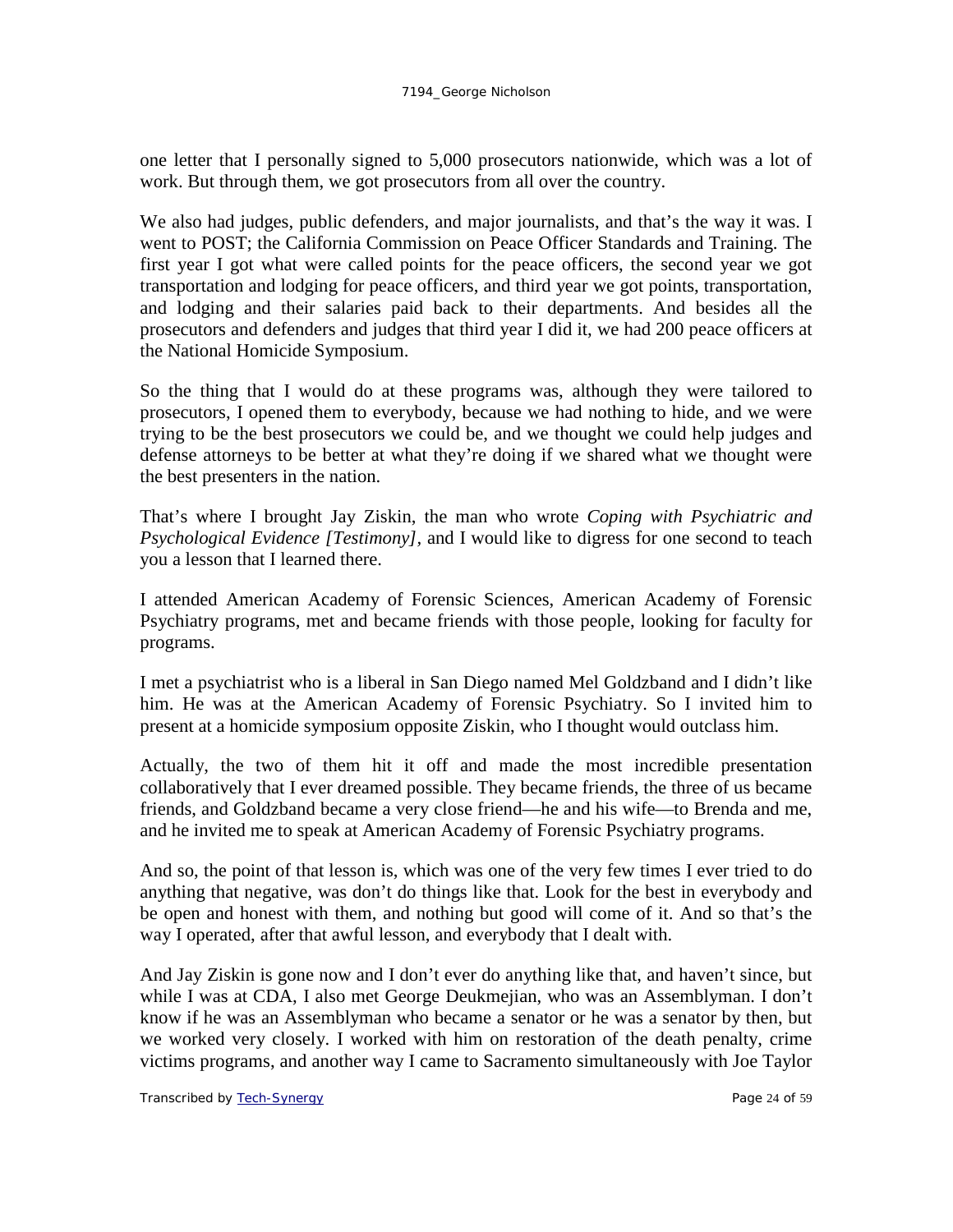and Bob Tait interviewing me was George Deukmejian called me because I'd been prosecuting with a man named Jim Anderson, who was a colleague in Alameda County.

## (01:10:02)

A gang of about two dozen young gang members, who were identifying and attacking 75 and 85-year-old couples in their homes in Oakland and robbing them and beating them and murdering them, and this was highly visible nationwide.

George had a bill in to enhance punishment for people that hurt old people, which seemed very far distant to me at the time. It was people who were over 65, and you got an extra three years if you hurt one of them and you knew they were over 65.

I tried to get George to change it to 60 and say "whether you know it or not" because it doesn't matter whether you know it. You take your victim as you find them, according to the law—case law. And he wouldn't change it but he asked me to bring up some of these elderly women to Sacramento, same summer that Joe Taylor talked to me. And I brought a busload of them up and the Assembly Criminal Justice Committee, which as I said, was an adverse forum to law enforcement, never called the bill, and so we had to send the ladies home. This happened more than once.

And George went to the chair of the committee said, "One of these ladies is going to die, and if they do while you are playing games with tabling my bill, I am going to be candid with the press on what's been going on here. So I would encourage you to call my bill." And they called the bill. We all testified, and we got the bill.

Nate Holden, who was a black state senator from Los Angeles, was sitting in the audience the day I testified on that bill. And I had a very hostile relationship with Michael Ullman, who was the chief consultant, later became judge—became my presiding judge—when I was on the municipal court. And the committee often would delegate to Mike the cross-examination of witnesses, and Mike did that with me, and I didn't tolerate it, and so I responded with affirmation and conviction.

And my wife was sitting in the audience next to Nate Holden—neither of them knew the other—and he turns to her and says, "I wish I had a lawyer like that on my staff," speaking of me. And I later talked to him about it, and he said, "Well now that I know who you are and what your politics are, I couldn't hire you, but I still feel you are pretty good."

And so I came back to a program here a year ago and his son was here, and I told his son that—he presented on a program in the state capital and I'd never met his son, but it was an interesting story to tell.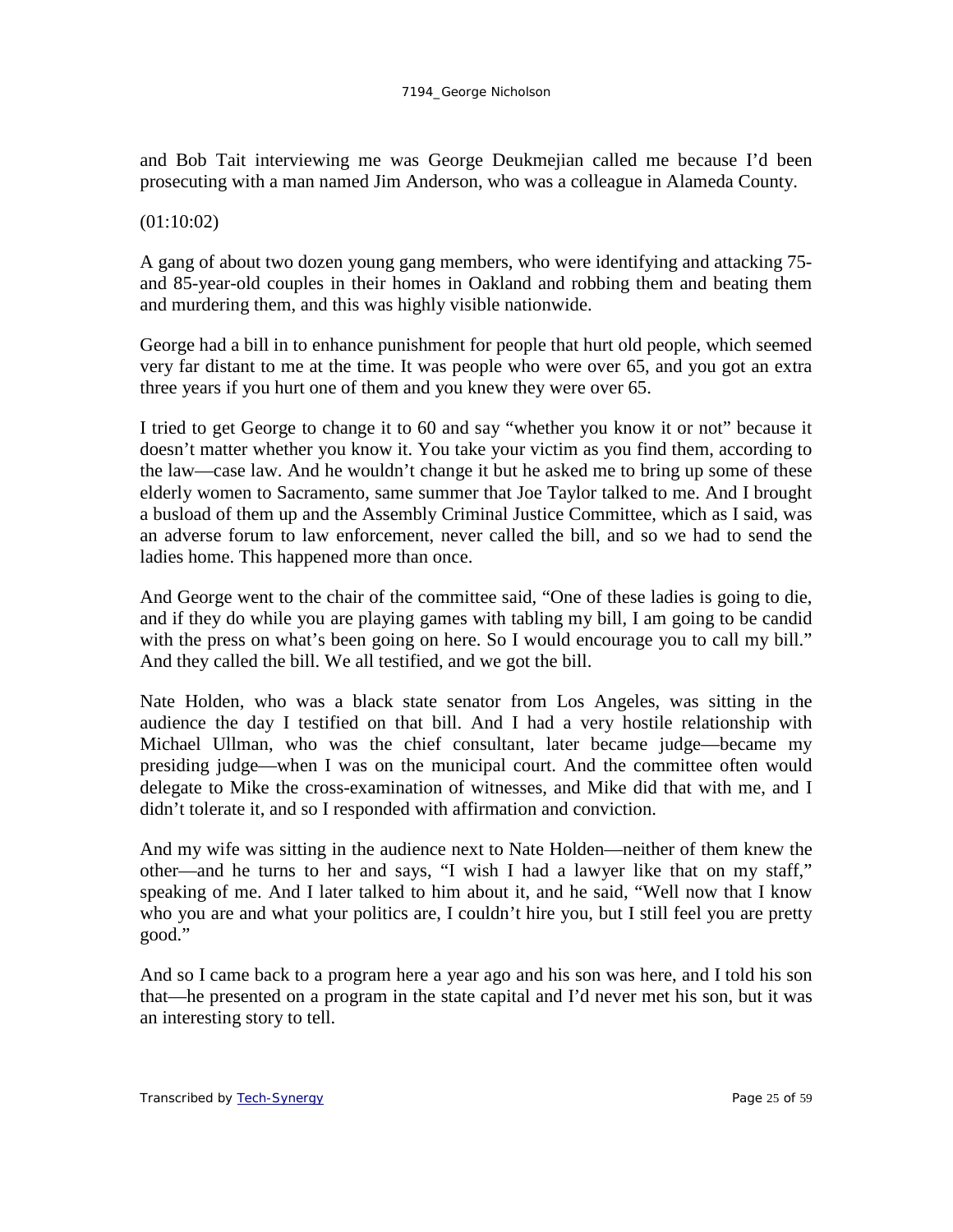ARTHUR G. SCOTLAND: So you ultimately began working for Deukmejian.

JUSTICE GEORGE NICHOLSON: George asked me. Well, he ran for Attorney General, and I played it right down the middle but I created forums with all four candidates. The Democrat was Yvonne Brathwaite Burke; she was in Congress. But on the Republican side there were several. And so I would have forums with all of them there and played it right down the middle. But when it became George versus Yvonne, I still played it down the middle but there came a point when I was so troubled by what was going on, I called George and I said, "I'd like to resign as director of CDAA, Executive Director, and endorse and campaign for you," like it was important that I do that.

He said, "I don't want you to resign, I don't want you doing that, I want you to stay doing what you are doing. Everything is going to be all right. The campaign is going to work out just fine." And it did. He knew what he was doing. And a while after that, after hiring you and a number of others from the Department of Justice, he called me and asked me to come over, and well, actually, you were already there.

This is not the Governor's office, this is the AG's office. All of you were there. He asked Rod Blonien, who later became Legislative Affairs Secretary, and I to come over and work with him. Rod had run the California Peace Officers' Association, and I had run the DAs Association, and we had worked hand in glove in those roles and then we were very close friends.

And you and I were pallbearers for Rod when he died a few years ago unexpectedly. He was a great lawyer and a great hero and a very common, ordinary, boot-wearin' cowboy, but one of the greatest lawyers and greatest legislative advocates. When Chad Chaderjian got cancer (undersecretary of—secretary of Youth and Adult Corrections), Rod went over a few—correct me if I'm wrong—to run the department while Chad was recovering.

(01:15:00)

I don't know if Rod was undersecretary or what his role was, but he ran the place. He could do anything. He raised horses; he bought and sold horses. He came to work with stable on his boots. George loved him. We all loved him, and it was a sad day when he died, but we had to fight in those days. We had to fight when I was a prosecutor. I didn't mention this, but one of the assignments I had in the DA's office was to head an outlying office. There were several outlying offices. I headed the San Leandro office, and I was assigned the task of watching a corrupt judge and to keep book.

And I kept book and eventually the Commission on Judicial Performance—I forget what it was called at the time—took the case. The AG's office represented it at the time, and Bill Stein, who I would serve with on the Court of Appeal, represented the Commission, and Linda Ludlow, who was in the DOJ at the time, worked with them. I was the key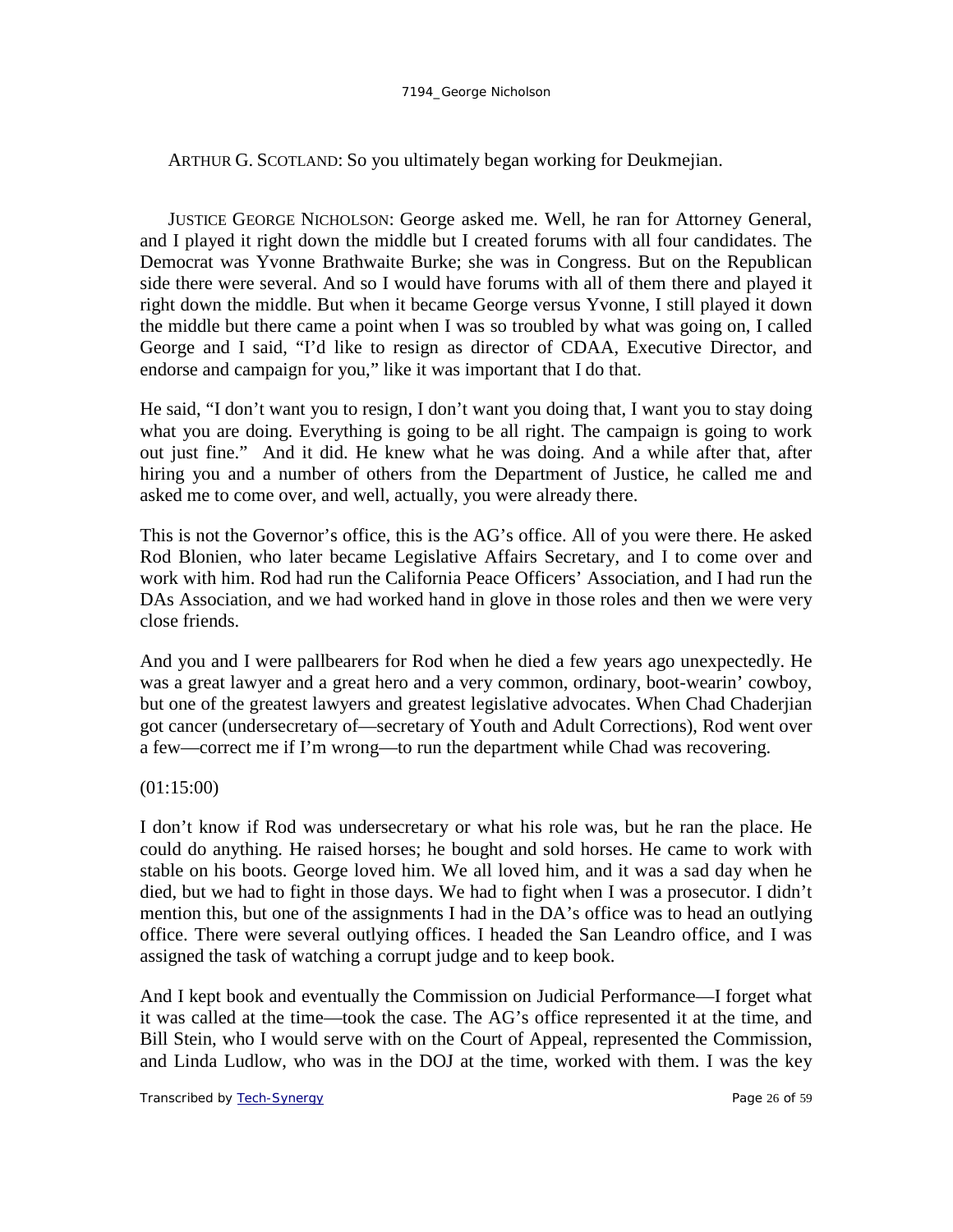witness. After half day's testimony, they rested. The Commission found all of the facts they should and voted to censure, and I called a lot of heck from everybody back home, because now the judge was going to return to harass everybody.

I told them, "Fear not. The Commission found the facts. The Supreme Court will remove." And they did, 7–zip. And that was a lesson I learned about the way a judge should behave, watching the misbehavior there. I watched the judges when I was a prosecutor doing law and motion, doing trials, doing preliminaries. I learned what judges should and shouldn't do watching in court, and documenting, and frankly enduring the good, the bad, and the ugly of what it is to be a judge.

And I learned, frankly, even before I got to the municipal court again, that judges like all people and public life, are or should be the servants of the people and of the law; they are not masters of it. And I learned very early in my life and I learned very early as a prosecutor and as a judge that, frankly, one of the most indispensable qualities of being a prosecutor or a judge is humility, and I've been on this court 28 years and all I want to say about this is a discrete and quiet, "I've never sworn at another judge or another staff member, and I have never raised my voice to one in 28 years, and I never did as a trial judge in muni and superior court, and I never did as a prosecutor."

And when I think back to my baseball coaches and to baseball, that's the reason, in part; I was taught humility. You may be a good ballplayer, but you are not playing if you don't play by the rules; and you don't get angry. You can't get angry. You can't be harsh and hostile and loud.

And that's what Mr. Fernandes and Mr. Marcoulis and my parents taught me, and that's what I've remembered through my time as a prosecutor and a defense attorney, I mean a prosecutor and a judge.

And I have worked with Fern Laethem, who was a state public defender on these things as well. And anytime I did anything as a judge for the prosecutors, I would call Fern and I'd set up something with the defense attorneys. And if I did something with Fern, I'd call the prosecutors and do something with them. And I've played it straight as a prosecutor and as a judge from day one, and I'm—it's all a function of having learned it; as they say, Been there and done that.

And I was glad, and I learned from a judge in the First Appellate District named Scott. He was a great trial lawyer when he was appointed to the municipal court, and he was interviewed in *The Daily Journal*, and he was asked, "You are a great trial lawyer, you are an important man, you are making a lot of money. Don't you feel kind of demeaned being appointed to the municipal court?" And he said, "I think everybody can learn and re-learn whatever they do." And I read that story and I thought, "What an incredible thing for such an important man to say and think and live."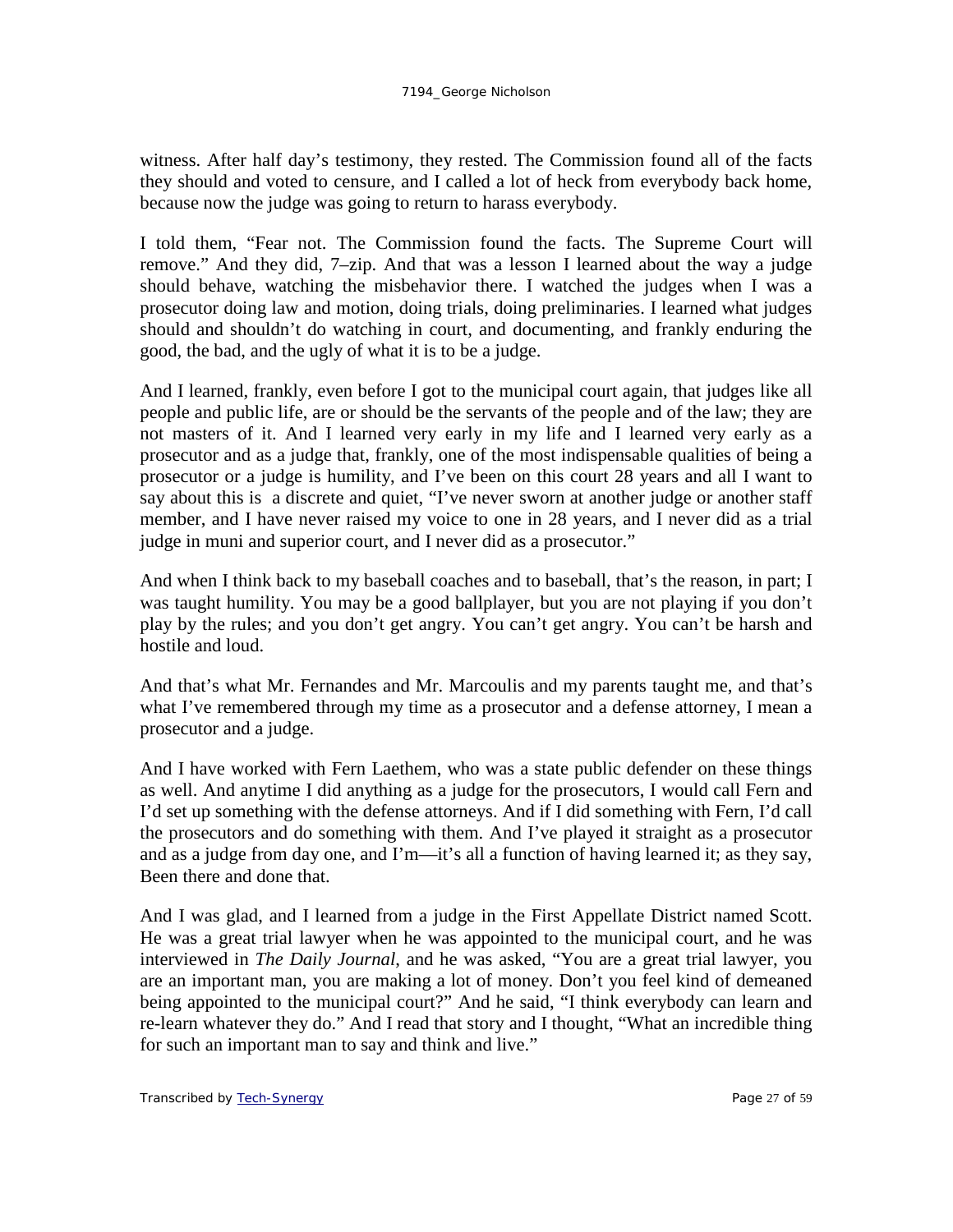When I got through, I had been friends with Duke, the Governor; I had worked with him. I had worked with Pete Wilson. I had worked with everybody; I knew everybody, and yet I got appointed to the municipal court.

And once I got there, I was glad I did, because I had started as a prosecutor in the municipal court and progressed through the superior court, and I started as a trial judge in municipal court and stayed a year, year-and-a-half there. I did 11 months on the superior court, and then I came here.

(01:20:00)

ARTHUR G. SCOTLAND: So I have been quiet, but I just want to say, Nick, it was always a pleasure working with you. You were one of the most collegial justices in the court and one of the most kind justices, not only to other justices but to staff—a very caring and kind person. And I can attest that you never raised your voice ever about any disagreement.

But we're getting a little ahead of ourselves because you worked for—with Attorney General Deukmejian. You did some things. You—wasn't there some proposition that you wrote?

JUSTICE GEORGE NICHOLSON: It has roots in the DAs Association, and when I was in the DAs Association, I asked a quartet of legislators, two Democrats, two Republicans: Bob Presley and Jim Nielsen in the Senate, a Democrat and a Republican; Alister McAlister and Dave Stirling in the Assembly, a Democrat and a Republican. The *Sacramento Bee* called them the "Gang of Four."

I gave them DA bills to carry on a variety of issues: important substantive issues; procedural issues; and, in particular, crime victims' rights issues. When I came to Sacramento with the DA's Association, I got together with Alan Cranston, S. I. Hayakawa, the Democrat and Republican senator. Jerry Brown. Anybody and everybody I got together and got them to endorse the idea of victims' rights.

We created a California Victims' Rights Center. The Gang of Four helped with the victims' rights program. It eventually led to President Reagan declaring the first National Victims' Rights Week in 1981, but it all began in 1977 when I came to Sacramento and got partisan democrats, partisan republicans.

They proclaimed—Jerry Brown proclaimed Victims' Rights Week. The legislature issued resolutions. You would have thought this was the biggest thing going, but it was a carrot and a stick, it was a chicken and the egg. It was feeding rather than beating, it was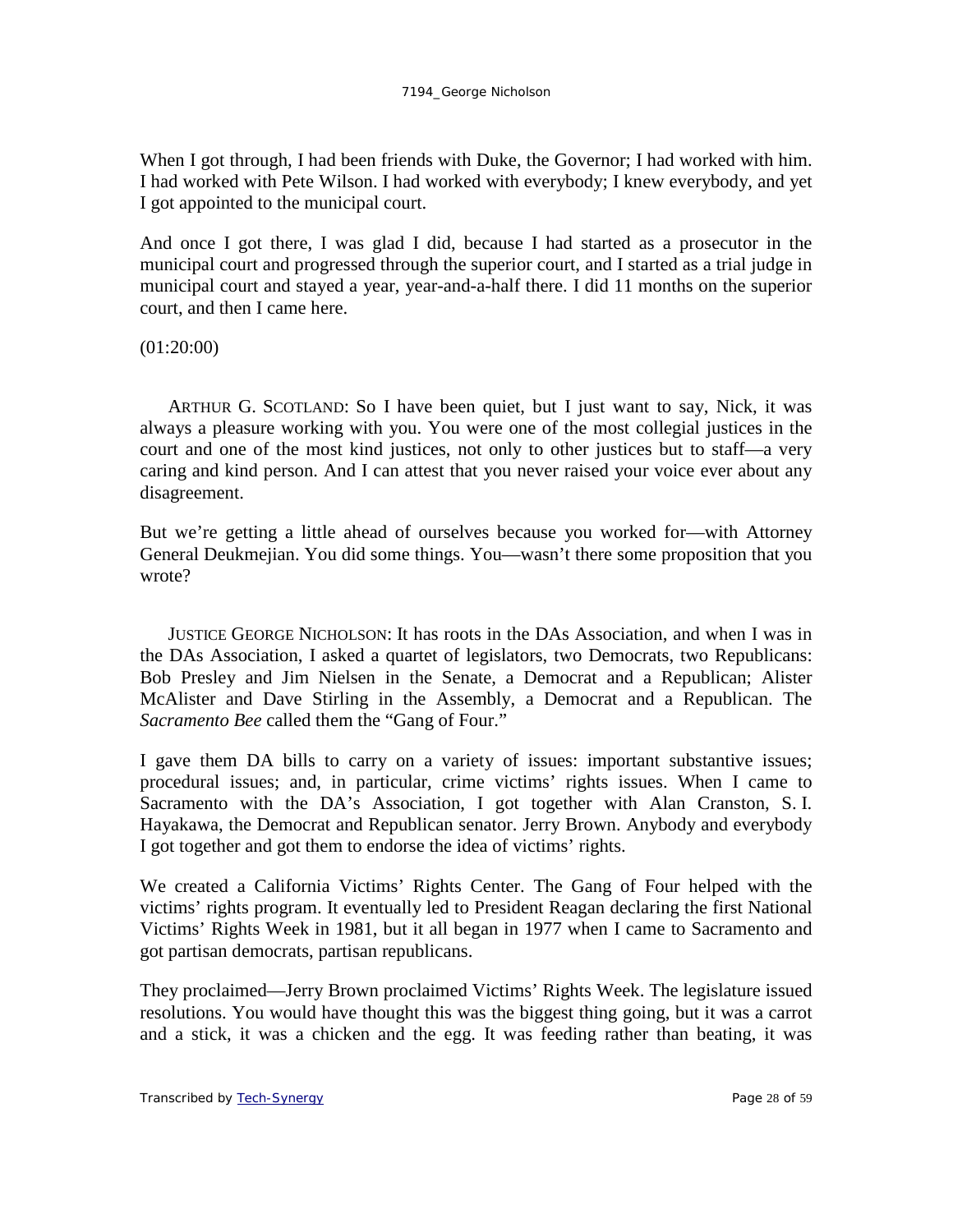creating an image before the reality; but it began to develop, so we had the Gang of Four carry these bills.

We also had them work with all the 58 DAs to try to do an initiative in 1978, the same year Proposition 13, the Jarvis-Gann initiative, was on the ballot and took the state by storm. We failed to qualify this initiative on these bills that I had given them.

And so I met Paul Gann, and Paul Gann and I became friends, and I put together the bills, most of which I had written, and we created Proposition 8, the Victims' Bill of Rights. And we got it qualified with the help of Pete and George and a number of other people, and—for the June primary in 1982, and I ran for Attorney General in '81 and '82 and I also campaigned for Proposition 8. And among the opponents of Proposition 8 was the State Bar and the president of the State Bar. Tony Murray and I, he was the president, debated all up and down the state, and I debated a number of people, including a very good friend named Jerry Uelmen, who was a professor at Loyola in L.A. He became the dean of Santa Clara.

And I won the Republican primary 2–1 over Dave Stirling, one of my Gang of Four, and the—Proposition 8 passed. It had been challenged preelection by a former president of the bar, Jim Brosnahan and *Brosnahan v. Youell*. He tried to keep it off the ballot, and by a 4–3 margin, the Supreme Court left it on. After it passed, the Supreme Court was again challenged to throw it out and it was *Brosnahan v. Brown*.

And in that case—so I filed an amicus curiae for four dozen parents of murdered children, which I'd represented for years, pro bono. They'd never had anyone represent them before; they'd never been to court before. They cried when we won the case, 4–3 again.

And in those two cases, preelection and postelection, I was asked by newsmen, endlessly, "You don't really believe the Supreme Court is going to uphold this thing, do you?" Well, I did, and they did. And it created crime victims' rights where there'd never been none. It did away with the independent state grounds for admissions and confessions and for physical evidence. We now had the Supreme Court as the bottom line.

Earlier, I had worked with a lawyer, named Frank Carrington, who had filed—appeared before the U.S. Supreme Court four dozen times as amicus, and he and I filed an amicus together in two or three cases, including the Supreme Court cases that ultimately—*U.S.* Supreme Court cases—that ultimately created a good-faith exception to the exclusionary rule.

(01:25:15)

So while we were trying to do in the exclusionary rule [K9?can, 1:25:18] and its progeny in California and to at least create a stable baseline where there was only one moving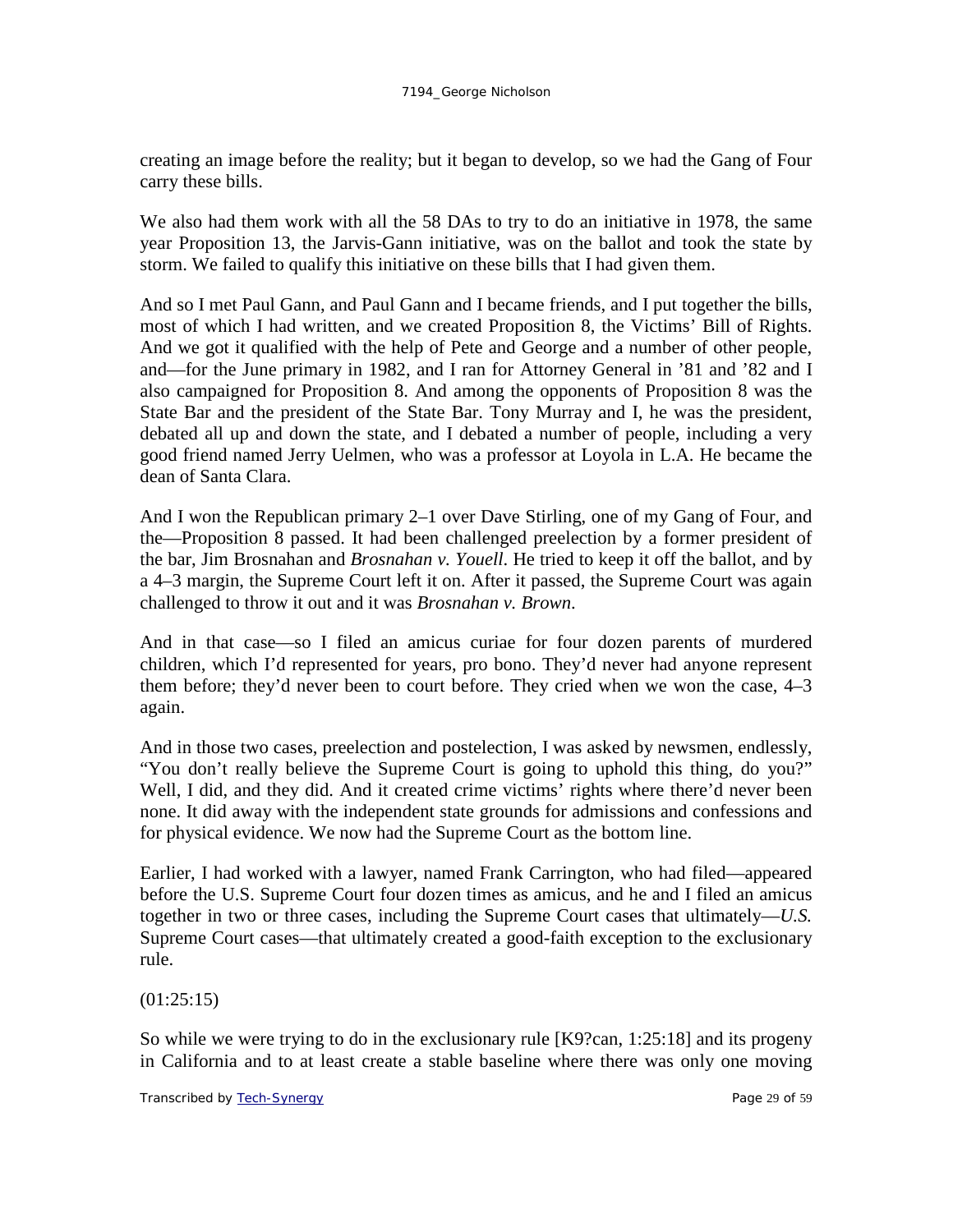target, and that is the U.S. Supreme Court defining and redefining the nature and scope of the exclusionary rule, instead of the two of them puddle-jumping with one another, we only had *it* to worry about, and then we got the good-faith exception so reason and logic and practicality could be returned to the law in what was our opinion.

And we could vindicate Cardozo's ancient wisdom of—question, Should the criminal go free because the constable blundered? And so when the constable truly blunders and it's not a function of deliberate misbehavior, the criminal doesn't go free. And so now, that's largely where we are because of Prop. 8 and some work Frank and I and others—many others—did at the national level.

But one of the most important things is crime victims, the parents of murdered children in particular, get to appear at parole and probation revocation proceedings and sentencing proceedings and be heard of when the killers of their children are sentenced, whereas, before, they were never allowed to do that.

I also put in a right to safe schools. George Deukmejian, when he had been Attorney General, had filed a lawsuit against the City Council, the Board of Sups., the DA, the Police Chief, the Sheriff—everybody in Los Angeles—asserting, in substance, all of you have a piece of the pie; none of you are fully doing your job, protecting school children.

This is '79–'80, and here we are, 2017, still fighting the safe-schools battle. George filed this lawsuit. He lost in the trial court, he lost in an unpublished appellate opinion, and I wrote it in, a constitutional right to safe schools and to propagate the Victims' Bill of Rights, and it says, all K–12 students, staff of all public schools are entitled as an inalienable right to attend safe, secure, and peaceful schools.

And now in 2008, when Proposition 9, the Victims' Bill of Rights of 2008, Marsy's Law, was adopted, they expanded it—which is what I wanted to do, but was afraid to do, in 1982—they expanded it to include colleges and universities. So it's K–graduate school now, and it's a complement to Clery's law [the Clery Act], which is a law the federal government wrote with help from Frank Carrington—and I helped Frank—whereby colleges and universities have to monitor safe schools in their immediate area and on campus, and report it to faculty and students and parents of students so that kids and faculty can decide whether they want to go to a particular university or teach at a particular university.

These are all of a piece that I and others dreamed in the '70s working together. And all of these ideas and these goals and these aspirations and hopes and prayers were what I think got Rod Blonien and I together and what got Rod and I and George Deukmejian together. And he blessed us with the opportunity to work with him in DOJ and then later, even more evidently, you and Mike Franchetti and others in the Governor's Office and I there for a year.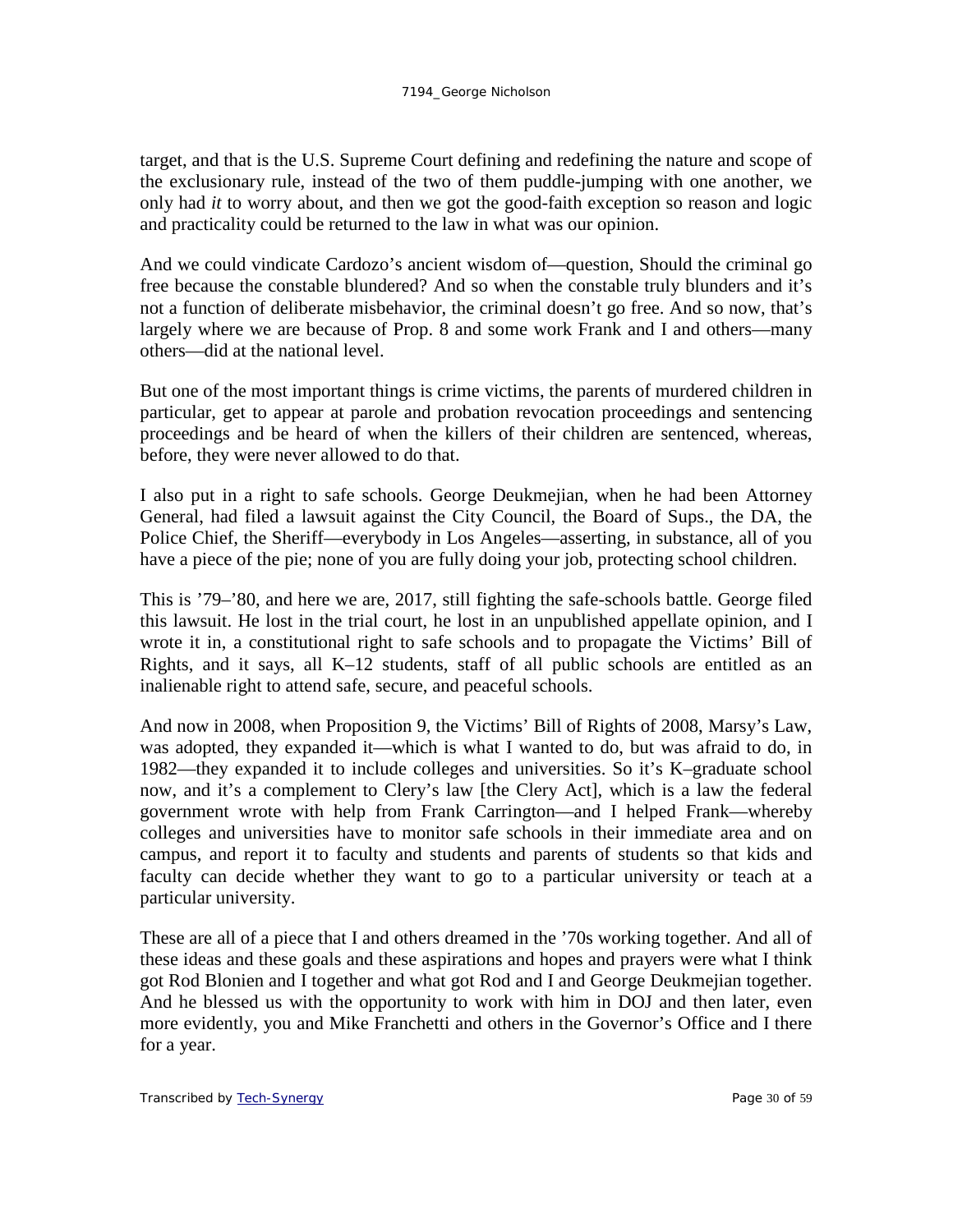We were truly blessed to have such an honorable and ethical man as our mentor and teacher and leader, and the leader of our state to help us see the way a man should behave and a leader should lead. He was a great father, he is a great father, he is a great husband. He is—whether it's proper to say it on this videotape or not—a child of God, as is his wife Gloria and their family, and he was a humbling figure in all of our lives, and I think you'll concede it, a humbling and inspiring figure to you.

And all of the judiciary that was sprinkled and remains to a lesser extent sprinkled with his mentees has been the better because we've been here and we have been worthy to the extent we have because we had him in our lives.

(01:30:03)

And now this court is blessed, because one of us is still here as the presiding judge, Vance Raye. And Vance and you, Scotty, and Bob Puglia were the presiding judges justices—of this court from 1974 to the present. And there are great presiding judges all up and down the state—this is my opinion. But no appellate court in this state or any other has been governed as well as by you three since 1974.

And if you figure that out, that's going on 45 years. That's a lot of years for three men to preside over an appellate court and to establish the reputation that this court has because of you three and the others on this court that have served here.

ARTHUR G. SCOTLAND: Well, the others on the court for sure, and we are indeed fortunate to have learned so much from Governor Deukmejian, Attorney General Deukmejian and Governor Deukmejian: a person of character, a person of integrity, a very wise person that treated everyone so kind and thoughtful.

JUSTICE GEORGE NICHOLSON: I never heard *him* raise his voice. Did you?

ARTHUR G. SCOTLAND: He never used a swear word.

JUSTICE GEORGE NICHOLSON: He never used a swear word.

ARTHUR G. SCOTLAND: Never.

JUSTICE GEORGE NICHOLSON: But he never raised his voice. I never saw—he only *almost* got angry at me once when I thanked a bunch of people at a meeting that I had gotten together for him, when I indicated that although notified late, they'd all made it a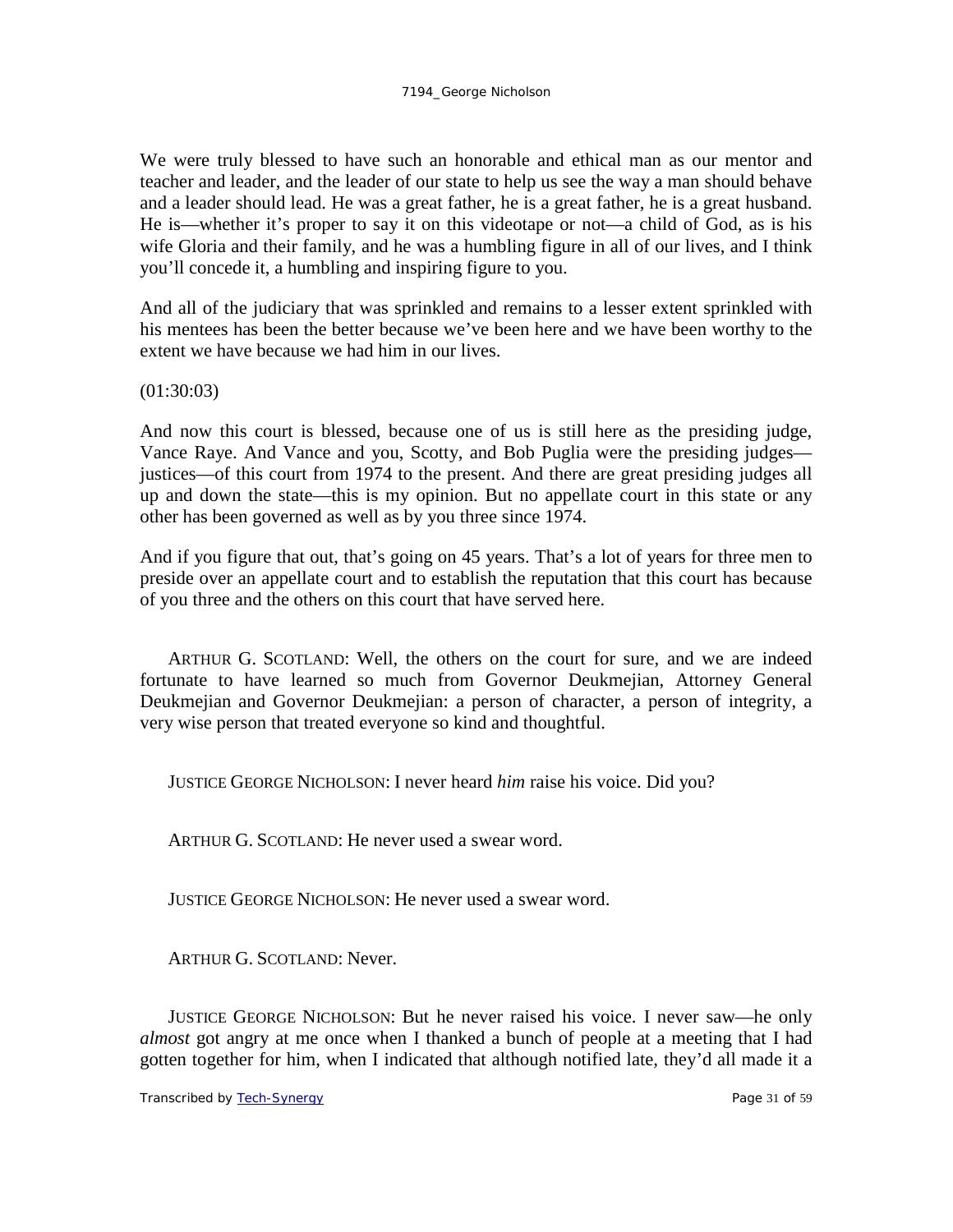point to be here. And in front of everybody, he turns to me and he says, "Nick, why were they notified late?"

And I looked at him and I thought, "I don't have an answer for this, so I think I am just going to sit here." But that's as close as he ever got to demonstrating anger, and it was very subtle.

ARTHUR G. SCOTLAND: Now, you in terms of school safety, you did more than just ideas in creating laws, you also had programs and things of that nature?

JUSTICE GEORGE NICHOLSON: We created the California School Safety Center. George directed me to in DOJ. I worked with Wilson Riles, who was Superintendent of Public Instruction, and his staff, promoting a collaborative approach between the Department of Ed and the AG's office. Despite George's campaign staff and Mayor Bradley's campaign staff not wanting the two of them photographed together in the year or two leading up to the election in 1982 when they were gubernatorial adversaries, I talked to both of them candidly: "Your staff don't want you together but couldn't we get together and have a press conference and have you two talk about the need for safe schools and try to motivate everybody below the two of you to get with it and to collaborate and do what you are trying to do, work together to make schools safe?"

And so they did. We had a press conference in L.A.; George and Tom were there. We got the pictures, we got the proclamations, we got the papers, and when they would do the visible things, then the rest of it that's below them would go out and do the work.

And one of the things that George asked me to do is, when he filed that lawsuit, was to call all the editors and publishers of the state's newspapers. And when George held the press conference announcing that lawsuit, it looked like something out of 1935. He was at a lectern; there must have been 40 microphones, if you can imagine.

I still have a photograph, a still shot; you can hardly see him peering over these microphones. *Newsweek*, *Time*, *New York Times*: the world was there, because no one but this Attorney General had ever sued their own kind, the leaders of an entire county, particularly the largest county in the nation, Los Angeles County, and said, "You people are not doing your job. Each of you has a piece of the pie; get together and make this happen. If you can't do it, who is going to do it?"

And he said, these schools—all schools—should be islands of safety. That was a phrase that he used. And these pleadings are still available, and the thesis of the pleadings are still unfulfilled—*is* still unfulfilled. I think AGs everywhere in the country ought to get George's pleadings, and I'm not speaking as a judge or a lawyer, I am speaking as a father and a grandfather. But there are children dying just like what happened in Florida a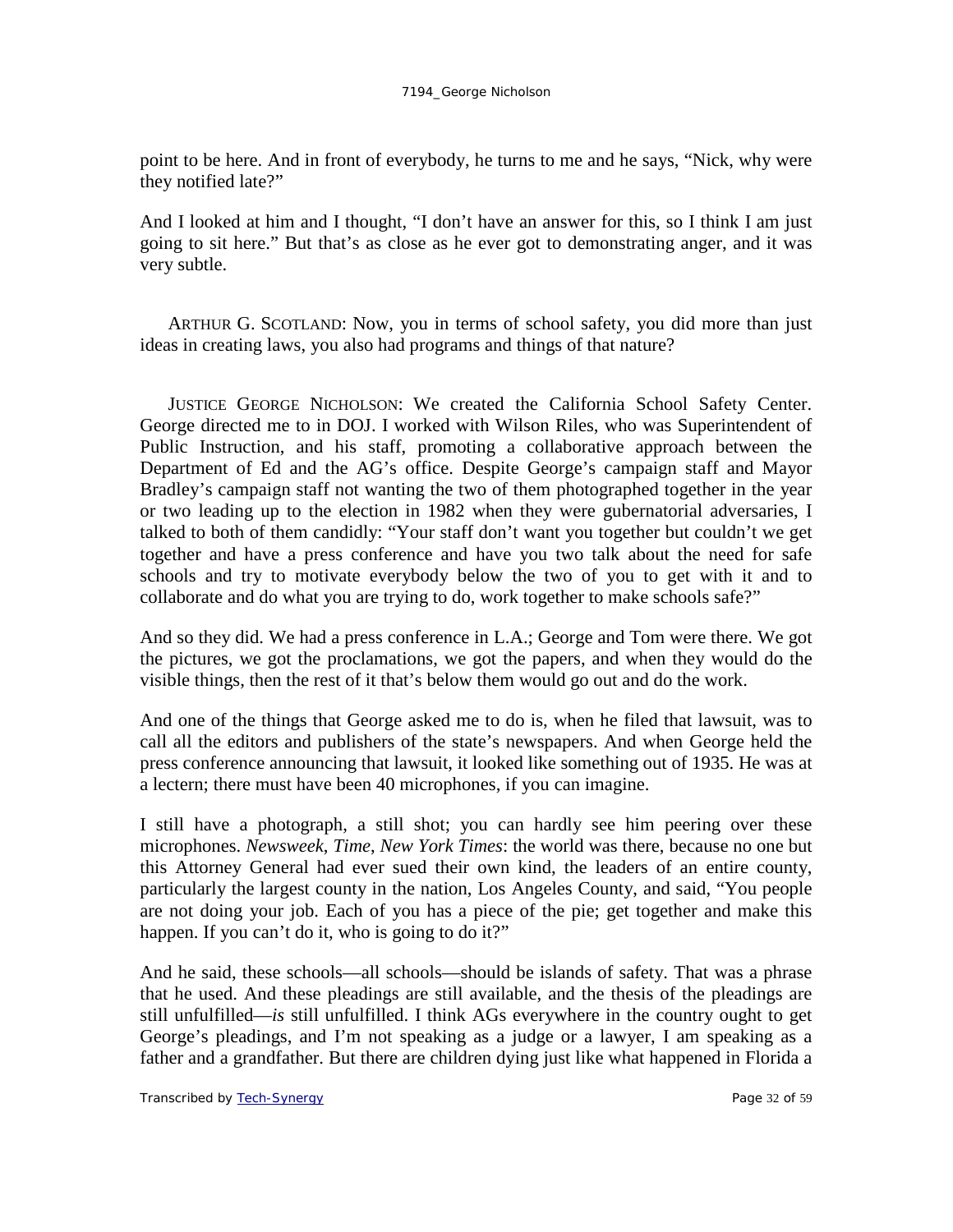couple of weeks ago, because we still aren't doing our job as a government at the state, local, and federal level, and we really ought to start doing it.

Anyway, I worked in—I was the deputy director of the Governor's Office of Planning and Research, the deputy director for Special Projects for the Governor, and during that time, I was asked by President Reagan to create a National School Safety Center.

(01:35:05)

And I filed a grant that I wrote with the Office of Juvenile Justice and Delinquency Prevention for roughly \$4.5 Million, and I was called in by the comptroller of OJJDP, and I was told in my face, "We know you padded this grant request. There is all kinds of fluff in all these grants. We want to know where you have been disingenuous with us."

This was a true conversation between me and this lawyer. And I said, "First of all, you are asking the wrong man. I wrote this, I wrote every word of it, everything in there, down to the price of VHSs. I got them, I did it all, and there's no fluff." And we argued for an hour, and I left and I thought, well that's the end of that. I got every dime I asked for. Now I had going on \$4.5 million; I had that and I had me and nothing else.

So I looked around California and tried to identify a place to put the money and the program, and I read about every college and university, public and private, the best I could, and I selected Pepperdine. It was a private faith-based school, it had a good reputation, it had a lot of money that it could complement the \$4.5 million of government money we had.

And I went down there and asked to meet the president. It was a man named Howard White, who at the time was five years younger than I am today; he was 72. I thought he was ancient; I thought he was Methuselah's brother. So he and I had lunch, and he loved everything I said. I want the grant to be Pepperdine's. I would like to work with you to develop a National School Safety Center.

I've talked to everybody involved in Washington, DC. They are willing to bill it as a partnership between the U.S. Department of Justice, the U.S. Department of Education, and Pepperdine University. The president personally will support it, the AG will, the Secretary of Education will. I talked to everybody. How could they not love it? And they loved it, and they took it, and I worked there with them for two years. We set it up initially in Sacramento. I wasn't moving to Pepperdine. And after two-and-a-half years of programs involving education programs, much like I set up for the DAs Association on law and motion and prosecution and press.

I set up education programs nationwide. One I did in Jacksonville, Florida. I took Stanley Mosk with me because he had done a safe schools' opinion and had proselytized in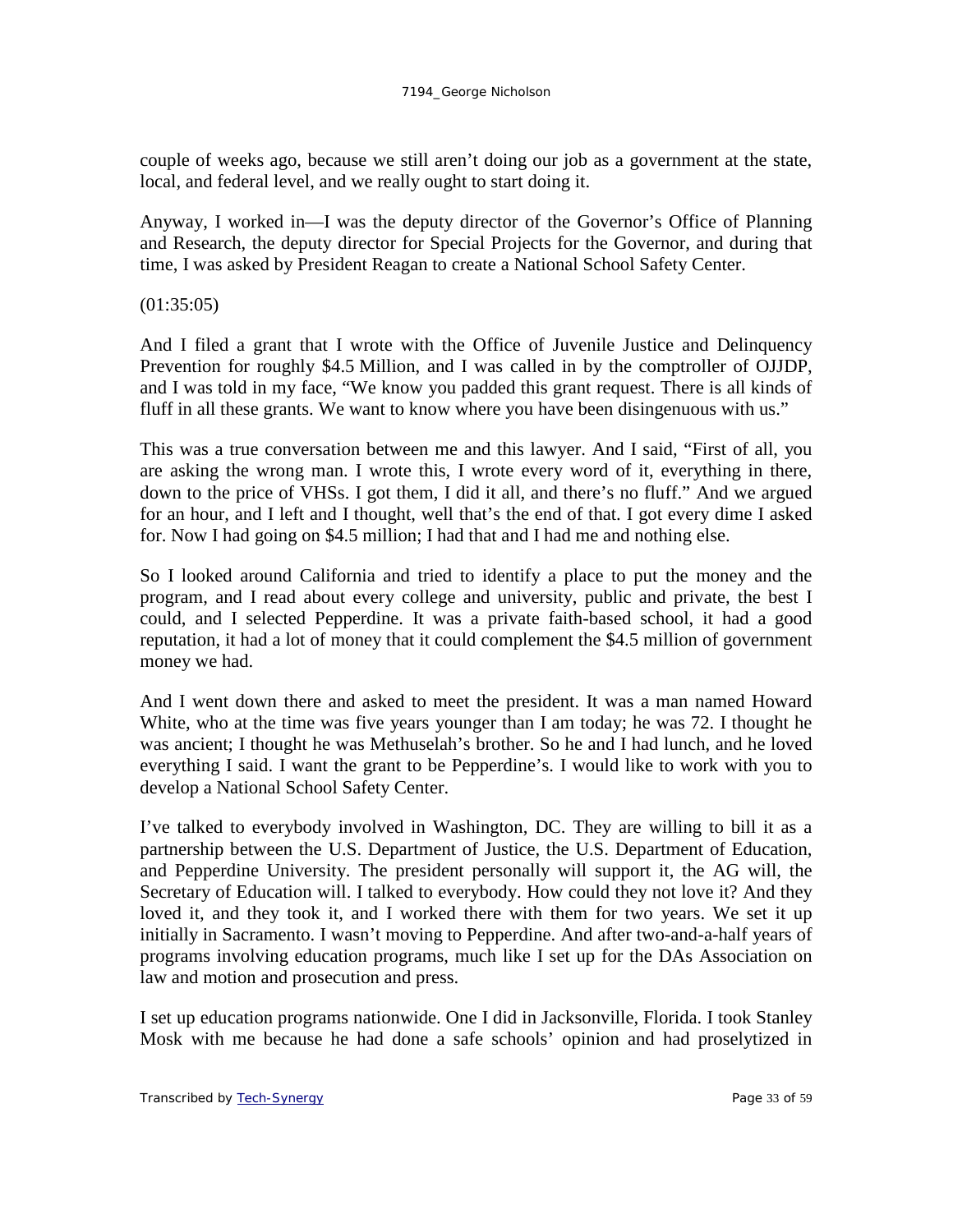effect—in the opinion—for people doing better and trying harder to promote safe schools.

I had done the same with Cruz Reynoso. I took him to Chicago. And he's Catholic, and Chicago has a lot of Catholics and a large Hispanic population. And we had a Catholic priest—they were enthralled having Cruz there—but we had a Catholic priest, an Irish guy who could speak Spanish, usher us around to high schools all day long that were Spanish speaking.

And Cruz spoke at probably half a dozen high schools and then we went to Loyola, and this was the same year that Cruz and Rose Bird and Joe Grodin were removed by voters in November. But even that year, Cruz went with me, and he was trying to do the best he could to help kids all over the country, but in Chicago in particular, as the National School Safety Center. And Stan was with me in Florida.

And I met Chief Justice Burger in Williamsburg; a bus almost ran over him, and I wasn't sure it was him, and I ran up to him after he got safely across the street, introduced myself, and he says, "Why don't you walk with me and we will have an ice cream?" And I spent the day with him.

And so Stan Mosk helped me with safe schools, Cruz Reynoso did, and Warren Burger did. And right here in my chambers I have a picture of the Supreme Court shrouded around a bunch of multiethnic schoolchildren. It's a painting that was in an ABA painting contest that a mother won. This was her representation of the Supreme Court protecting children. And Warren Burger's autograph is there. I used that picture on the cover of a magazine, but he did the cover article for me, writing about safe schools and promoting safe schools.

(01:40:02)

So anywhere I can run into anybody and get them to do something for some project or program I am working on, I do it. And so the Chief Justice of the United States, while sitting, did it.

ARTHUR G. SCOTLAND: There is a theme here, Nick, for as long as I have known you, and it is, Your success in everything that you do is a result of several things. One, you have a head full of ideas. But you are just not an idea person, you are a person that can implement those ideas. And it's a product of your ability to work with others, develop relationships, and work with others who have broad, diverse differences in political views, philosophical views, but somehow you are able to generate these friendships. And Warren Burger—Chief Justice Burger—is an example, where you just ran across him on the street and talking with him.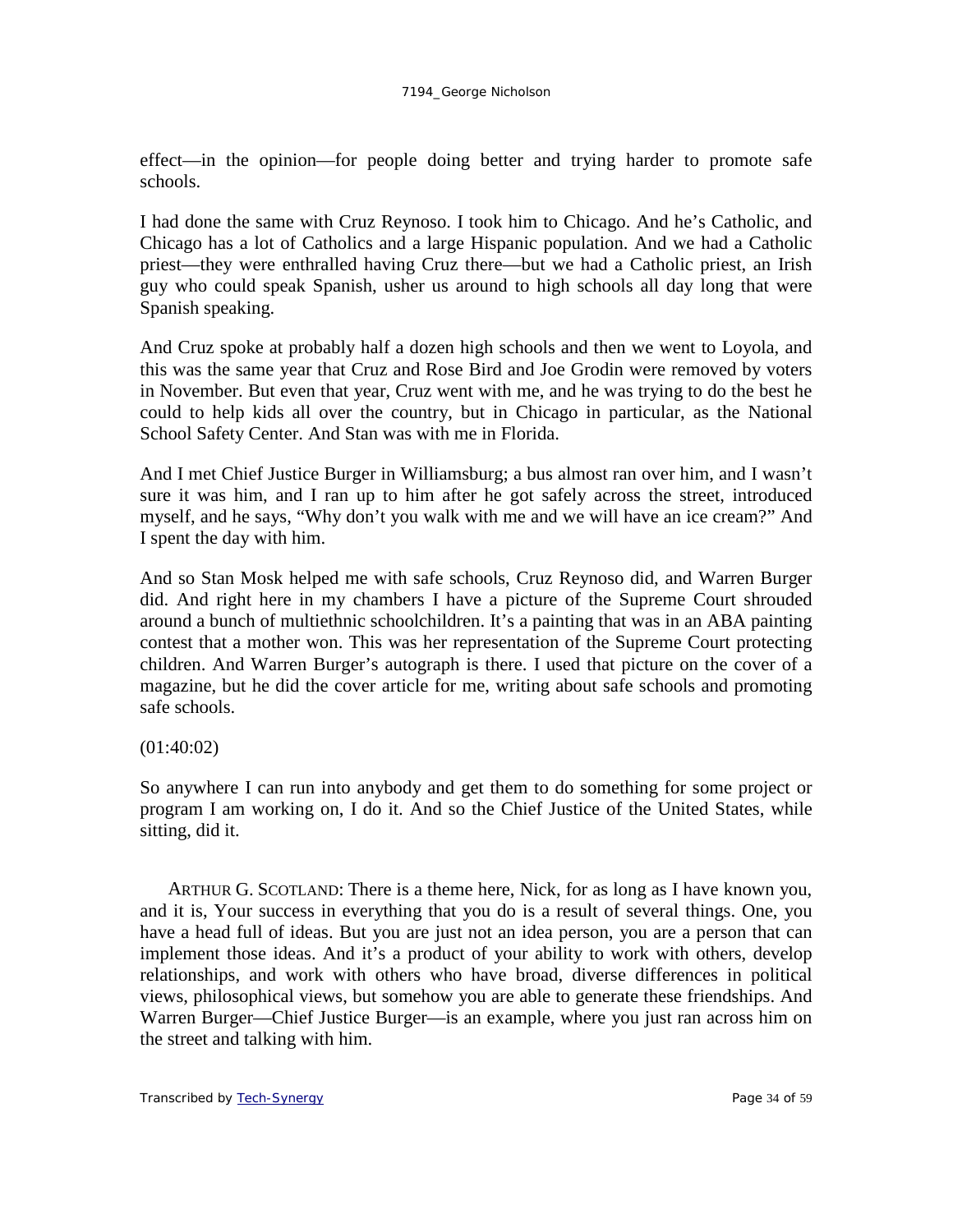JUSTICE GEORGE NICHOLSON: Drafted him.

ARTHUR G. SCOTLAND: And drafted him, yeah.

JUSTICE GEORGE NICHOLSON: I wouldn't have said it that way to him, but I knew what I wanted to do. I didn't do it with an ulterior motive. When I began walking to the ice cream parlor, I didn't know where this was going to lead, but after spending several hours with him, the ideas began to flow, and you have to think of the ethics of it, what can you do?

But let me give you two complimentary thoughts. I wrote a bill. Jerry Chong is a lawyer here in town; he is a criminal defense lawyer and a civil lawyer. He had a client when I was on the municipal court sitting as a superior court judge disposing of felony cases.

He had a petty theft in a prior case, and he came to me, and he said, "I know you don't like pre-plea probation reports. I would like you to do one in this case. I think my client is illiterate and is signing the plea form because he can't read, and he's got prior petty thefts and felonies because of this." So I did it, and it turns out his guy is illiterate.

So I wrote a bill to create a literacy program for 18- to 25-year-old probationers, and I got everybody in the state—Judicial Council, the State Bar—everybody to endorse it. But the two authors were John Vasconcellos and John Doolittle. Those were the bookends, and that's the most liberal and the most conservative legislator in town.

And they stewarded the bill through, and I didn't lobby Duke, who was the Governor, George, because I didn't think—I thought he would find out it was my bill, and he vetoed it. It had money in it, \$750,000. And so I went to him after he vetoed it, and he says, "Well, put it back in; I'll sign it." Well, when it got through Franchetti and the Department of Finance, it was a bill without money, and the proviso said, to the extent the Department of Education will provide you funds, you can fund it, but this is the law and it should happen in Sacramento and I had anti-recidivism, I had—you have benchmarks, you had to pass tests.

I had a university quality-controlling it, issuing reports, and I'd had to sign them, set, so it wouldn't be one of these programs that began and goes on forever fruitlessly. And so, the probation officer in Sacramento, Bob Keldgord, calls, and he says, "Nick, the Department of Ed won't give us the money."

This is 30 years ago almost, so I hope the statute of limitations has run. I called Bill Honig, and I told him the story of the bill, and I said, "I can't lobby you, but I thought you ought to know the facts." And within a week, the county probation department got the \$750,000. And when I was nominated by George for the Court of Appeal, everybody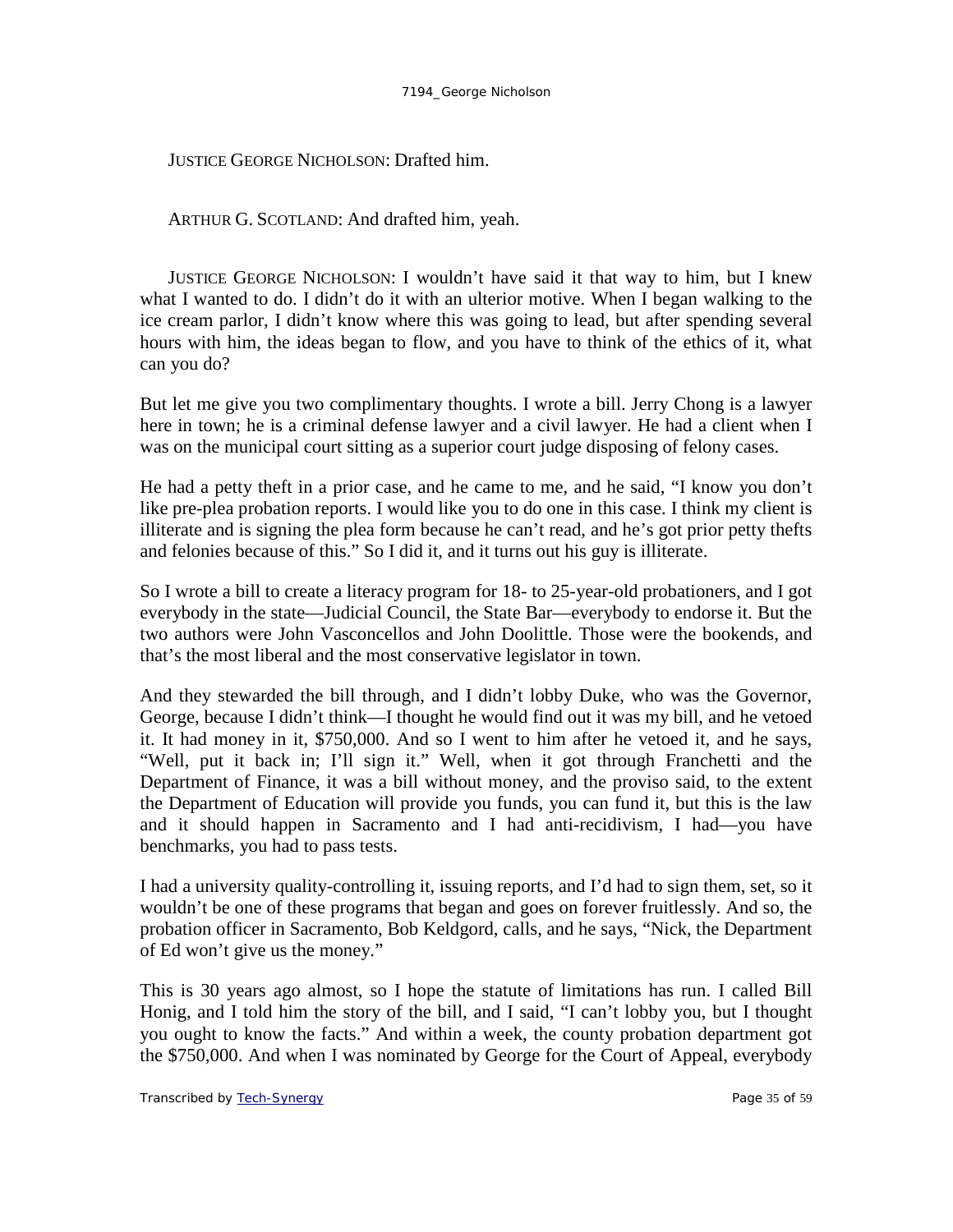gets letters; I got liberals, I got conservatives, and two indicators of what we're talking about happened.

I got a call from a federal judge here in Sacramento who asked to see me before my Commission on Judicial Nominations hearing. And while all the letters were out and the investigation is going on. And this federal judge said, when I said, "What can I do for you?" he said, "I just wanted to meet the man that had Jerry Uelmen and Vasconcellos and Doolittle and so and so. I don't know how you get—Mosk—I don't know how you get these people to support you, but I just wanted to meet you." That's one.

Carol Miller, a great judge on Sacramento Superior Court, died at about this time, and you and I and everybody else went to her funeral. I got to the funeral late but before the service began, there was one seat left, next to Bob Puglia, and it's near the door, thankfully.

(01:45:00)

So he signs, "Come and sit next to me," and I go sit next to him. And before the service for Carol begins, Bob whispers in my ear, "Nick, you get one more letter from a liberal and I'm going to vote against you myself."

ARTHUR G. SCOTLAND: He was joking of course.

JUSTICE GEORGE NICHOLSON: He was joking of course because he voted for me, but the point is this was not a gimmick with me, and it was not a façade, and it was my view that you couldn't live without one another.

When I ran for AG, Scotty, I campaigned in black neighborhoods, Asian neighborhoods—black neighborhoods—and the party criticized me. And my own campaign staff says, "You don't go where you don't get votes, and you don't go where you don't get money."

After I lost the final election, I was on the State Central Committee for four years. I was an elector for President Reagan in '84, but more importantly than that, I fought with three different state Republican Party chairs over the issue of, Why do you insist on not going into Asian, black, and Hispanic neighborhoods and saying simply, whatever the office is (in my case): "I'm running for Attorney General. I suspect you're not going to vote for me, you're not going to contribute to my campaign. I wish you would, but I suspect you're not. But I am going to be your Attorney General because I care for your children just like I care for mine, and I'm going to protect your children just as vigorously as I protect my own, and I'm going to be back here after I'm elected"?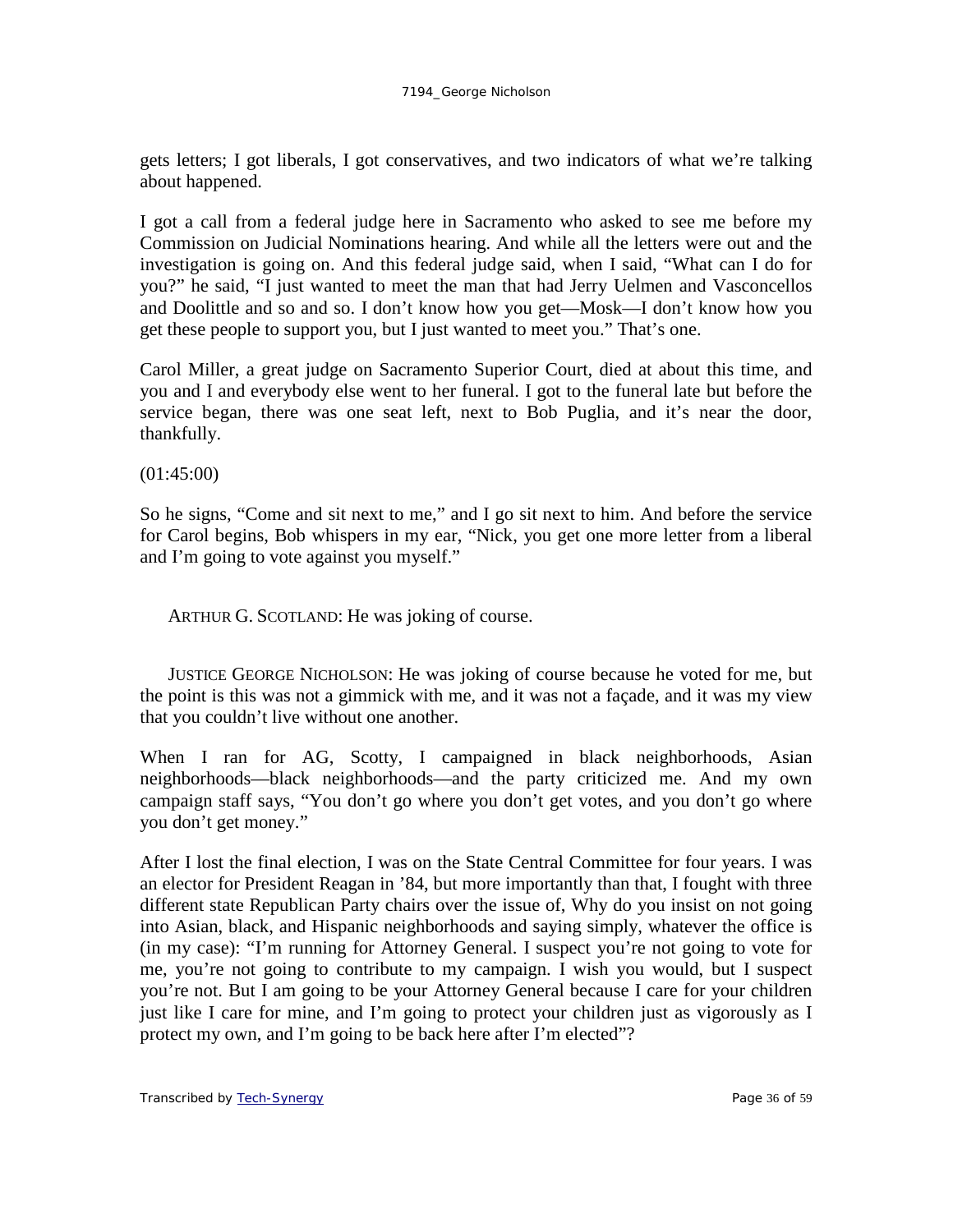And that's what I tried to convince these party chairs and to, frankly—it's still a problem today with both parties. The Democrats break down into identity politics, and the Republicans are not inclusive in what they're doing, and both parties are harming the American public by playing politics as they have played, before I ran for Attorney General and ever since. This isn't a political statement, this is an empirical experiential statement that I completely disagree with and disavow and never lived in my entire life, because I reached out to everyone.

ARTHUR G. SCOTLAND: Well, in an example of your reaching out, you're going to have a retirement dinner here pretty soon, April 12, and sent out some invitations and we've received one e-mail back from someone who cannot attend because he is turning 80 years old on the very same day, and he's going to be having a party, and he wrote, "I admire Judge Nicholson so much. He has never lost sight of the most fundamental values of racial justice, and he deserves the highest commendations and personal joys for life and a career well and honorably lived." And that was Ira Glasser who was the executive director of the American Civil Liberties Union from 1978 to 2001, which is an example—I mean, you were viewed as a prosecutor, a conservative hard-charging prosecutor, but you've got the executive director of the ACLU as someone who you developed a wonderful productive relationship with.

JUSTICE GEORGE NICHOLSON: He is a great friend.

ARTHUR G. SCOTLAND: Another example, I have to just read this, is Presiding Justice Raye said, "George Nicholson is an extraordinary individual whose retirement will leave a huge void on our court. He has been a wonderful colleague whose opinions and incisive questions at argument have done much to shape the rules of law articulated by our court over the nearly 30 years that he has been a member. His influence has not been limited to his appellate opinions but extends to his involvement in a multitude of public and private initiatives to improve the legal system and to improve the lives of people generally. He has been a mentor to many, and an inspiration to all who have been fortunate enough to benefit from his amazing network of influential friends and his reservoir of creative ideas." And, I think that that pretty much characterizes you and your efforts.

In fact, there have been a number of things that have resulted from your ideas, and then your development of relationships are bringing people together for the common good, and interestingly enough you usually do it behind the scenes, and you don't want any credit for it, but all of us in the Sacramento legal community know that there are things that you generated in your mind and worked collaboratively with people.

The Unity Bar Dinner, for example, is a big thing here in Sacramento. It's 30 years old, I believe. Tell us a little bit about the—how the Unity Bar Dinner began.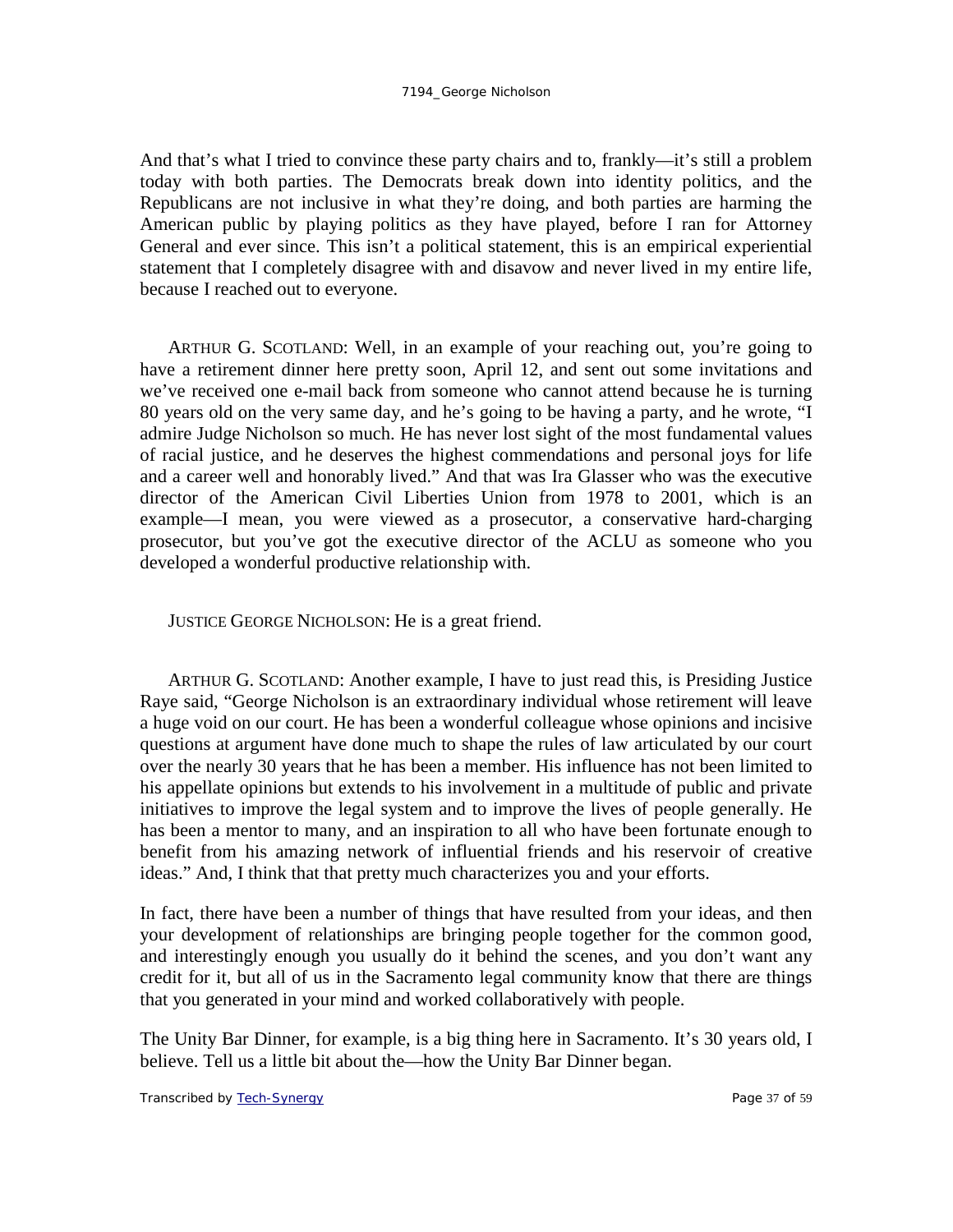JUSTICE GEORGE NICHOLSON: Well, I played a role in it, but I was a minor player. The key players were Jerry Chong, who was President of the Asian Bar, Sacramento; Luis Cespedes, who was president of the La Raza Lawyers, now the Cruz Reynoso Bar that's the Hispanic Bar; and Renard Shepard, who was president who became a judge and who was president of the Wiley Manuel Bar. Wiley Manuel was the deputy attorney general who became—because of Rod Blonien persuading Jerry Brown—became a member of the California Supreme Court and died far too young, prematurely, from cancer.

But the Wiley Manuel Bar, the Asian Bar, and the now Cruz Reynoso Bar, the presidents got together and they dealt with this subject: Asian, black, and Hispanic lawyers and bar associations have been combating one another for years for the attention and ear of the Governor.

We are in the state capital; we can set the tone together, collaboratively. And Duke was the Governor and Marv Baxter was—who went on the Supreme Court—was the appointments secretary. And I talked with them about it, and this is what they wanted to do. They wanted to collaboratively work together and work with Marv and Governor Deukmejian to, in an orderly way, present potential candidates instead of competing with one another and having the Governor and the judicial appointments secretary dread the sight of the three of them or people like them always fighting for space and for words and voices and standing.

And among the things that we talked about was a unity—some kind of show of unity—a Unity Bar Dinner. And they liked the idea, and the very first one was held in 1987. You and I were there, and it was a dinner dance. There has never been a dinner dance since; it's always been a dinner. And last year was the 30th. And now it's just not those three, but SacLEGAL, the gay and lesbian bar; the Friedman Bar, which is a Jewish Bar; the Women Lawyers; and I'm afraid I'm skipping someone, but now it's those and soon the other faith-based bars will be associated with them because of something—well, finish the Unity Bar.

You and I and everybody on this court has played a role, a key role, in the Unity Bar Dinner. We have all been the master of ceremonies, we have all spoken, all of us, and— Tani, Elena Duarte, all of us. The Third District is really the key player in all of this. The Third District catalyzed the Unity Bar Dinner. The Third District has done something that no other appellate district has done.

We have conducted three Cal-Expo programs, at the California State Fair and Exposition. A million people come and go through Cal-Expo each year. We had a *Brown v. Board* 50th Anniversary Commemoration program, 3,000 square feet of display, a living program as well where the judges went over and did it.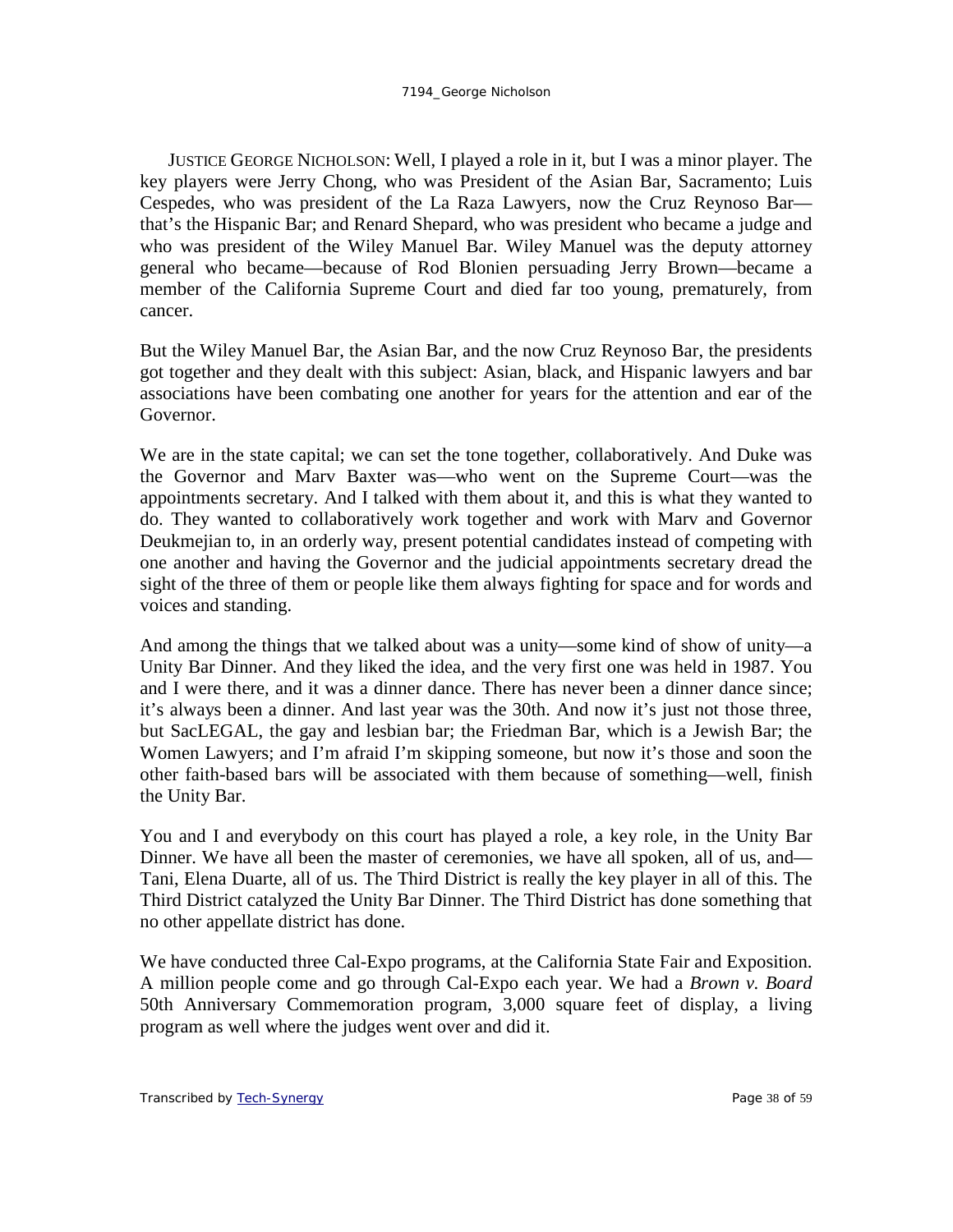In 2004 and 2005, we had a Centennial program, same 3,000 square feet of display in the biggest and most important building there (Building A, the California Building), and a period elapsed until 2013; it's really hard putting those programs on. We had a program in 2013 that had a conversation with Abraham Lincoln. We got the best Lincoln impersonator in the country. He came from Gettysburg. He died two years ago, but he was here in 2013. He flew out by himself. Vance Raye, Bill Murray, and I had dinner with him the night before. He comes in his stove pipe hat, his black suit, it was hotter than all get out the day of the conversation with Abe Lincoln in the big theater at Cal-Expo.

We have the most wonderful picture of Vance Raye, whose ancestors were freed by the Emancipation Proclamation, and Abraham Lincoln (I mean, the spitting image) facing each other with a great backdrop—I believe Sac State's Drama Department created the background for us. It's a great—it's a great setting. And the two of them—it's the most grand, inspiring picture you ever saw—but they had an hour-long conversation, and it's just, it's a wonderful conversation and we have got it recorded.

Then they engaged in a parade over to the Building A, where we had our new exhibit. It was a timeline of Civil Liberties, and for the first Civil Liberties timeline I ever have seen, it's 40, 50 feet long. It costs \$60,000 in donated time and effort and graphics to create it, working with the California Supreme Court law library and Fran Jones and her staff. They did the legal research; **e.Republic**, a private vendor, did the graphics.

 $(01:55:03)$ 

And we created this exhibit, and in the middle of it is Rickey and Robinson, Arthur Ashe, and other black groundbreaking athletes. But the point was, sports energized and inspired and enabled the ebb and flow of the civil rights movement. Earl Warren said that; his son told me his father said that to him (Earl Warren, Jr., who was a judge on Sac Municipal Court and I served with him.)

So I had that straight from the family that Earl Warren felt that the work that Brown that Rickey and Robinson did enabled the U.S. Supreme Court to render the civil rights decisions it did, including *Brown v. Board,* during the early '50s when it did only because of what happened in 1947.

Martin Luther King told both Branch Rickey—and I've seen the correspondence—and Jackie that they were the people that put the civil rights motion—the civil rights movement in motion. And in fact, I believe it was Morehouse, Martin Luther King was still in college at Morehouse when this—when Rickey signed Robinson, and Rickey was the visionary because he felt once you create the role model in Major League Baseball of a black athlete excelling, that millions of white boys all over the country would suddenly have a black hero to believe in. I was one of them. Ira Glasser was one of them in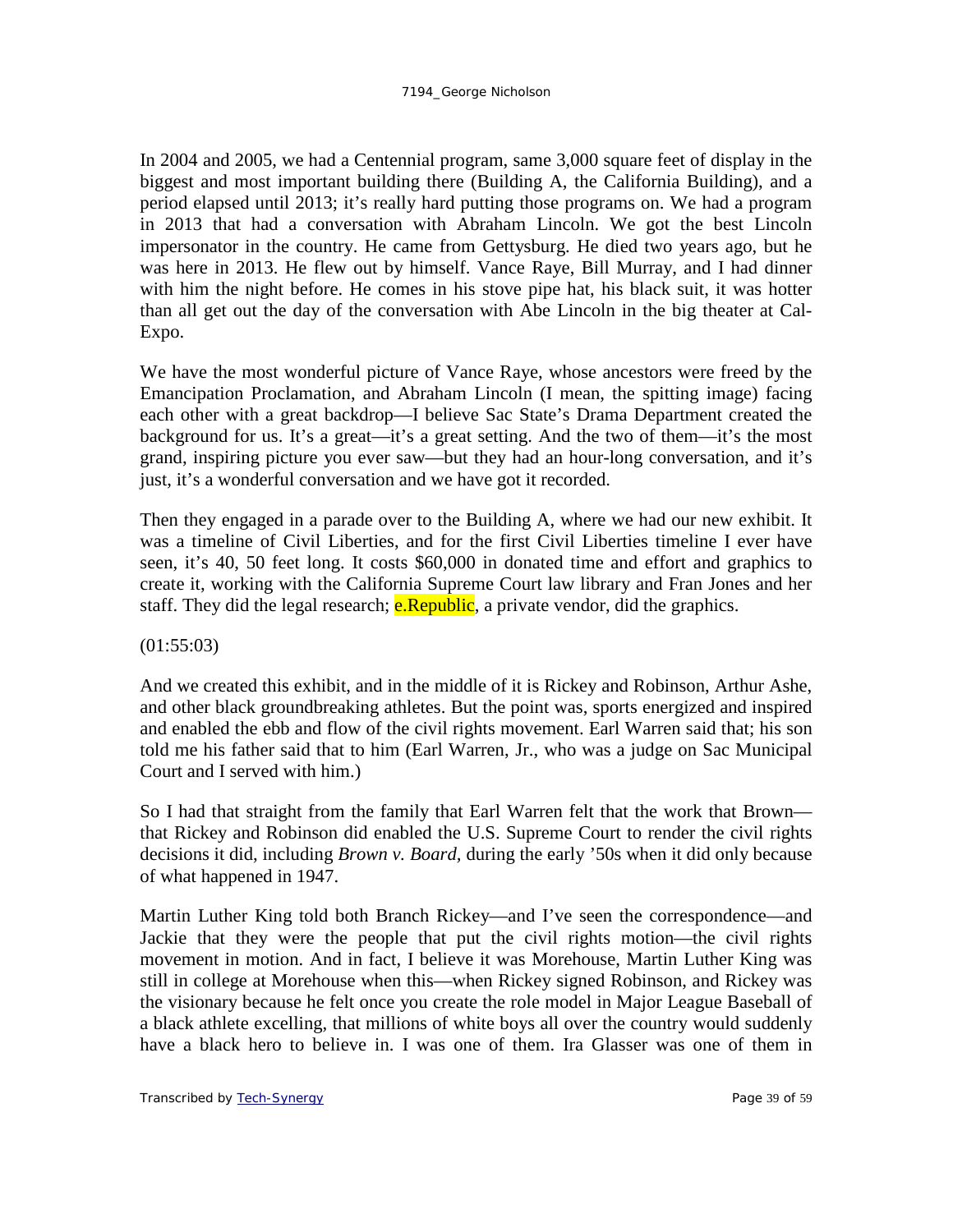Brooklyn, and that's part of the reason we know and identify with one another and have communicated with one another.

He got to Ebbets Field and got to watch Branch Rickey and Jackie Robinson, but the point is what Rickey and Robinson did, they did knowing the hardship it was going to impose on Jackie Robinson. He died in his 50s of diabetes. He died when he was about to be operated on and was about to lose both legs.

Branch Rickey's own son, Branch Jr., died of diabetes at about the same age as Jackie. Jackie's older brother on the other hand, Mack, the Olympic Champion, lived into his 80s. And by anybody's reckoning that knows anything about the Rickeys and Robinsons, this awful, difficult time that Robinson endured with all of the harsh treatment he received when he first became a Major League ballplayer helped contribute to his decline, healthwise.

But the important thing to remember was the vision of Rickey. Jackie Robinson by his second year of playing for the Brooklyn Dodgers was the second most popular man in America, second only to Bing Crosby. And that speaks very compellingly and eloquently to the vision that these two men, a white lawyer and a black athlete, had when they concluded that, together, they were going to do this. And later, Earl Warren and Martin Luther King said, "You two people catalyzed our later work and we built on your shoulders. Sports is not a lightweight undertaking."

ARTHUR G. SCOTLAND: So, Nick, you are a very humble fellow. You don't want to take credit for things, but I have it on pretty good sources that the idea of the Unity Bar was yours and quickly embraced.

Another example, while on the State Fair program, you also got Thurgood Marshall, Jr., to participate another year, but that again was generated by your idea, your thought about how you can promote these goals and your ability to bring people together to make it happen.

Another example is the Martin Luther King, Jr., dinner here in Sacramento. Years ago, it was a very small, little event, and you got involved. What happened, Nick, after you got involved?

JUSTICE GEORGE NICHOLSON: In 2002, I attended the dinner, and it was 150 to 170 people, but there were probably six or eight tables that were empty and they had corporate names on them. And Dorothy and Jerry Enomoto were the founders. Jerry Enomoto was a Japanese man; Dorothy was a black lady. She had seen a black man lynched when she was a little girl. She once related that at a meeting I attended and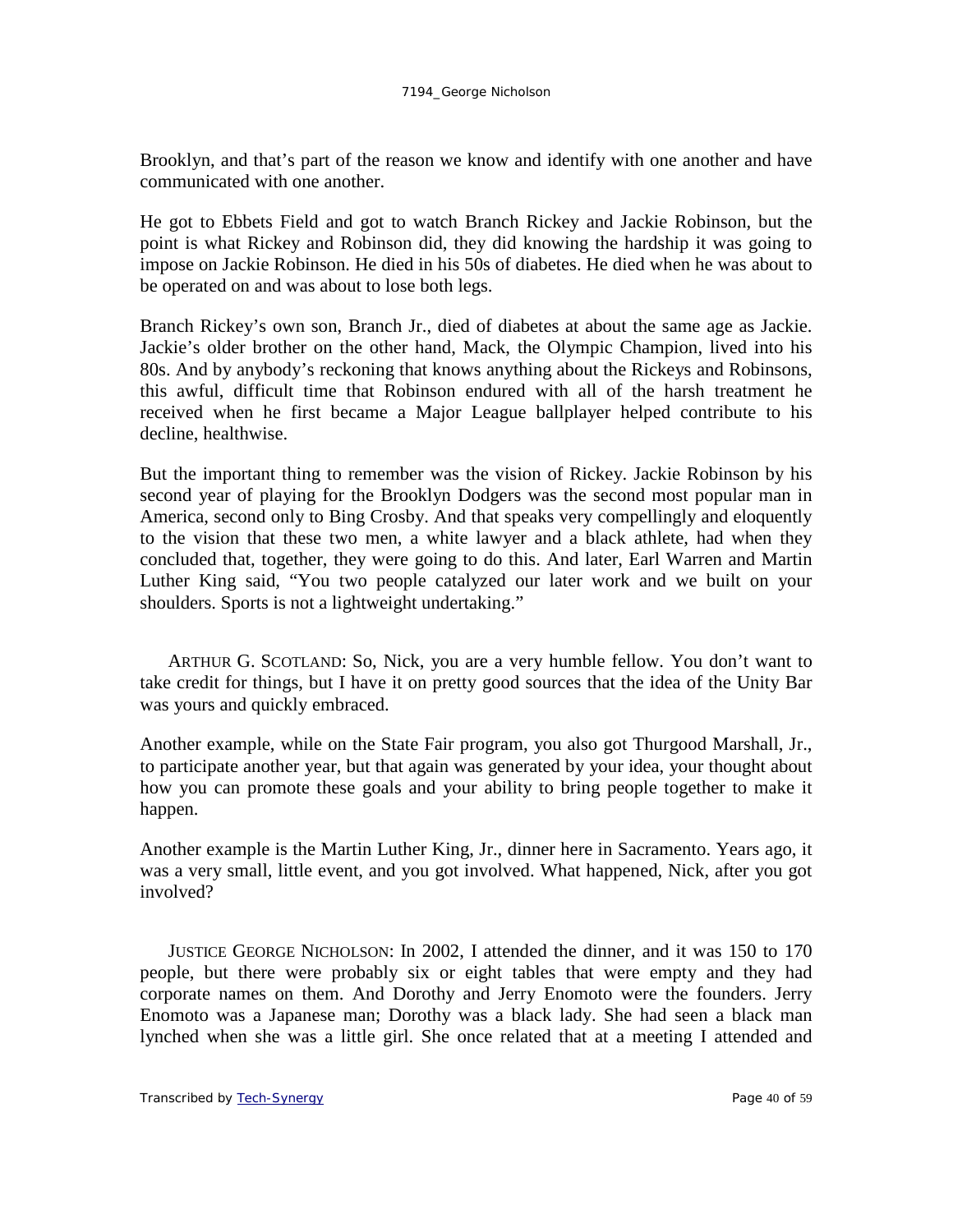completely lost it when she remembered it. It was such a vivid experience for everybody involved.

But that black woman and that Japanese man conceived the Martin Luther King dinner, and when I went to that one, that early one—second or third one—in 2002, there were those small number—seven judges were there. I went to Dorothy and Jerry and I said, "I would like you to give me those tables next year, and I will go to the County Office of Education." I was working with the superintendent at that time. I worked with several superintendents.

 $(02:00:05)$ 

And I said, "I will get together with the County Superintendent of Schools and we will get children of all ethnic groups to fill those tables." Well, they didn't answer me. And in a couple of weeks, they came back and said, "We want you to go on the board of the MLK dinner." And I said, "I will go on the board if you let me bring some people."

So I mentioned e.Republic; the president and CEO is a guy named Dennis McKenna. He and I have worked on charitable programs forever, 30 years probably. I said I would like Dennis to be on the board and I would like some other people, computer experts and marketing experts and so on, to go on the board with us.

And so between 2002 and 2003 we converted it from under 200 to more than 1,300. We got 70 judges instead of 7. We got 200 high school kids of all races and ethnic groups, all faiths.

I always gave away books and my California DA books, DA Association programs and National School Safety Center. That National School Safety Center is still going. Pepperdine is still operating it, 20 years or 30 years after I have gone or more.

But we ordered two books. John Lewis was one of the speakers in 2003, and Branch Rickey III, the grandson of the older Rickey, who is now a close, personal friend. I go to Cooperstown with him regularly and put on programs with Branch Jr., Sharon Robinson (Jackie's daughter). But Branch III, who is the president of the Pacific Coast League, spoke, and John Lewis spoke. They were both keynoters. And I wanted to get a book written by a professor at Sac State named Jules Tygiel. Jules also wrote. He wrote the greatest book ever: it's the legacy of Jackie Robinson. I can't remember the full name. But I called Jules.

John Lewis agreed to give us 1,300 copies of his book, so I called Jules and I said, "Can you get us a cut rate with your publisher, Oxford University Press." I asked Jules; he gave me a name to call at the Oxford University Press in New York. I called him; I said, "We are going to buy 1,300 copies. Can we get a mass purchase price on them?" And he checked his inventory and he had a dozen copies. He said, "We don't have any in our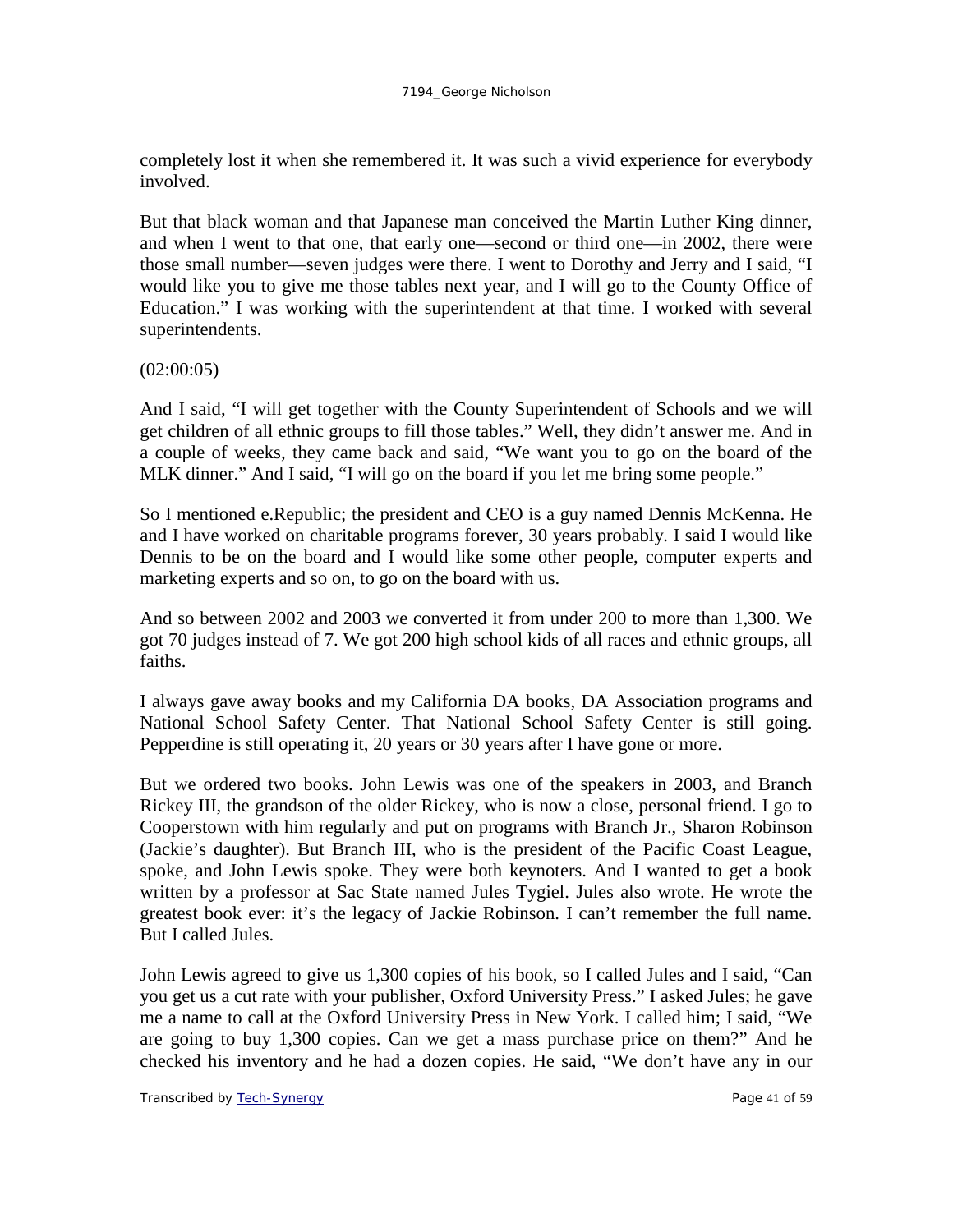warehouse anywhere. It's all we've got." It's a book about two inches thick; it's a big book.

Well, it—ideas don't come slow. I said, "How about doing a special run?" He said, "We don't do special runs." I said, "Well, why don't you ask?" And I said, "When you ask, ask if we can put a letter in from the Chief Justice, if you do a special run."

And so he called me back in a few hours and he said, "We will do a special run. How many do you want?" And I said, "1,300 copies." He said, "We need the Chief Justice's letter tomorrow."

So I call Ron George. He said, "Get me a draft; I will revise it as I need to." And I said, "I got to have it. I got to get it to New York tomorrow." He said, "It will be done." So we got it.

I've got copies of the books still. Ron's preface is in the book. They did a special run.

John Lewis' book got there early *on the day of the dinner*. It's a Saturday. We got the books from Oxford University Press about noon, *the day of the dinner*, and judges distributed these two books to all 1,300 chairs so that when people came, in they had their books. Everybody left with a load of stuff, and for a long time after that, I had people calling asking for copies, which we had some that were left.

ARTHUR G. SCOTLAND: These are just some examples of your big ideas and your ability to pull them off. Just one other quick one.

Baseball means a lot to you, but following the rules of the game and good sportsmanship is important. And we have a Minor League Triple-A team here, the River Cats, and you came up with an idea there. What was it, Nick?

JUSTICE GEORGE NICHOLSON: You know, Scotty, you say I came up with it. I worked with you and—

ARTHUR G. SCOTLAND: Nick, you came up with the idea, come on.

JUSTICE GEORGE NICHOLSON: We went to the River Cats, who I'd worked with before. I wasn't involved in the litigation that led up to this, but I knew the owner. His name was Art Savage; his executive vice president, Bob Hemond. They were both friends with Branch Rickey. I was friends with Branch Rickey. We had a lunch at the Il Fornaio with Puglia, Bob Hemond, myself, and someone and we talked over the idea of having a good sportsmanship award every year at Raley Field.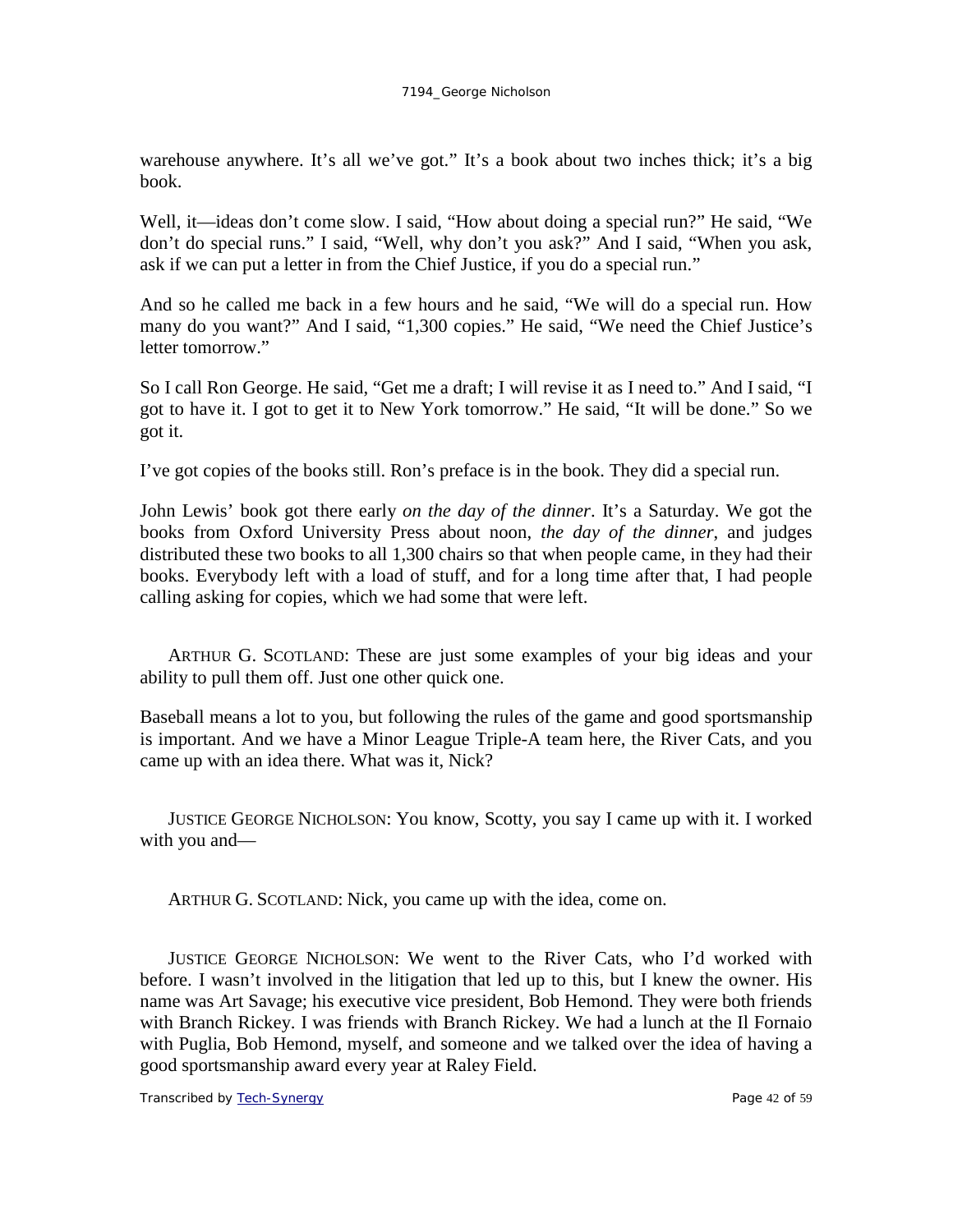### (02:04:58)

It embarrassed Puglia, but I said I'd like to do Bob Puglia awards. And the way this worked out, they did Bob Puglia awards every year and there would be up to 80 awards a year.

Baseball awards for the boys playing hardball, awards for the girls who played fast pitch softball, but there were about 80 of them. And after a while of giving these awards—and Puglia presented them as long as he lived at the field; he just loved doing this. He'd be down on the field with a mic and meeting with all of these kids. And to qualify for the award, you had to be a great baseball or a great softball player and you had to be a great student and a civic leader in your school.

And there are a lot of baseball players, Major League Baseball players, in town: Dusty Baker lives here and his father lives here. Dusty Baker's father was on the committee who helped select these winners each year. I think Dusty Baker helped from time to time. Dusty Baker has helped us from time to time with programs with the Center for Youth Citizenship.

But anyway, these awards were given and the kids started using them on their college application résumés, the Bob Puglia Sports, Baseball, and Civic Leadership Awards.

ARTHUR G. SCOTLAND: Nice! These are just some examples. We could go on and on, Nick, but we are going to run out of tape here talking about all the other grand ideas that you've had and all of the other amazing relationships that you've developed that have been able to bring these grand ideas to fruition. It's just remarkable.

But let's go back now to you as the judge. Of course, you touched upon, you were on the muni court—municipal court—you were on the superior court, and then you got appointed here to the Court of Appeal. Let's just reflect a little bit about your time here in the Court of Appeal. We did some research, and I think this is probably—there's more than this now, but over your time here, you authored over 3,460 opinions authored. You were probably on about 10,000 other opinions as a member of the panel.

You have 50 dissents and 20 concurring opinions. You always have been very eloquent in your opinions and in your spoken words as is reflected by this interview but I just wanted to touch upon something that Chief Justice Tani Cantil-Sakauye said. She said, "His warmth, his commitment to justice, and his erudition benefitted all who served with him."

You are a very erudite fellow, and just want to ask a little bit about—you've had, you had 50 dissents. Tell me about your thoughts about the impact of concurring and dissenting opinions and how you went about trying to get consensus in the court?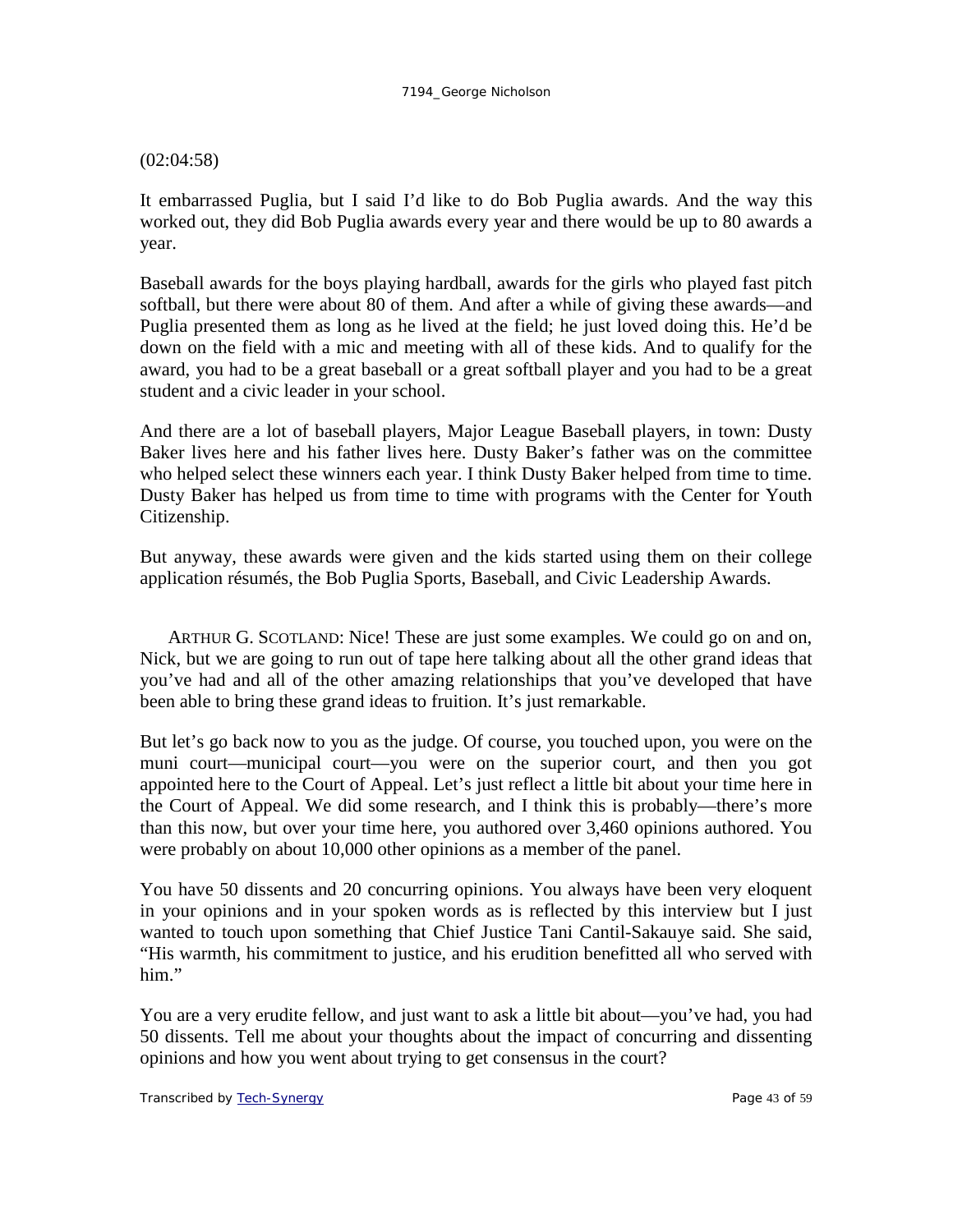JUSTICE GEORGE NICHOLSON: Well, speaking of the concurring opinions, I did less than one a year; you do them rarely. I met Whitken in 1978; that's the year he published his book on appellate opinions. In his book, he says concurring and dissenting opinion should be used sparingly. And when you use them, have a purpose, have a point. You don't just do it to hear yourself or read yourself.

And I always had a purpose with my concurring and dissenting opinions. So I wrote fewer than one a year of concurring; I wrote fewer than two a year, dissenting. I can't give you a fraction but I think a substantial number of my dissents resulted in the Supreme Court taking the case.

And more often than not, if they took one of my dissents, they agreed with me. And I really have never kept track of stuff like that; you know we all could, if you want to go back.

But like you say, I don't spend a lot of time—you can't get anything done patting yourself on the back. I always take care of my PJ, I always take care of my CJ, the presiding judge and the Chief Justice. I always took care of the AG, I always took care of the Governor, I always took care of the board of directors.

I did work and brought ideas to the people with power to try to do good, and when you are in an intermediate appellate court, your dissenting and concurring opinions are a mechanism for bringing ideas to the people with the real power, the Supreme Court. And that's what I've done and everything I've done all my life and that's what I did with my concurring and dissenting opinions.

I don't want to be specific, but one case in particular dealt with religious liberty, and two of my dear, dear friends—I love them dearly, they are like brothers to me, they are both alive, they are both very old—but they wrote an opinion that I thought was poorly decided and went out of its way to mischaracterize faith's role in particular matter at hand.

(02:10:15)

And I wrote a dissent and I was very critical, and the Supreme Court took it and agreed with me. And I said I've never raised my voice and never sworn, and this particular opinion, I don't think was unprofessional but it was very strong.

But my two colleagues who are as close a friend as I have got in the world and they never have said a word about it. I have never said a word, and you and I have been on opposite sides once or twice. I've never said a word to you or anyone; I've never disagreed. I even had one case where a colleague wrote an opinion that was published; it was my opinion, this other judge dissented, and I was not going to respond, but the third colleague responded.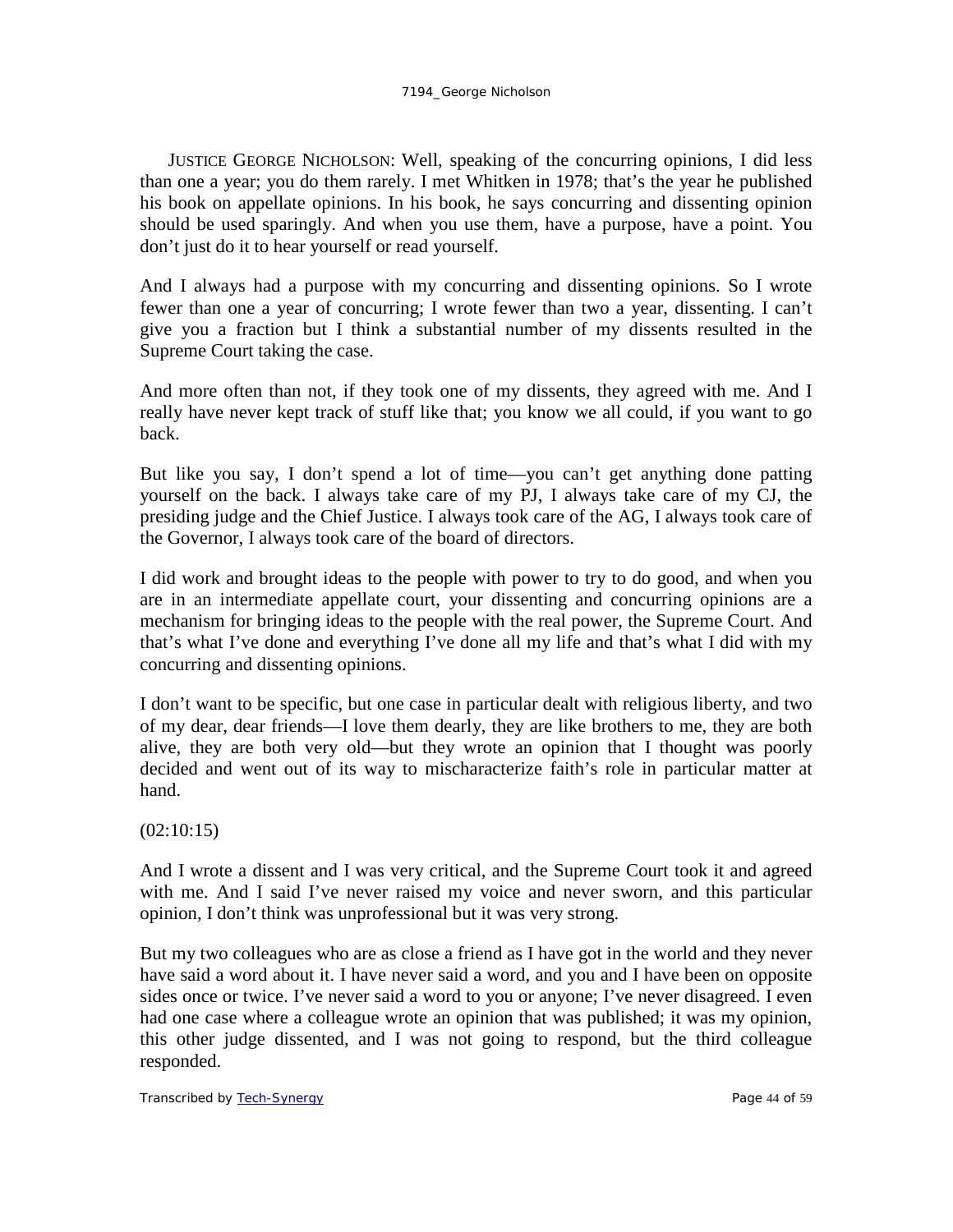And my point in mentioning that is simply this: I don't think you have to answer everything and everybody. But when you do, there's no other way to describe it, particularly on an appellate court. You have to love and respect one another, and if somebody has to take a strong position, you have to understand them, what they were doing, why they were trying to do it, and not take an exception to it, and an example, please, to explain it:

I got a case once from Rick Sims, a real dear friend, and it was a terribly troubling case to me and I sat on it for about two weeks. It was obvious he had spent weeks preparing it, and I had to disagree, and it was—I really didn't know how to get a handle on how to disagree respectfully.

And Christmas came, and we're at a party, and he's at the hors d'oeuvres, and I walked over to get a punch or something, and he says, "Hey, Nick, what about my so-and-so case?" And I looked at him and I said, "Rick, I've been sitting on it for two weeks. I was hoping you wouldn't bring it up. I disagree with you, and I really—it's obvious you've put your heart and soul into this thing."

And he looks me dead in the eye and he says, "Nick, it's a case. Do the right thing." Rick always told us, you remember this, "Do the right thing." I talked about that at your retirement dinner; I talked about *Rick* at that retirement dinner. Rick always said, "Do the right thing."

We don't get mad at each other. We try to do the right thing, and it's always bothered me that we, on the appellate court and on the Supreme Court, because we all sit there on assignment from time to time, always try to do the right thing, always treat each other respectfully, with humility, with patience and generosity, and you look around and most of us don't say anything, but this one bothers me, and I am going to say it. I don't know why executives and legislators can't operate the way we do, civilly and decently and lovingly as servants of the people and not in their own self-interest.

Because I've always had the view that if I had to render an appellate opinion that voters were going to rear up and throw me out of office, it's just too bad. I swear, Scotty, I've never been afraid, and in fact one time, before an election in 1998, I was on a case that involved a mentally disordered sex offender that was going to get released because of our opinion, and I could've held it up before the election and Connie Callahan and I went around to all the publishers to talk about our work, and I was in the city where this opinion was going to hit.

And this publisher asked me the question, "What about so-and-so case?" And I said, "I can't mention that case, I can't discuss that case, but I would suggest to you an approach. When that opinion or any other controversial opinion comes out that troubles you, don't blame the DA, don't blame the defense attorney and don't blame the courts. Talk to everybody that you can legitimately talk to, other than the judges.

Transcribed by [Tech-Synergy](http://www.tech-synergy.com/) **Page 45 of 59** Page 45 of 59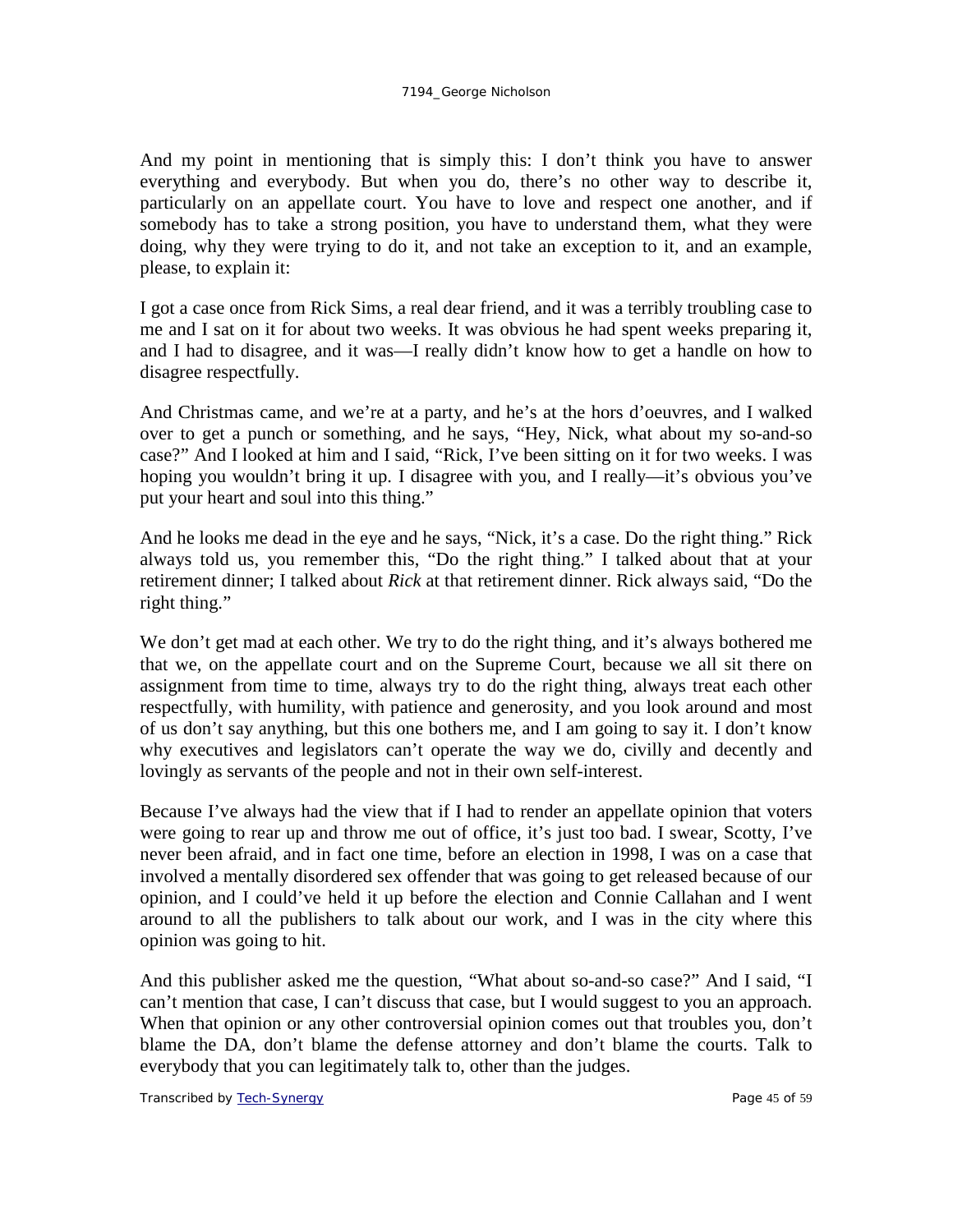"In other words, do your due diligence, do your homework, find out what went on, form your opinion, write your editorial, and let the chips fall where they will." That's what I told him, and I thought after saying that, "We are filing this thing 10 days before the election." I thought, "Well, I—the die is cast."

(02:15:03)

It was an awful case, Scotty. So he does it all and before the election publishes an editorial ripping the DA for failing to timely file the notice to sustain the civil commitment, and that wasn't my goal at all; all my goal was is if you are going to attack us at least know the facts.

Well, he didn't, and I did what I had to do, and sometimes courts in the past have filed decisions the night before a holiday, Scotty, or even on a holiday like Veterans Day, which is not a normal holiday. I learned everything we should and shouldn't do, like I told you as a prosecutor, and I've never done any of that stuff. And I am not being holier than thou; it's a function of not being holier than thou or being judgmental, it's a function of humility.

You don't learn stuff to be better than the people who didn't quite live up to their duty. You try to live up to the duty that you share with them, retrospectively and prospectively, and not in a sense to flaunt it.

I'd like to tell you one last anecdote. When I was nominated for this court, it was this court, two of my colleagues on the superior court anonymously wrote letters critical of me because they said I thought I was friends with everybody and I was a glad-hander, and it really troubled me and I was asked about it—two judges criticizing you—and I said, "Well, I have to say this, no one has ever said that to me to my face." I really think every judge on the superior and municipal court is a friend of mine. Everybody on the clerk staff and everybody in the office is a friend of mine. And if they're not a friend of mine from their point of view they're a friend of mine from my point of view, and it all boils down to my father.

My father was a country farmer, he went to the seventh grade, and to the day he died, everybody loved him; he was a friend to everybody. He lost his sight, he lived up at Clear Lake, but the Highway Patrol ignored him driving from his house to the coffee shop at Lower Lake in a golf cart with a sliver of a vision to go on the public streets about three miles through the backcountry to get to the coffee shop every morning, and that's where he went and that's where he was loved and loved. And I still don't know which two judges wrote those two letters, but, like I say, I am not holier than thou and I am not a glad-hander.

When I shook hands with Warren Burger, I shook hands because I was truly in awe of having met the Chief Justice, having spent a day with him, and having had the gall to ask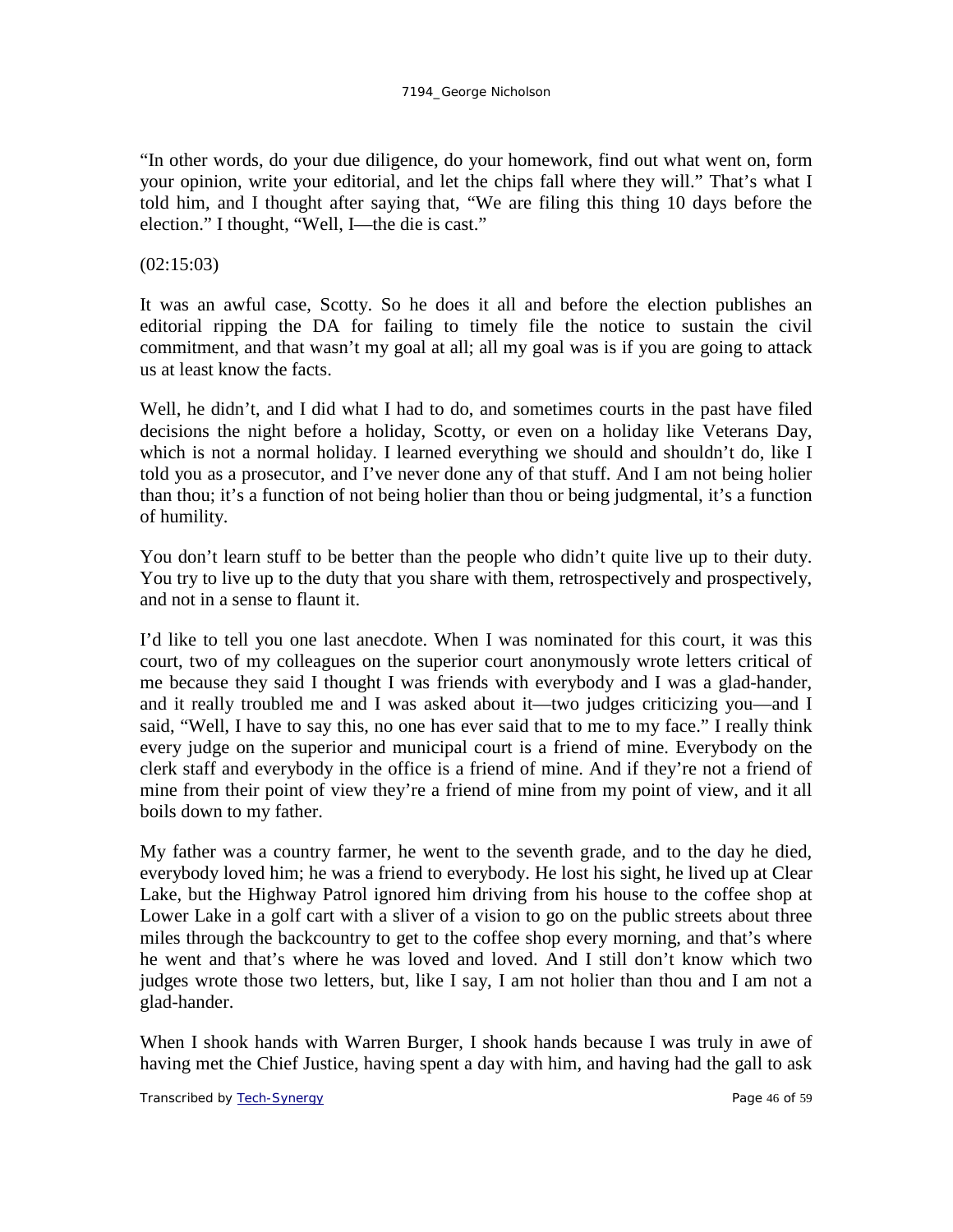him to try to help make schools safe for other people's kids as well as my own, and that isn't glad-handing.

ARTHUR G. SCOTLAND: Well, you made a connection, because he occasionally would send you autographed copies of opinions—

JUSTICE GEORGE NICHOLSON: Slip opinions that he thought were important, he would send me autographed copies from time to time. No letter, just a slip opinion with his autograph. But Mosk was very close. Mosk had friends who didn't like me and were unkind to me. Mosk—I have letters from Mosk that are the most glowing. Mosk and I were friends; his son and I were friends.

I did a lot for Mosk and he did a lot for me. I was at his 50th anniversary dinner in public service, which was a long time before he retired. I don't know if he retired or died, I've forgotten now, but he may have died in office, but he was not one to give up. He wanted to stay and do good, and he was brilliant. He was a great writer and a great thinker and a great lawyer and a great judge and a friend. And Vasconcellos was a good friend of mine. These people are friends; these aren't opportunities, these are friends who are not opportunities for me as an individual to feel important, but me as an individual to work with them to utilize their power and prestige to do some public end.

ARTHUR G. SCOTLAND: Nick, I just have to reflect back on the comments about your eloquence and I just thought of this event when we were at the California Judges Association where you were going to speak to the group and something happened—all your notes—tell us about that.

### (02:20:09)

JUSTICE GEORGE NICHOLSON: Well, it wasn't CJA; it was CJER, it was Appellate Court Institute, it was in Palm Springs. We were at the best hotel in Palm Springs. I had a big black briefcase with a binder in it, with three separate CJER presentations I had to make; my glasses and my medication, I don't remember what it was, were in this bag.

So the bellman comes out, loads our suitcases and my briefcase on one of those gurneys, and I followed him into the lobby. And he says, "You don't need to stay here." I said, "I don't care if somebody steals my suitcases; I gotta have that briefcase."

Well, I probably shouldn't have said that, because when I got to my room, all the bags were there; the briefcase was gone. Brenda was with me. My glasses, my medication, the binder, all three of my presentations. I was always prepared, but I always had my crutch,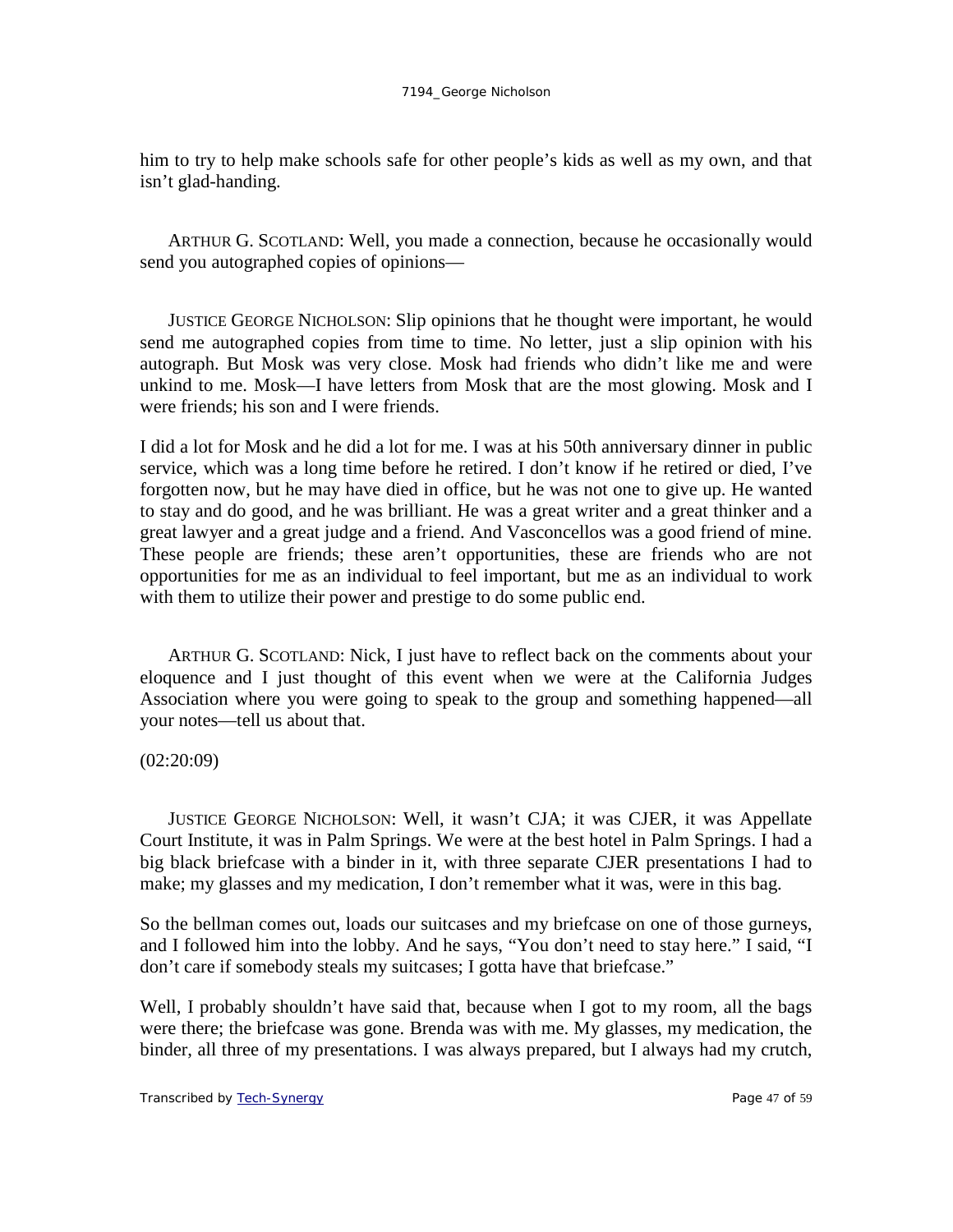which was my presentation all ready, just like you; you've always got your presentation, too, but you rarely use it. I rarely use it.

So Brenda and I instead of going to dinner that night went to every garbage can within three blocks of the Hyatt looking in them because we figured that once somebody looked in the briefcase and saw what was there, they'd have dumped it in the garbage can, but we never found it.

So the next morning I had to begin my first of three presentations and I went through all three of them, and the truth is I got compliments that whole two or three days we were together down there, and to this day I have no idea why. I have no idea how I did that. I couldn't even read the program without my glasses at that time. I had cataract surgery now so I don't need glasses, but at that time I needed glasses.

ARTHUR G SCOTLAND: Well, I was there. Your presentations were amazing, so articulate and thorough. I don't know how you did it either, but I just had to note that, just how extraordinary they were.

JUSTICE GEORGE NICHOLSON: Well, it was a shock to me too, Scotty.

ARTHUR G SCOTLAND: You have talked about things, about qualities of judges and qualities of being a good judge, so I won't touch upon that. Let's just talk a little bit about judicial jurisprudence, your judicial philosophy. Do you have any thoughts in that regard that you would like to share?

JUSTICE GEORGE NICHOLSON: You know, let me digress one second. I had a discussion with Judy Haller, who runs this program. I have to mention my judicial assistant I have had 25 years; her name is Wendy Lebeck. She has been like one of my own kids. She is a brilliant judicial assistant. Jeff Hoag has been with me 28 years; he is a brilliant lawyer. And Doug Potts has been with me 18 years; he is a brilliant lawyer. He is a Harvard graduate. We have forgiven him for that.

But this staff has been with me so long, and I owe my staff to you and Bob Puglia. You told me when it was time to select Wendy that she was the best in the building, and I selected her, and because of you I have never had a regret. She is an incredible judicial assistant. She works all the time. She helps every other judicial assistant.

Jeff is a kindred spirit. We think alike, we work alike. Doug is the same. Doug has a gift that is beyond Jeff and me in the sense he was an acting city attorney in private practice and represented municipalities. He is one of the great authorities on CEQA, which no one wants to be a great authority on, only the appellate bench, but he's a great authority.

Transcribed by <u>Tech-Synergy</u> Page 48 of 59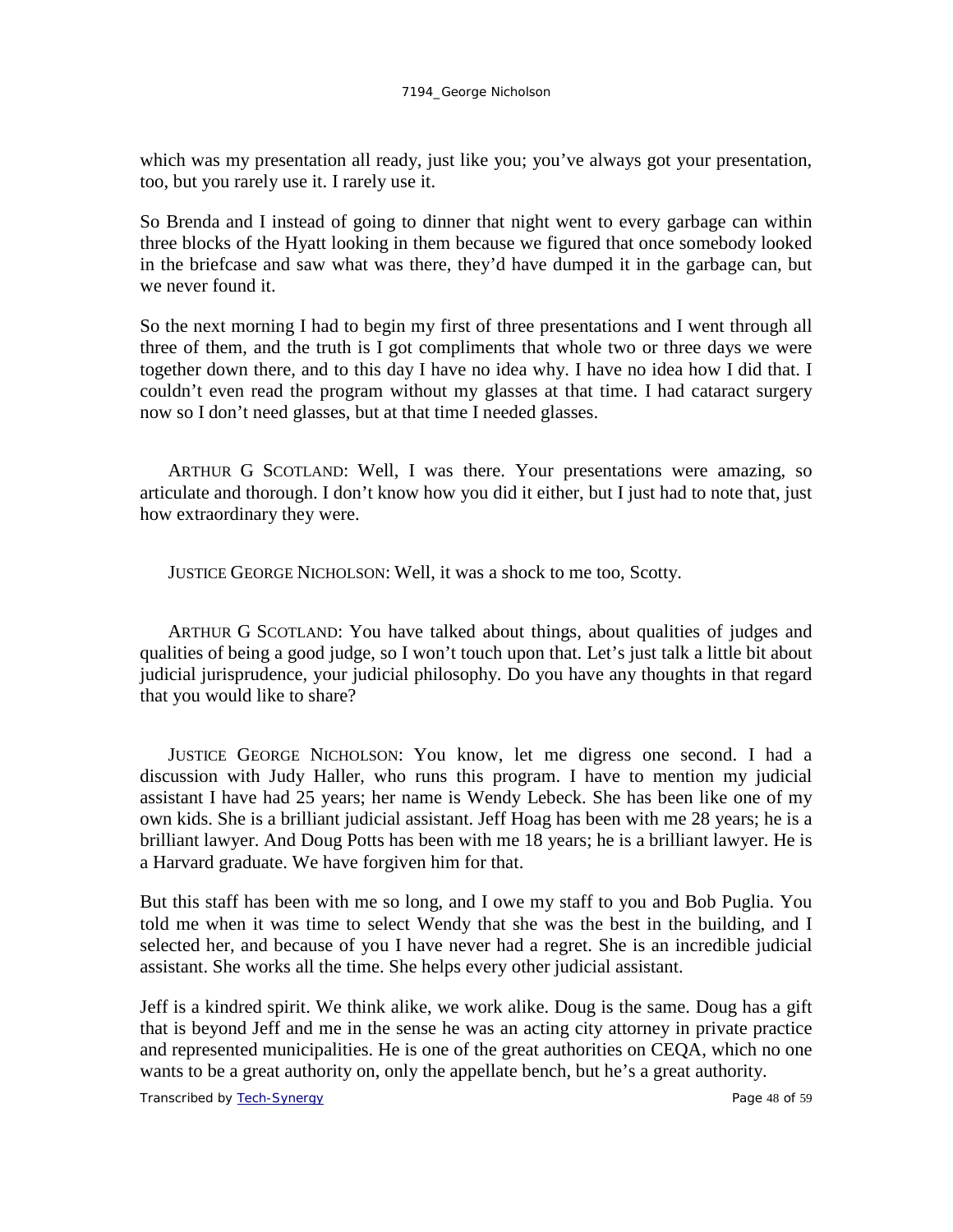And all of us are authorities to some extent, because we have so many California Environmental Quality Act cases. I had an inordinate number, there are very few, but I have had an inordinate number of endangered species cases that Jeff, Doug, and I have worked on. And we have pretty much been at the heart of it. The Supreme Court has handled one of our cases and remanded it back and I prevailed in part on part of what I said.

But I couldn't have made it 28-and-a-half years on the Court of Appeal without Jeff, Doug, and Wendy. One of the things I have told them all, and we've always done this, is I am not the world's foremost authority on anything, we are in this together, and if ever you think I am wrong I want you to point it out to me and let's figure out together where I have gone wrong and how we can fix it. And, as a consequence, none of them have ever been afraid. It doesn't happen altogether that often, because we all work very hard, but they are just wonderful people.

 $(02:25:10)$ 

As to the work, I've been blessed from the day I became a law clerk in the Alameda County DA's Office because of the people that ran that office: Coakley, Lowell, Jensen, Jack Meehan, Tom Orloff, Ed Meese, Earl Warren. They were all, I cannot describe they were all sticklers for legal research, mastery of the trial practice elements, CALJIC, CALCRIM, the Evidence Code.

A man named Ed Heafey finally wrote a book for the California Continuing Education of the Bar called *California Trial Objections*; he is gone, but the book is still being written.

*California Trial Objections*, California Evidence Code, *Coping with Psychiatric and Psychological Testimony*, CALJIC, CALCRIM: you had to master these things.

Alameda County institutionalized an organization called BAPA, Bay Area Prosecutors Association, by which the Bay Area prosecutors got together periodically on weekends and taught one another tricks of the trade.

BAPA was an ancestor of the California DAs. So I really was involved from the Alameda County DA through BAPA, through CDAA, through the transformation of it into a great educational institution, and then working with George and Rod and all of you. George wanted to be—you know George, you remember, he never wanted to make a mistake in the law. And so those of us that were allowed to work with him had to do sound legal research. And so we were doing—

ARTHUR G. SCOTLAND: You are referring to George Deukmejian?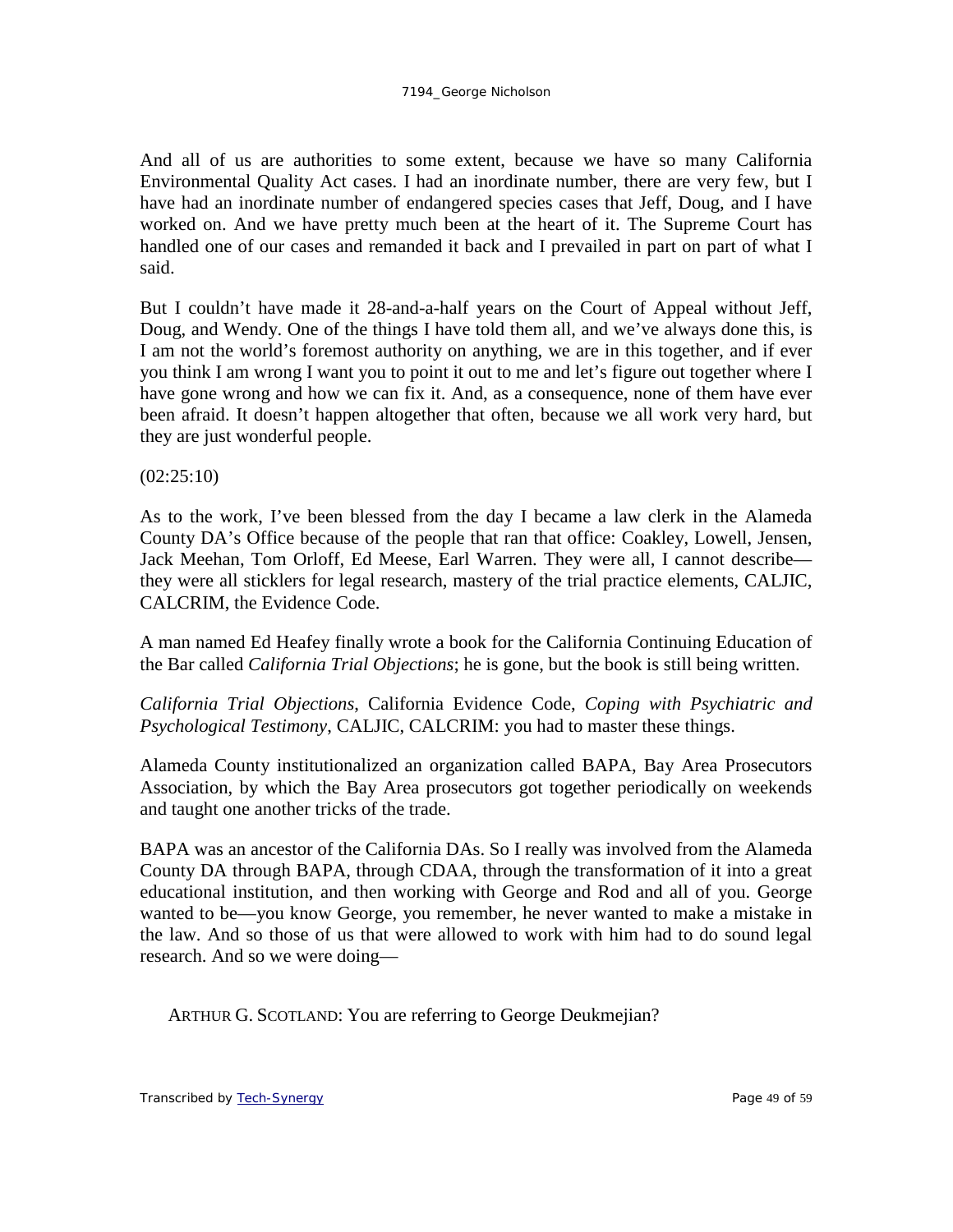JUSTICE GEORGE NICHOLSON: Deukmejian. He never made a demand; he just expected it. None of us ever dared, ever had the heart, ever could go before him without knowing what we were required to do.

And you heard it catch *[cats?]* during your day as Cabinet Sescretary, so you always had to be prepared. You had to know more than every Cabinet member in the place.

But the point was you went to George, or wherever we were at a particular moment, prepared; what better preparation could you have for becoming a trial or appellate judge? You can't do every bit of legal research you face, but you have to be able to do it, and you have to know when to do it, and you have to be able to do it when you are alone.

And so everything I did, up to the time that George appointed me to the Municipal Court was boot camp for the judiciary, because everything I did was preliminary to doing it here.

And I got all of the unspoken essentials from people like George and Pete—Pete Wilson, George Deukmejian—my friend Katie *02:28:14[Keddy?],* Rod Blonien, Art Scotland, Steve Merksamer. Steve Merksamer is a great teacher and an inspiration.

These are people George surrounded himself with, all of whom mutually educated one another, all of whom were among themselves working with George in a kind of a peer pressure relationship, much like appellate court judges are.

So there was always a peer pressure in the DA's Office—the DAs Association—working with Duke, working with Pete, working on the trial court, the appellate court, where peer pressure said, Do your best in everything that you do.

And everybody that I worked with always did that, whether they were liberal or conservative, whether they were Democrat or Republican, whether they were Asian, black, Hispanic, white, man or woman, gay or lesbian, we have all done our best, and we all try to enrich and inspire one another to produce the best that we can for the people.

When I was a deputy DA, I never enjoyed anything more than going before a jury and saying, "Ready for The People." And I read John Roberts' testimony before the U.S. Senate Judiciary saying that when he was solicitor general for the United States he never enjoyed anything more than going before the U.S. Supreme Court and saying, "I am here; I represent my country."

How could you do better in your mind and heart, whether it's spoken or not, when you go out on the bench, on this court or when you sit on the Supreme Court, whether you are Tani as Chief Justice or one of us on assignment, and you think to yourself, "I am ready for the people, I am ready for my country, and I represent both; now tell me what I ought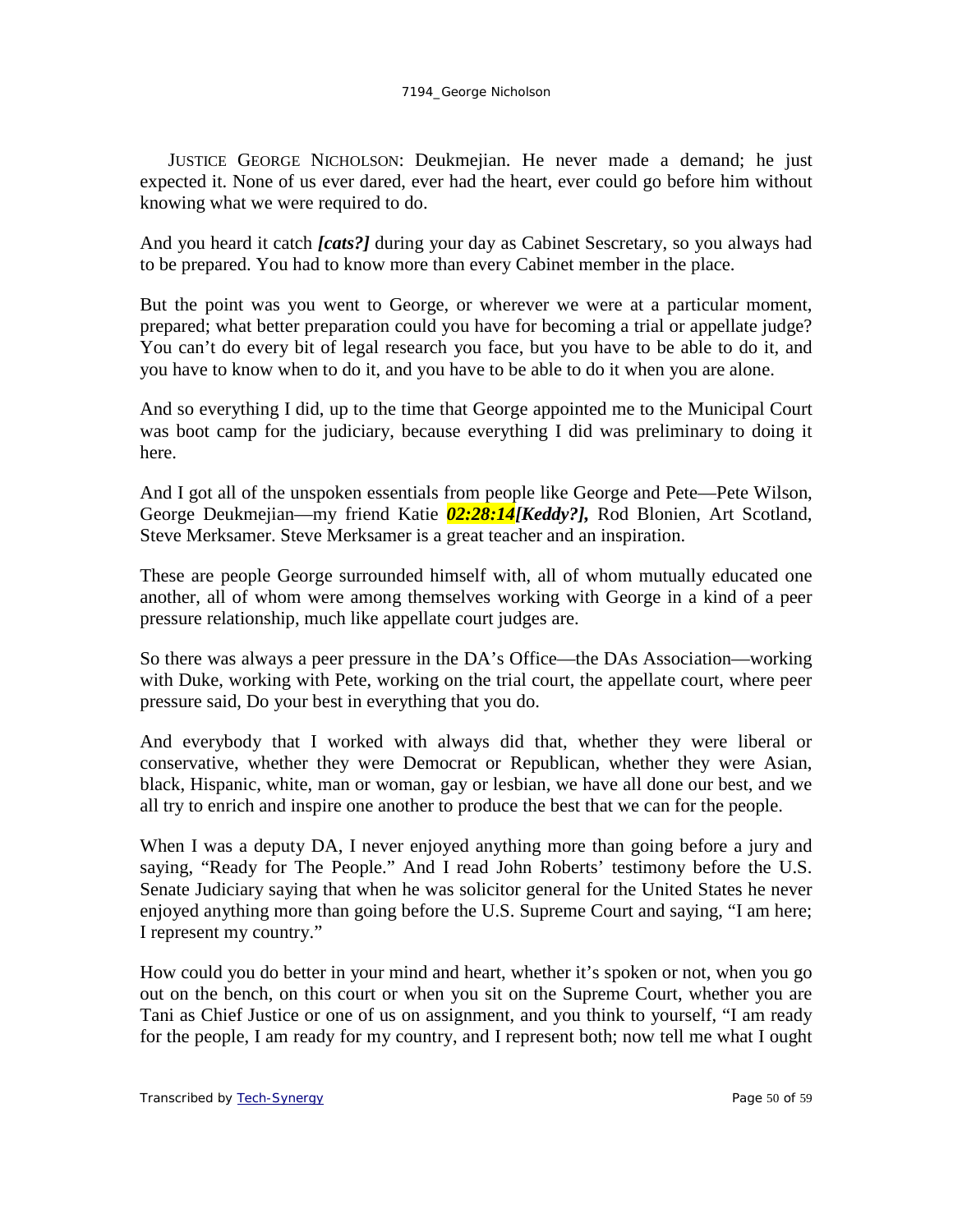to hear, Counsel, and let's try to make the right decision in this case." How could you do better?

 $(02:30:11)$ 

ARTHUR G. SCOTLAND: So, Nick, I want you to take off your humble hat, and I am going to ask you a question that will cause you to reflect a bit and put you on the spot. How would you describe your contributions to society, legal history, and California law?

JUSTICE GEORGE NICHOLSON: When I was a prosecutor, I worked as hard as I could to be the best trial lawyer I could, but I also drained every drop of learning I could from my elders, and I handed it down to the younger ones, because there were times—one of the kids who will tell you he was one of my kids is Terry Bruiniers, First District, First Appellate District.

When I saw him at a meeting—we were dealing with technology—he actually said that. I was shocked that he would say that in public, that he was in effect one of my kids when he was a prosecutor and I was a senior prosecutor, but I tried to receive and give.

I always tried to do that as a prosecutor. I definitely did that as a—when I ran the DAs Association, I did that in DOJ, I did it when I worked for the Governor in Planning and Research, and I have done it here.

I took from Puglia and Cole Blease and Keith Sparks, Rick Sims, and you and Vance as our PJs. I take from everybody; I assimilate it, I absorb it, and I utilize it, and I try to pass it on, because we're supposed to be links to the past, present, and future, and we, to the extent we are teachers, are teaching the next generation of appellate judges when they come here.

I found out the other day, I am not going to say who it was, but now that I'm an assigned judge on this court—I haven't finished all my cases, but I retired a couple of months ago, but I am an assigned judge, so I am not the acting PJ anymore. I was second-most elder here, so I was acting PJ all the time.

So I go down to court a couple of weeks ago, and one of the two younger appellate judges says, "Well, you are PJ." And we look on the draft, and I was the author and the PJ, it says a PJ. I said, "Obviously, you are unfamiliar with the role of an assigned judge. I am the junior person, I have the junior seat at the bench, and *you* are the PJ."

And so we went out there, and we went through it, and at the end of it I told the PJ, "You did a perfect job." I mean, there is a little bit to doing it the first time; it's a little intimidating, I don't care who you are. And this particular judge said, "What do you think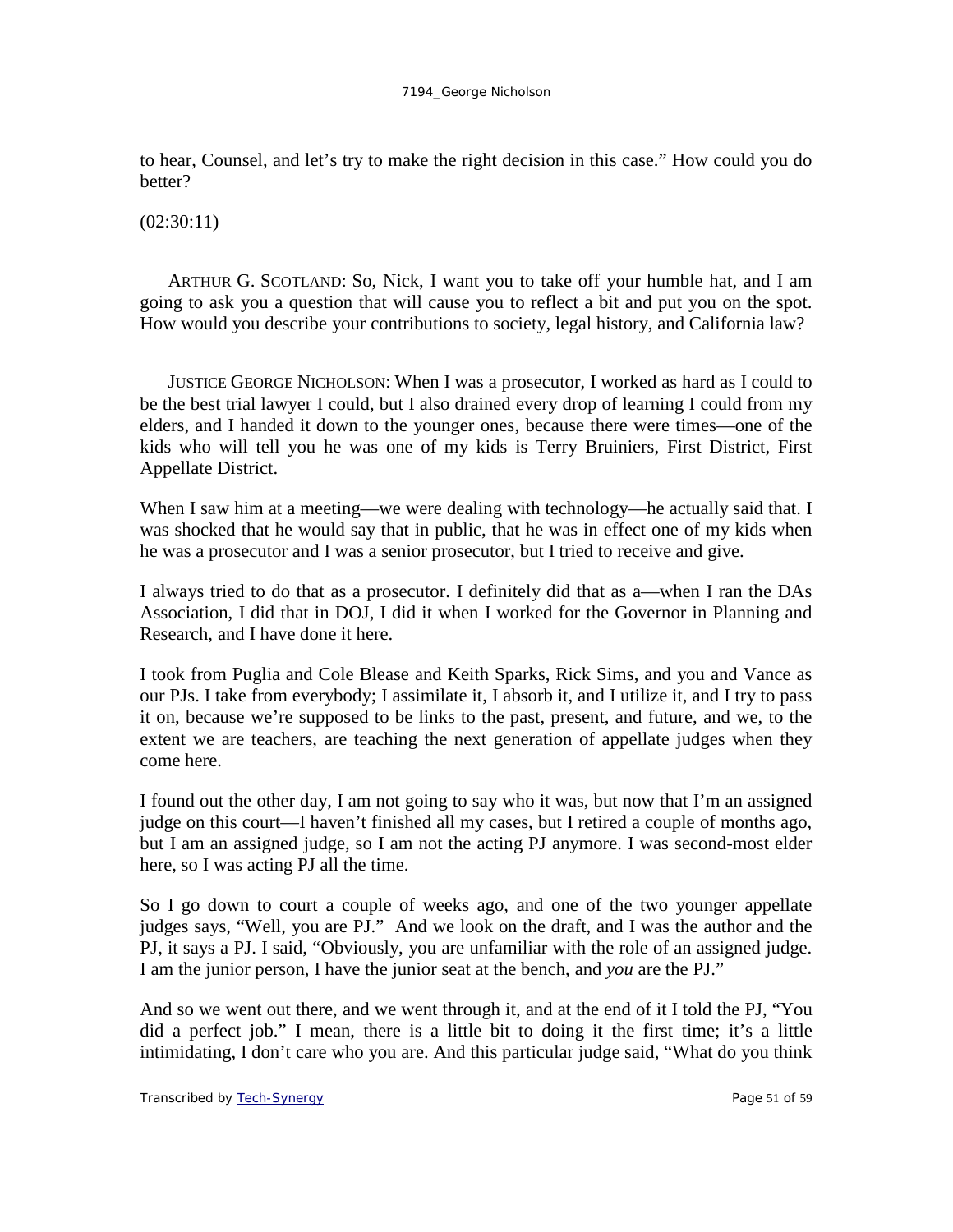I've been doing all these years you've been acting PJ for me?" She said, "I've been watching and wondering when this was going to happen to me and what I would do the first time I had to do it."

And that's the point of it all. She was ready to go. I didn't even know I was helping her. I was so happy to hear that and so humbled, frankly, because I didn't know that I was having that effect on that judge.

One other thing, I've left an effect on the law, too, because when I was a deputy DA, I was one of two DAs—deputies—that ordered the advance sheets. The office got a half a dozen sets of the advance sheets. The managers got 'em; they never read 'em. The trial lawyers didn't get 'em, and we had to go to the library to read 'em.

A judge named Joe Carson, who was my young mentor ahead of me and became Ronald Reagan's second-youngest judicial appointment, and I had subscribed to the advance sheets. So it was not uncommon for us to go down to a trial in progress that we were trying and have to tell the public defender and the judge of what a Court of Appeal or Supreme Court had done to the evidence that I was going to present today and could no longer present or couldn't present in the way that I wanted to. And I got tired of doing that.

So when George Deukmejian invited me to come and testify, and Bob Tait and Joe Taylor asked me to try to become executive director of this moribund, one-staff-member organization, I saw it as an opportunity to go to Sacramento and change the law.

## (02:34:50)

And one of the first things I did here was to write a bill that is two lines long and it abolished Ballard motions. Ballard motions are premised on *Ballard v. Superior Court*, decided by the Supreme Court in 1966, which mandated at the outset and ultimately mandated that all rape victims and child abuse victims could be subject to, on motion of the defense, to mandatory psychiatric exams to see if they are credible witnesses, and it used to gall me as a prosecutor to have to go to court and subject my victims to that.

So I wrote this bill, and it languished in the hostile Legislature for two years. George became Attorney General, and I worked with him and worked with him on some articles that we got published his commentaries in every paper in the state. And this bill that had languished in what was called the Assembly Criminal Justice Committee got out and became law, and it's now Penal Code section 1112. That's one tiny example.

No one knows where it came from, there is no story in the Penal Code, and it'll never be known other than in this video. Proposition 8 dramatically changed substantive and procedural law, created rights for crime victims.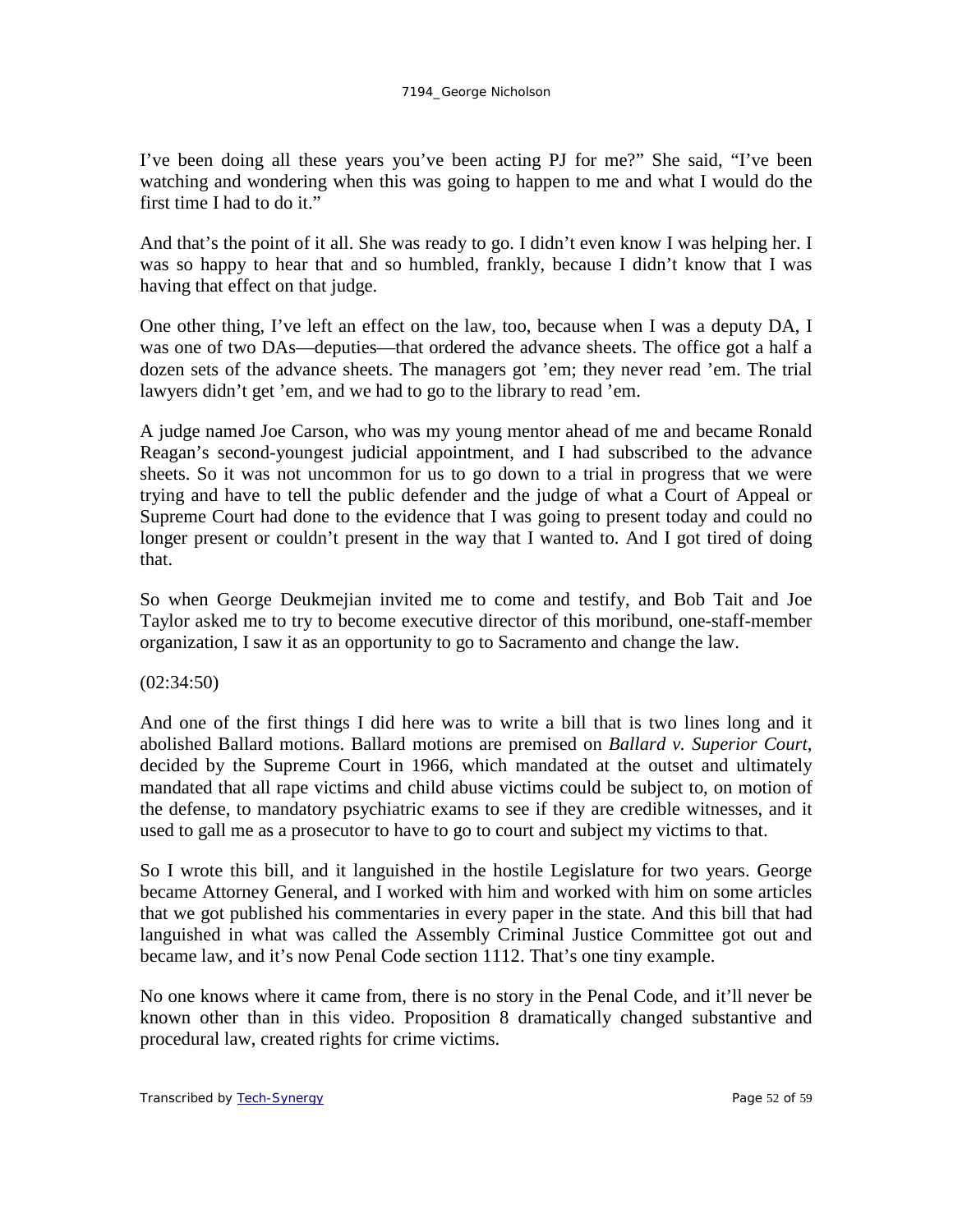Crime victims called me at home when they first testified, the first time they got to testify at a parole proceeding. Some of them were drunk, some of them were sober, all of them were crying, saying, "I can't believe I got to speak out for my son for the first time." Some of them 10 or 15 years after their child was murdered.

These people also did radio and TV spots for George when he ran for Attorney General and Governor, and for me, and they weren't political. They were premised on personal relationships.

So I gave life and hope to parents of murdered children. I gave life and hope to rape victims and to child molest victims. I leveraged the power and prestige that I have, what it was, and I cloaked it so that I could transform it from something singular into something that was a multiplicity of ranges of power and authority and access and opportunity. And I think that if more of our political and legislative leaders would say, for example, "I am going to believe from this moment on that there will never be another child murdered in a public school or a private school in my country and I will spend some of my time every day making that happen," just as one example, because I did things like that. I would do something every day on whatever this or that project was, and in time I got the right people together and the right set of circumstances and it would become law.

And some of the people that fought—like Diane Watson was one of the people that lifted the bill that created Penal Code section 1112. There were probably 10 of them that wrote it and claimed they were the person that wrote it. I wrote it, I gave it to Alistair, he introduced it. The others that introduced it had the typos in their bills that we had in ours, so I knew where it came from. But, ultimately, all those people that lifted that single bill and I became friends. And, ultimately, Diane was the lead author and everybody else was a co-author, and they were happy to do it, most of all, Alistair, who carried the bill in the first instance. And he more than anyone was happy that the bill was passed, and he was happy just being a co-author signatory with Diane getting the credit—the primary credit.

ARTHUR G. SCOTLAND: Well, Nick, without question you have had an amazing influence on California Law, both through the legislative process. You've been very influential in the judicial process by writing dissents that have won favor with the California Supreme Court. You have been ubiquitous in our community. There are people that just think of you with such wonderful thoughts about all you have done to enhance our local community and the community in general. You should—and I say this very candidly and without any bias—you are just a remarkable person and one that have been someone that I have looked up to you for so long. How would you like this interview to end?

JUSTICE GEORGE NICHOLSON: I would—I've brought **Jeff, Doug, and Wendy** into it; I would like to bring my wife and children and grandchildren into it and say the life I have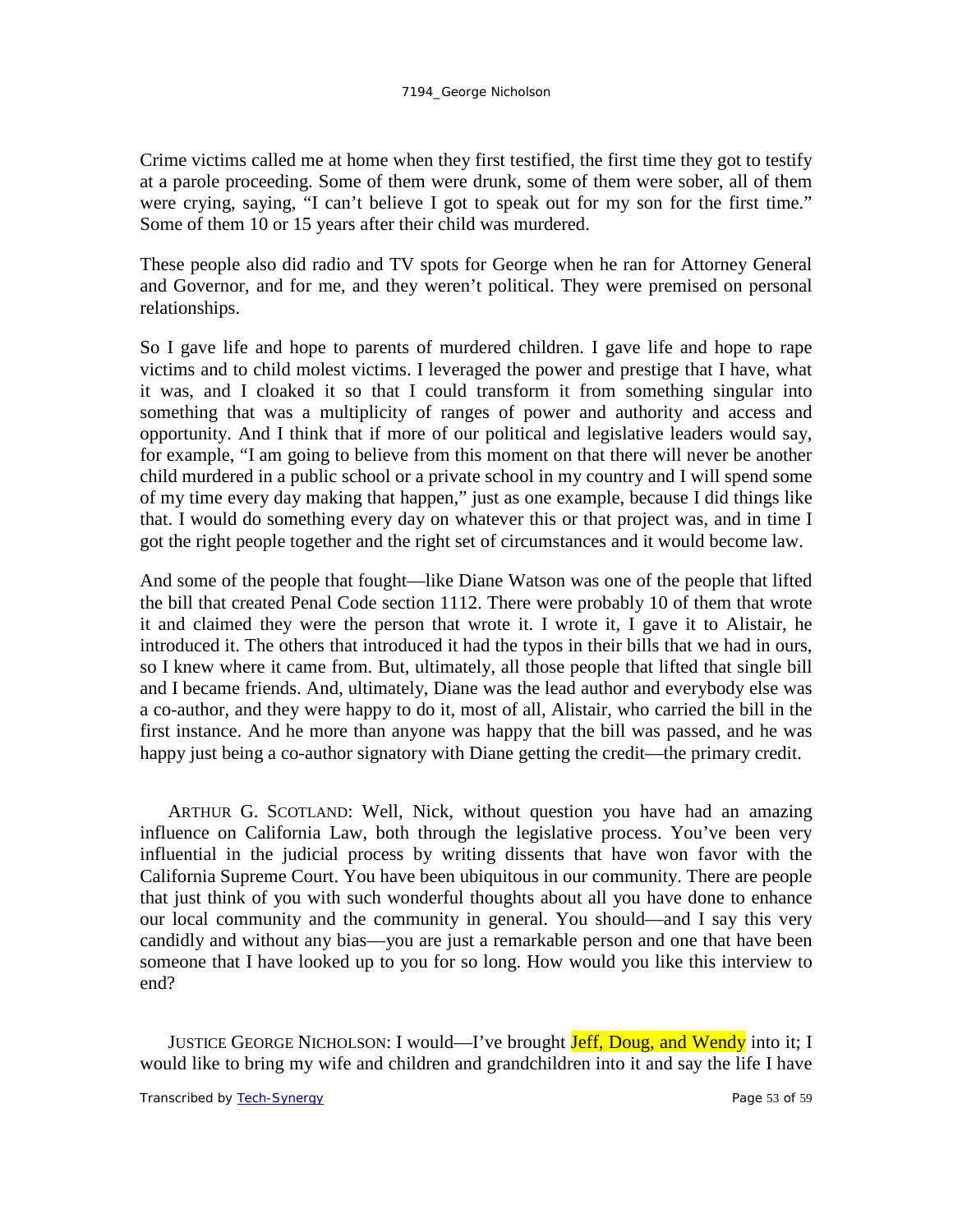lived for the last 55 years in the law and more than 30 on the bench is rooted in my entirely loving and loyal and supportive family, who have made countless sacrifices so that I could sacrifice for the public and who have remained steadfast in love and loyalty with me.

# (02:40:12)

And I've pretty much done my work, and when I say "my work," my professional duties as a prosecutor and a teacher and a judge (I taught at Pepperdine for a while). I've balanced my duties professionally with my family and my faith, and the things I think and feel and the way I'd like to wrap this up sound—I, I—people don't talk this way anymore. I have said to you and other people in this court, "I love you, you are a friend, I would do anything for you, I would take any risk for you." And these are things that you say to your family but you don't say to one another. But I say them to my family, I say them to religious leaders that I work with, to public officials and to citizens, and I have said them here. I said them to Andrea Hoch; she came in this morning to talk to me about some work that's pending, and it's a genuine, heartfelt "family, faith, servant of the people and the law" sense that I have, and that's the way I have dealt with this.

There have been many days in my life that I did not want to get up and go on, and sometimes I would play music like "You'll Never Walk Alone," and sometimes I have prayed, sometimes I have talked to my mom and dad, sometimes I have talked to Brenda; I'm talking about alone. And I have been mystified why I get up many mornings and go and do things.

I'm really shy; I've never liked public speaking. I love it in a sense because when I ran for AG, I was always put at the end of the program because they knew people would stay for me, and it was always gratifying, but Brenda was always with me. And she would say, "Why do you do this; why don't you complain?" And I said, "Bren, how do you complain? They're honoring you, you're keeping the people here, you're helping everybody to be heard. You just do it."

Now, obviously, George running for Governor and Pete running for the Senate, could have held them better than I could, but nobody would make people like that stay, but they always made me stay, and the reason is—I am going to put it bluntly—I could make 'em cry, and the things I talked about when I ran for AG sometimes made me cry because I think too many of our attorneys general—and I exclude Duke from this entirely; he ran for Governor because he felt the duty and the burden of doing it.

But, too many attorneys general in California and elsewhere use the Attorney General's Office as a steppingstone. And when I ran for AG, I told everybody that I spoke to, "I want to be AG. I started as a prosecutor; I want to end as a prosecutor. If you elect me, I am going to run twice more, I am going to be AG for 12 years, and then I am leaving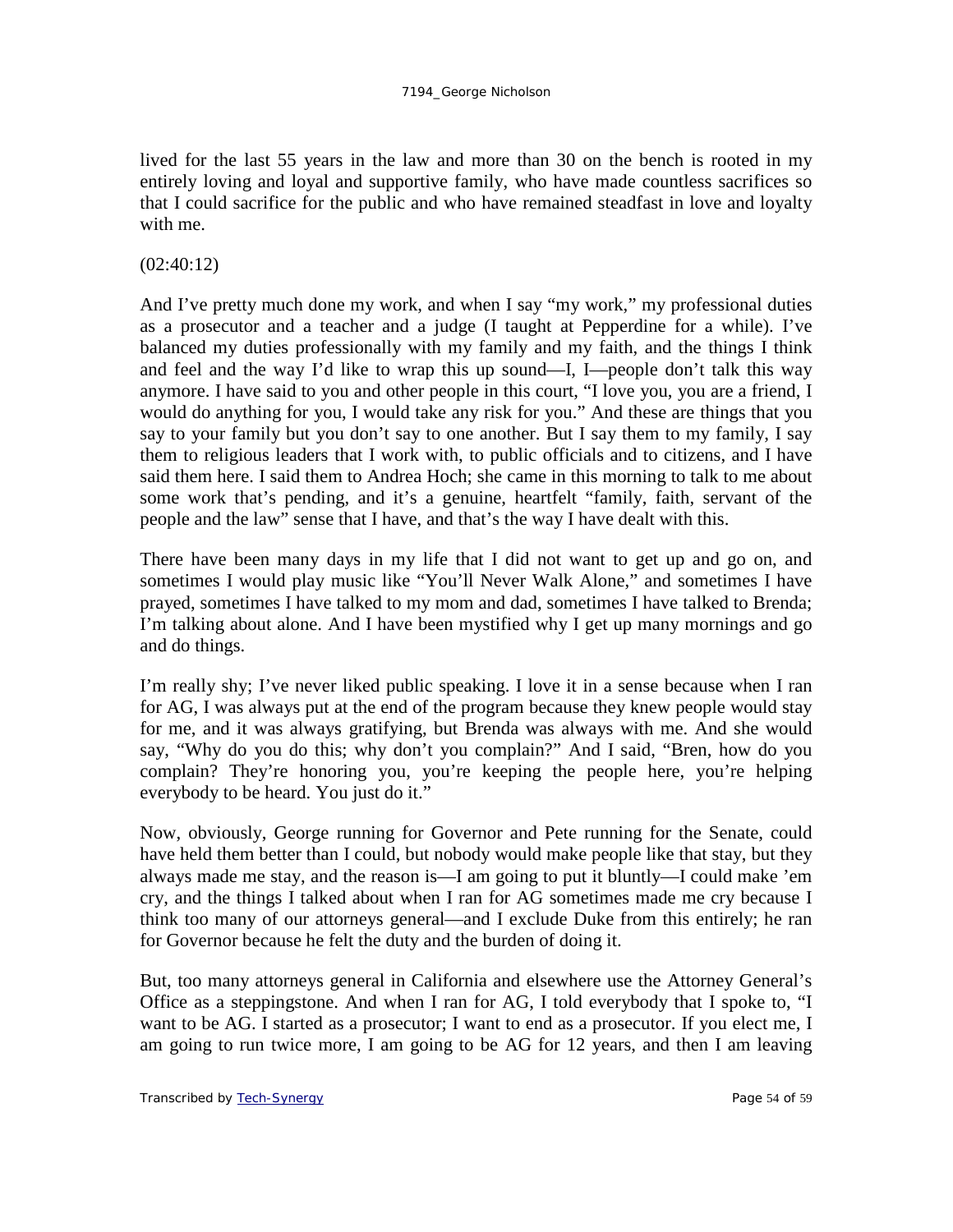politics. But the reason I want to be AG is to make your schools, parks, and playgrounds safe, and I want to make your lives better and your communities better."

And an Attorney General can do that if the Attorney General will stick to business. And too many of our attorneys general don't do that, and I have stuck to business. And the duty I have as a judge is different than a duty as a trial prosecutor or an appellate prosecutor or a political person. But every single role I've had, from prosecutor to a Supreme Court judge pro tem, I have looked at it from the point of view of how I served the people and how I served the public, given the ethical duties I have at the moment, and I've never stopped trying to do the best I can on the case I'm working on and as a role model and an exemplar for the people young enough to pay attention to me and to continue to learn from my presiding judges and the Chief Justices and my colleagues.

(02:44:59)

Cole Blease and I have been colleagues for almost 29 years, and I talk to him regularly, and he's as liberal as anybody and I'm as conservative as anybody, and yet we are blood brothers, and I love him dearly. And that's the way I felt about everybody on this court.

So I came into the world in the loving arms of my parents, and I feel like I am leaving the Court of Appeal and the judiciary from the loving arms of my colleagues and the staff, and it's certainly hard to withdraw my loving arms from all of them. And I feel that way about everybody on the Court of Appeal and the Supreme Court, and I told the Supreme Court judges that when I served with them in December on a case I got on a Friday and I had to argue on a Monday, but when we had our last conference together I told them what I thought of them, and it was that.

I talked to Jerry Brown last month. I talked to Jerry Brown in December. I asked for a conference with him, and I said, "I have a lot of friends who are mad at me because I am retiring while you are Governor and I, in effect, am giving you my seat." And I said, "I am leaving you my seat, if I am permitted to express it that way, because I trust you, and you know why I trust you? Because you appointed Jonathan Renner to our court, and I've worked with Jonathan now for years, and I see him as an honorable and ethical studentof-the-law judge who is committed as a family man and a man of faith and a man of the law to do the best he can on every single thing.

"So I figured that if you could appoint Jonathan Renner to our court, that you could appoint another one at least as good as Jonathan here, which would be extraordinary." So I told Jerry that because I was feeling rotten that so many of my friends were mad at me for "giving Jerry my seat." And then this morning, Scotty, I get an e-mail from the Judicial Council that one of our colleagues in Fresno died day before yesterday, Gene Gomes.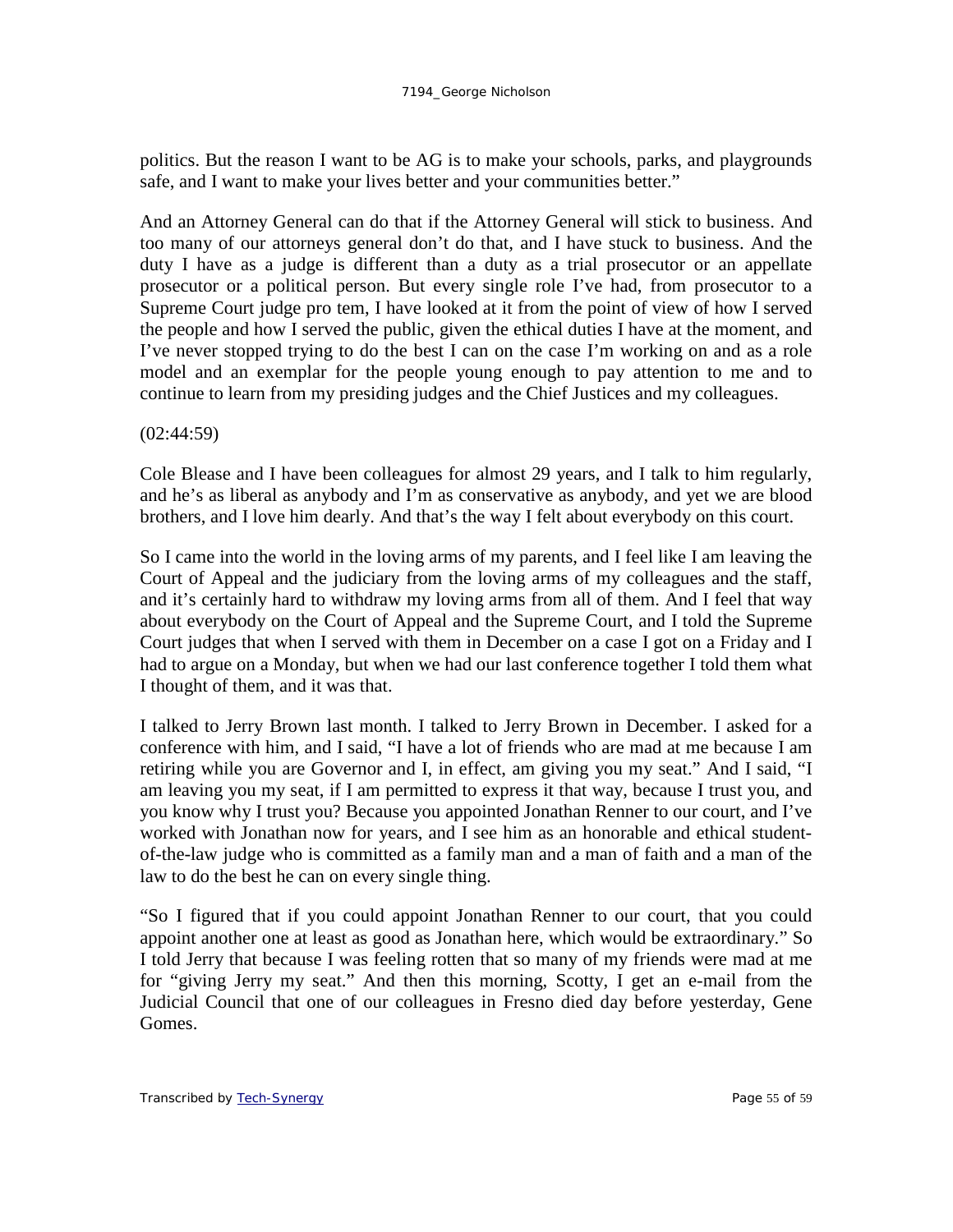Now, Gene Gomes was appointed by Jerry Brown 37 years ago to the trial courts, he was appointed by Gray Davis to the Court of Appeal, he's been on our court as a colleague for 17 years. I was appointed by George Deukmejian, Republican; he was appointed by Democrats, but he was my friend. And once you come to the court, you don't talk politics; you just talk brotherhood, sisterhood, and loyalty and love and duty to the law. And that's all I've ever done with everybody here. And I guess that's the way I would like to be remembered: just a very common person who had a head by blessings of God and a heart and leveraged every ounce of good out of him that he could possibly squeeze having come from such an unremarkable background.

Total Duration: 168 Minutes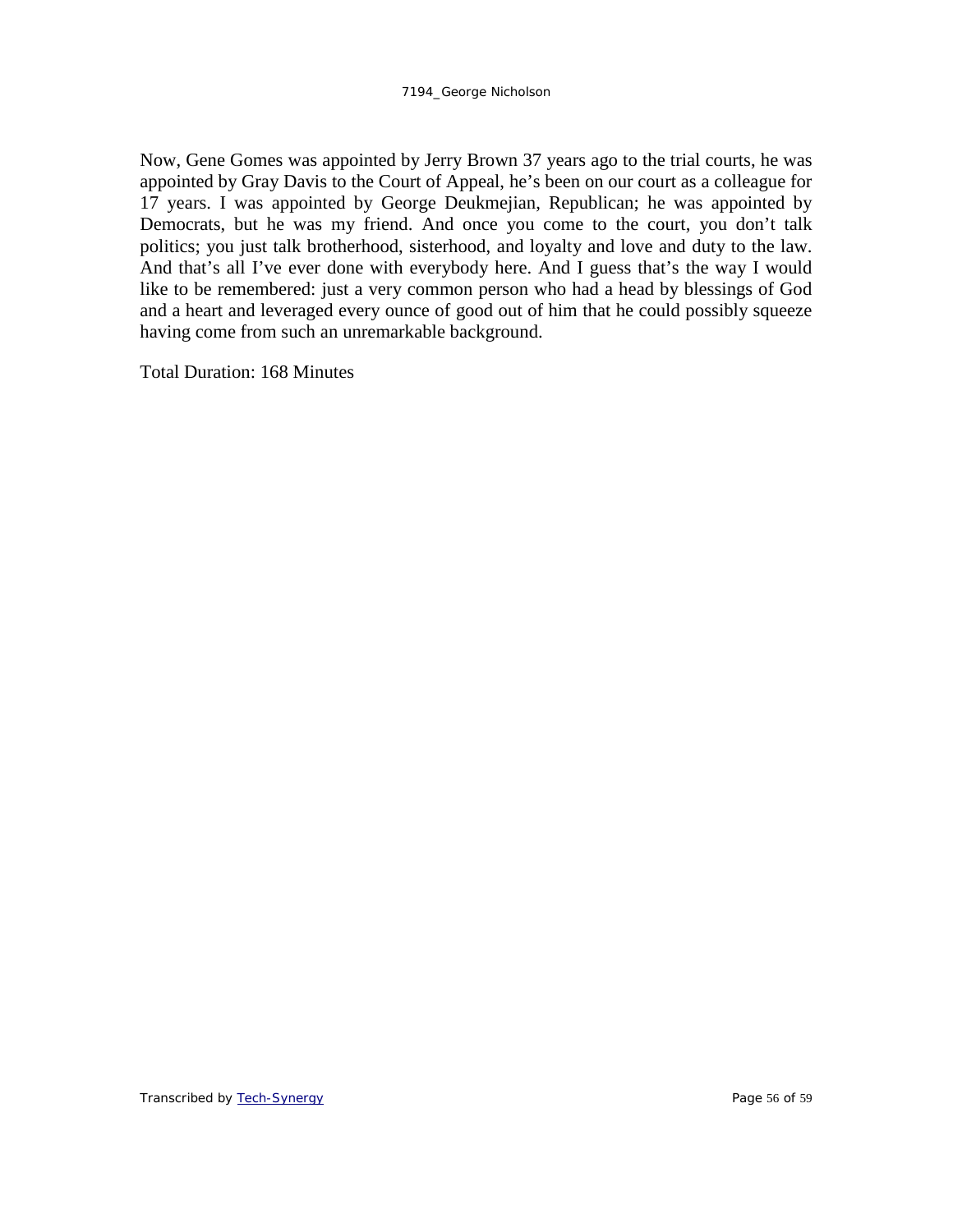### **Style Sheet, Justice George Nicholson Interview**

#### **Alphabetical**

65 Club, the advance sheets Alameda County District Attorney's Office Allendale American Academy of Forensic Psychiatry and the Law American Academy of Forensic Sciences American Civil Liberties Union (ACLU) American Legion [Baseball] amicus curiae Anderson, Carl Anderson, Jim Appellate Court Justices Institute Ashe, Arthur Assembly Criminal Justice Committee assemblyman Attorney General Babe Ruth [Baseball League] backcountry Ballard motions *Ballard v. Superior Court* bills Bird, Rose black Blease, Cole Blonien, Rod board, the Bradley, Mayor (Tom) Bret Harte Junior High [Middle School] Brosnahan, Jim Brown, Jerry Brown, Lance Bruiniers, Terry Burger, Chief Justice (Warren) Bushrod Park CA Continuing Education of the Bar CA Environmental Quality Act (CEQA) CA Peace Officers' Association CA School Safety Center *CA Trial Objections* CALCRIM CALJIC Callahan, Connie Cal State Hayward (now, California State University, East Bay) Cardozo (Justice Benjamin, "book of wisdom" doctrine) Carrington, Frank Carson, Joe Catholic Youth Organization Center for Youth Citizenship Century Plaza (Hyatt Regency) Cespedes, Luis

Chaderjian, Chad Chang, Henry Chin, Ming Chong, Jerry Clark, Bill Clarke, John Henrik Clery's Law [Clery Act] Coakley, J. Frank co-author Colley, Nate Commission on Judicial Nominations Commission on Judicial Performance Condit, Tom Connie Mack Baseball Cooper, John *Coping with Psychiatric and Psychological Testimony* County Office of Education [, Sacramento] Cranston, Alan Cruz Reynoso Bar [Association]; formerly, La Raza Lawyers Democrat deputy DA Detroit Steel Deukmejian, George ("Duke") District Attorneys Association, California (DAs Association; no possessive apostrophe) District Attorney's Office (DA's Office) Doolittle, John double-date (v) Duarte, Elena e.Republic East Oakland Ebbets Field Election Day Emancipation Proclamation Enomoto, Jerry and Dorothy Fernandes, Ernest G., Ernie Flood, Curt Franchetti, Mike Frieman [, Leonard M.] Bar [Association] glad-hander Glasser, Ira Goldzband, Mel Gomes, Gene Governor's Office Grodin, Joe Gwenn, Edmund Haller, Judy Heafey, Ed Hemond, Bob Hines, Jimmy Hoag, Jeff Hoch, Andrea Holden, Nate

Transcribed by [Tech-Synergy](http://www.tech-synergy.com/) Page 57 of 59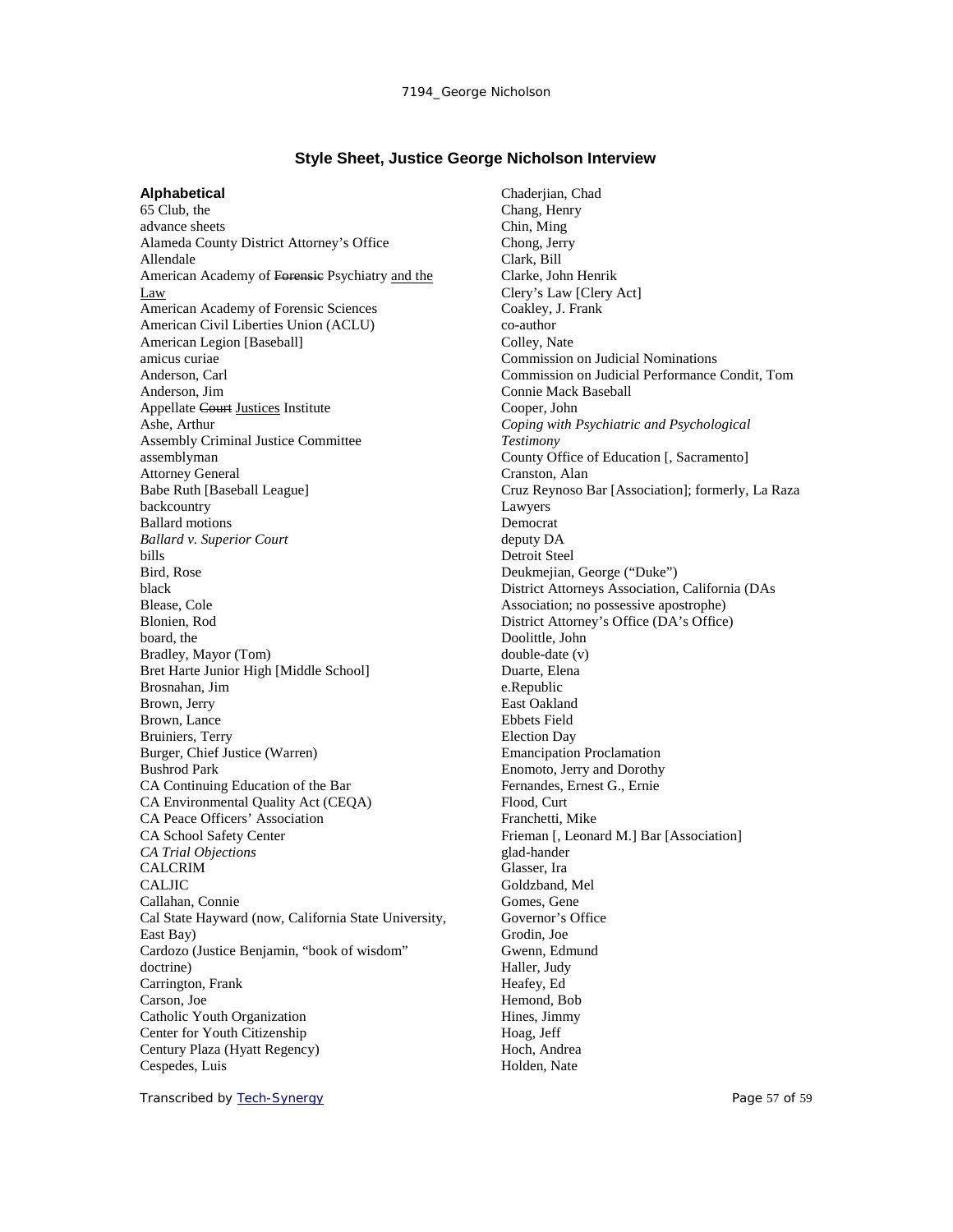Honig, Bill I could only think of, How do I…? (CMOS 13:43) Jarvis-Gann [Amendment] Jensen Jones, Fran Jones, James Earl Kansas Law School (, University of) Keldgord, Bob Kennedy, Raoul King, Martin Luther Kline, Tony La Raza Lawyers (see Cruz Reynoso Bar) Laethem, Fern Lake Merritt Lebeck, Wendy Library & Courts Building Little League low-key Lowell Lower Lake Major League Baseball Mandana Marcoulis, Mike Marsy's Law (see Victims' Bill of Rights) Mays, Willie McAlister, Alister McClure, Jimmy McClymonds McKenna, Dennis Meehan, Jack Meese, Ed Methuselah Miller, Carol Minor League, River Cats *Miracle on 34th Street* Morau, Frederick J. Morehouse College Mosk, Stanley Murray, Tony National Homicide Symposium National School Safety Center National Victims' Rights Week newsman Nielsen, Jim Oakland City College (now Laney College) Oakland Coliseum Oakland High Oakland Raiders Oaks Park Office of Juvenile Justice and Delinquency Prevention (OJJDP) Orloff, Tom Owens, Jesse Pacific Coast League Pasadena Junior College Pepperdine University

Petris, Nick Pinson, Vada Planning and Research [, Governor's Office of] POST (CA Commission on Peace Officer Standards and Training) Potts, Doug Powell, Art Powles, George Presley, Bob Prosser Puglia, Bob public defender Raye, Vance Rayley Field Renner, Jonathan Republican /Party Reynoso, Cruz Rickey, Branch Rickey III, Branch Riles, Wilson Roberts, John Robinson, Jackie Robinson, Mack Robinson, Sharon Russell, Bill Sac City (College) Sac State (College) SacLEGALsenator (state) Sacramento Seals Savage, Art Seals Stadium Shelen, Carl Shepard, Renard Sims, Rick Sparks, Keith St. Paul's Episcopalian [Episcopal] Church State Central Committee Stein, Bill steppingstone (one word) Stirling, Dave Tacoma Giants Tait, Bob Tani [Cantil-Sakauye] Taylor, Joe Thompson submachine gun Trestle Glen Tygiel, Jules Uelmen, Jerry Ullman, Michael Unity Bar [Association of Sacramento] Dinner U.S. Senate [Committee on the] Judiciary Vasconcellos, John Veterans Day Victims' Bill of Rights (Prop. 8; see Marsy's Law) [Crime] Victims' Rights Week Warren, Earl

Transcribed by [Tech-Synergy](http://www.tech-synergy.com/) Page 58 of 59